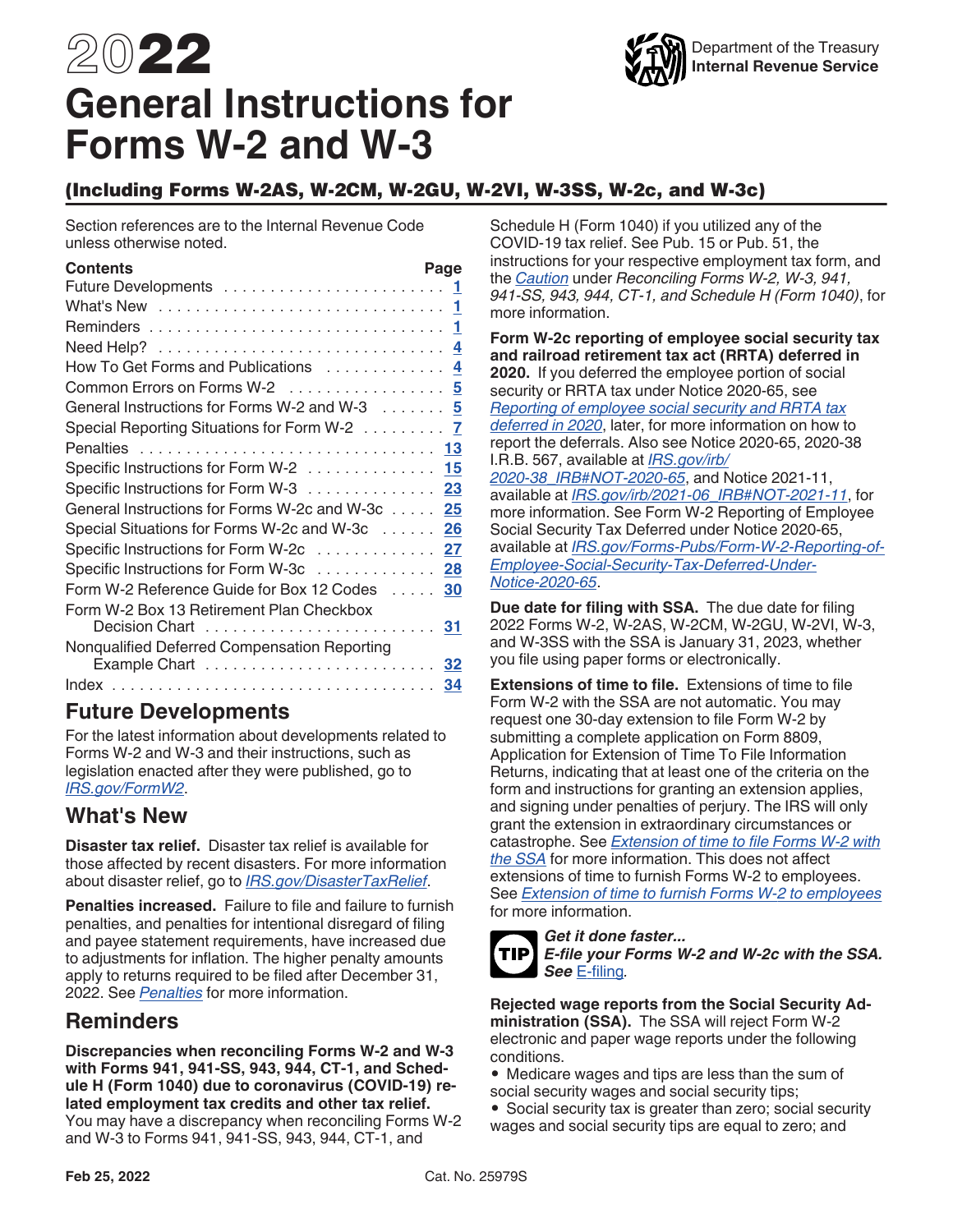<span id="page-1-0"></span>• Medicare tax is greater than zero; Medicare wages and tips are equal to zero.

Additionally, Forms W-2 and W-2c electronic and paper wage reports for household employers will be rejected under the following conditions.

• The sum of social security wages and social security tips is less than the minimum yearly earnings subject to social security and Medicare tax withholding for a household employee, and

• The Medicare wages and tips are less than the minimum yearly earnings subject to social security and Medicare tax withholding for a household employee.

If the above conditions occur in an electronic wage report, the SSA will notify the submitter by email or postal mail to correct the report and resubmit it to the SSA. If the above conditions occur in a paper wage report, the SSA will notify the employer by email or postal mail to correct the report and resubmit it to the SSA.

*Note.* Do not write "corrected" or "amended" on any resubmitted reports.

Household employers, see Pub. 926, Household Employer's Tax Guide.

**Social security numbers.** Employers may now truncate the employee's SSN on employee copies of Forms W-2. Do **not** truncate the employees' SSN on Copy A of Forms W-2, W-2c, W-2AS, W-2GU, and W-2VI. See *[Taxpayer](#page-6-0) [identification numbers \(TINs\)](#page-6-0)*, later. Also see Regulations section 31.6051-1(a)(1)(i)(B) and 31.6051-2(a). To truncate where allowed, replace the first 5 digits of the 9-digit number with asterisks (\*) or Xs (for example, an SSN xxx-xx-1234 would appear on the employee copies as \*\*\*-\*\*-1234 or XXX-XX-1234). Truncation of SSNs on employee copies of Form W-2 is voluntary. You are not required to truncate SSNs on employee copies of Form W-2. Check with your state, local, territorial, or possession governments to determine whether you are permitted to truncate SSNs on copies of Form W-2 submitted to the government.

An employer's EIN may not be truncated on any form. See Regulations section 31.6051-1(a)(1)(i)(A) and 301.6109-4(b)(2)(iv).

**Limit on health flexible spending arrangement (FSA).**  For 2022, a cafeteria plan may not allow an employee to request salary reduction contributions for a health FSA in excess of \$2,850. The salary reduction contribution limitation of \$2,850 does not include any amount carried over from a previous year. For 2020 and 2021, there isn't a limitation on the amount that can be carried over from a previous year, if you so provide in your plan. Any unused benefits or contributions remaining in 2021 may be applied to plan year 2022. For more information, see *[Health flexible spending arrangement \(FSA\)](#page-9-0)*.

**Additional Medicare Tax.** In addition to withholding Medicare tax at 1.45%, an employer is required to withhold a 0.9% Additional Medicare Tax on any Federal Insurance Contributions Act (FICA) wages or Railroad Retirement Tax Act (RRTA) compensation it pays to an employee in excess of \$200,000 in a calendar year. An employer is required to begin withholding Additional Medicare Tax in the pay period in which it pays wages or compensation in excess of \$200,000 to an employee and continue to withhold it until the end of the calendar year. Additional Medicare Tax is imposed only on the employee. There is no employer share of Additional Medicare Tax. All wages and compensation that are subject to Medicare tax are subject to Additional Medicare Tax withholding if paid in excess of the \$200,000 withholding threshold.

For more information on Additional Medicare Tax, go to *[IRS.gov/ADMT](https://www.irs.gov/admt)*.

Unless otherwise noted, references to Medicare tax include Additional Medicare Tax.

**Medicaid waiver payments.** Notice 2014-7 provides that certain Medicaid waiver payments may be excluded from income for federal income tax purposes. See Notice 2014-7, 2014-4 I.R.B. 445, available at *[IRS.gov/irb/](https://www.irs.gov/irb/2014-4_IRB#NOT-2014-7) [2014-4\\_IRB#NOT-2014-7](https://www.irs.gov/irb/2014-4_IRB#NOT-2014-7)*. Also see *[IRS.gov/](https://www.irs.gov/MedicaidWaiverPayments) [MedicaidWaiverPayments](https://www.irs.gov/MedicaidWaiverPayments)* for questions and answers on the notice.

**Business Services Online (BSO).** The SSA has enhanced its secure BSO website to make it easier to register and navigate. Use BSO's online fill-in forms to create, save, and submit Forms W-2 and W-2c to the SSA electronically. BSO lets you print copies of these forms to file with state or local governments, distribute to your employees, and keep for your records. BSO generates Form W-3 automatically based on your Forms W-2. You can also use BSO to upload wage files to the SSA, check on the status of previously submitted wage reports, and take advantage of other convenient services for employers and businesses. Visit the SSA's Employer W-2 Filing Instructions & Information website at *[SSA.gov/](https://www.ssa.gov/employer) [employer](https://www.ssa.gov/employer)* for more information about using BSO to save time for your organization. Here you will also find forms and publications used for wage reporting, information about verifying employee social security numbers online, how to reach an SSA employer services representative for your region, and more.



*Preview BSO by viewing a brief online tutorial. Go to [SSA.gov/employer/bsotut.htm.](https://www.ssa.gov/employer/bsotut.htm)*

*Correcting wage reports.* You can use BSO to create, save, print, and submit Forms W-2c, Corrected Wage and Tax Statement, online for the current year as well as for prior years. After logging into BSO, navigate to the Electronic Wage Reporting home page and click on the "Forms W-2c/W-3c Online" tab. Also see *[E-filing](#page-2-0)* and *[E-filing Forms W-2c and W-3c](#page-24-0)*.

**Tax relief for victims of terrorist attacks.** Disability payments for injuries incurred as a direct result of a terrorist attack directed against the United States (or its allies) are not included in income. Because federal income tax withholding is required only when a payment is includable in income, no federal income tax should be withheld from these payments.

**Distributions from governmental section 457(b) plans of state and local agencies.** Generally, report distributions from section 457(b) plans of state and local agencies on Form 1099-R, Distributions From Pensions, Annuities, Retirement or Profit-Sharing Plans, IRAs, Insurance Contracts, etc. See Notice 2003-20 on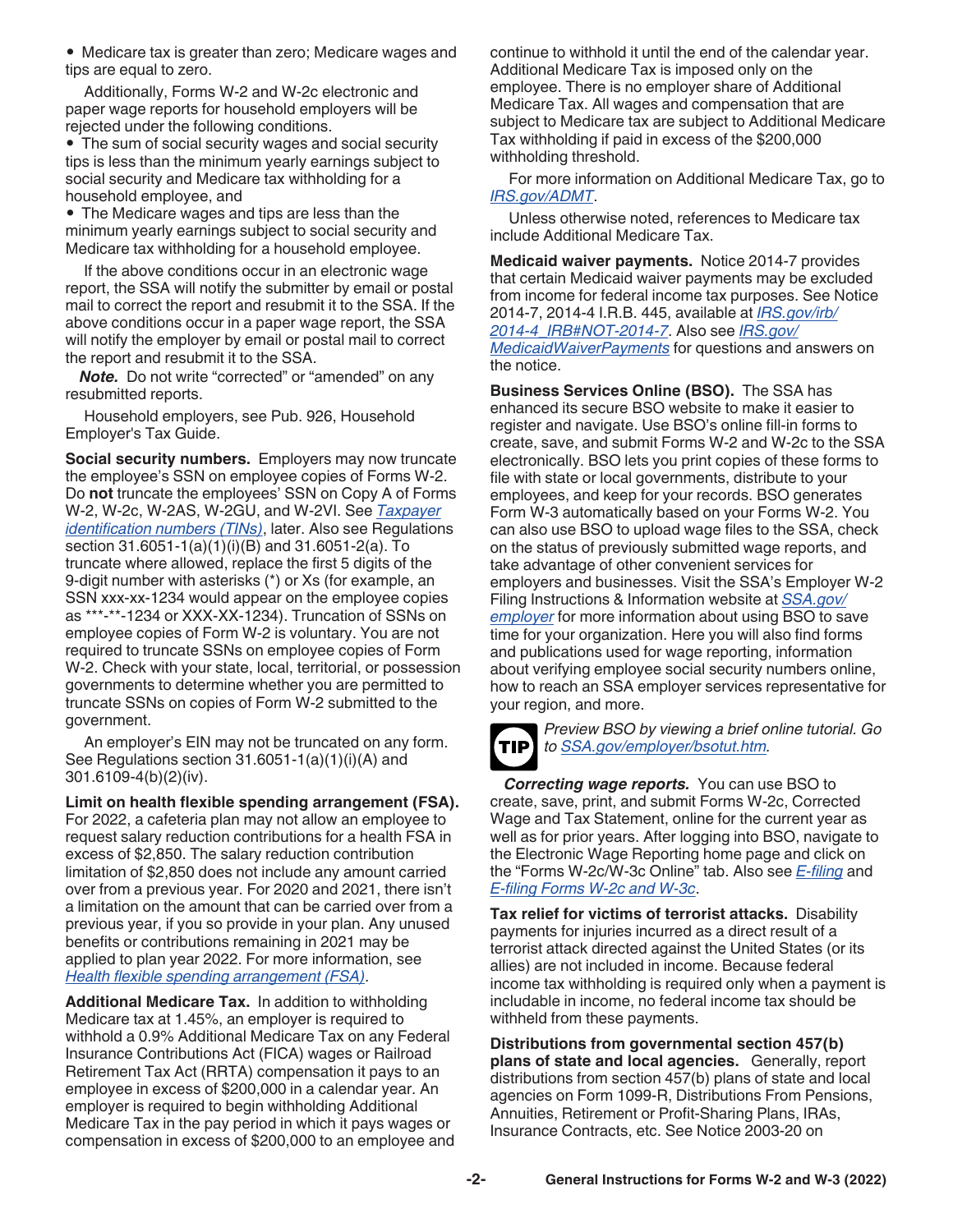### <span id="page-2-0"></span>page 894 of Internal Revenue Bulletin 2003-19 at *[IRS.gov/pub/irs-irbs/irb03-19.pdf](https://www.irs.gov/pub/irs-irbs/irb03-19.pdf)*.

**Earned income credit (EIC) notice (not applicable to Forms W-2AS, W-2CM, W-2GU, and W-2VI).** You must notify employees who have no income tax withheld that they may be able to claim an income tax refund because of the EIC. You can do this by using the official Internal Revenue Service (IRS) Form W-2 with the EIC notice on the back of Copy B or a substitute Form W-2 with the same statement. You must give your employee Notice 797, Possible Federal Tax Refund Due to the Earned Income Credit (EIC), or your own statement that contains the same wording if (a) you use a substitute Form W-2 that does not contain the EIC notice, (b) you are not required to furnish Form W-2, or (c) you do not furnish a timely Form W-2 to your employee. For more information, see section 10 in Pub. 15 (Circular E), Employer's Tax Guide.

**Electronic statements for employees.** Furnishing Copies B, C, and 2 of Forms W-2 to your employees electronically may save you time and effort. See *Furnishing Form W-2 to employees electronically* in Pub. 15-A, Employer's Supplemental Tax Guide, for additional information.

**E-filing.** The SSA encourages all employers to *e-file*. E-filing can save you time and effort and helps ensure accuracy. You must *e-file* if you are required to file 250 or more Forms W-2 or W-2c. If you are required to *e-file* but fail to do so, you may incur a penalty.

*The Taxpayer First Act of 2019, enacted July 1, 2019, authorized the Department of the Treasury*  **2019**, authorized the Department of the Treasury<br>
and the IRS to issue regulations that reduce the *250 return requirement for 2022 tax returns. If those regulations are issued and effective for 2022 tax returns required to be filed in 2023, we will post an article at [IRS.gov/FormW2](https://www.irs.gov/FormW2) explaining the change. Until regulations are issued, however, the number remains at 250, as reflected in these instructions.*

The SSA's BSO website makes e-filing easy by providing two ways to submit your Forms W-2 or W-2c Copy A and Forms W-3 or W-3c information. • If you need to file 50 or fewer Forms W-2 or 25 or fewer Forms W-2c at a time, you can use BSO to create them online. BSO guides you through the process of creating Forms W-2 or W-2c, saving and printing them, and submitting them to the SSA when you are ready. You do not have to wait until you have submitted Forms W-2 or W-2c to the SSA before printing copies for your employees. BSO generates Form W-3 or W-3c automatically based on your Forms W-2 or W-2c. • If you need to file more than 50 Forms W-2 or more than 25 Forms W-2c, BSO's "file upload" feature might be the best e-filing method for your business or organization. To obtain file format specifications, visit the SSA's website at *[SSA.gov/employer/EFW2&EFW2C.htm](https://www.ssa.gov/employer/EFW2&EFW2C.htm)*, and select the appropriate document. This information is also available by calling the SSA's Employer Reporting Service Center at 800-772-6270 (toll free).



*If you* **e-file***, do not file the same returns using paper forms.*

For more information about e-filing Forms W-2 or W-2c and a link to the BSO website, visit the SSA's Employer W-2 Filing Instructions & Information website at *[SSA.gov/](https://www.ssa.gov/employer) [employer](https://www.ssa.gov/employer)*.

In a few situations, reporting instructions vary depending on the filing method you choose. For example, you can include every type of box 12 amount in one employee wage record if you upload an electronic file. If you file on paper or create Forms W-2 online, you can include only four box 12 amounts per Form W-2. See the *[TIP](#page-17-0)* for *Box 12—Codes* under *Specific Instructions for Form W-2*.

*Waiver from e-filing.* If you are required to *e-file*, you can request a waiver from this requirement by filing Form 8508, Request for Waiver From Filing Information Returns Electronically. Submit Form 8508 to the IRS at least 45 days before the due date of Form W-2, or 45 days before you file your first Form W-2c. See Form 8508 for information about filing this form.

**Form 944.** Use the "944" checkbox in box b of Form W-3 or Form W-3SS if you filed Form 944, Employer's ANNUAL Federal Tax Return. Also use the "944" checkbox if you filed Formulario 944(SP), the Spanish-language version of Form 944.

**Forms W-2 for U.S. possessions.** In these instructions, reference to Forms W-2 and W-3 includes Forms W-2AS, W-2CM, W-2GU, W-2VI, and W-3SS, unless otherwise noted. These instructions are not applicable to wage and tax statements for Puerto Rico. Form W-2AS is used to report American Samoa wages paid by American Samoa employers, Form W-2CM is used to report the Commonwealth of the Northern Mariana Islands (CNMI) wages paid by CNMI employers, Form W-2GU is used to report Guam wages paid by Guam employers, and Form W-2VI is used to report U.S. Virgin Islands (USVI) wages paid by USVI employers. Do not use these forms to report wages subject to U.S. income tax withholding. Instead, use Form W-2 to show U.S. income tax withheld.

**Military Spouses Residency Relief Act (MSRRA).** You may be required to report wages and taxes on a form different from the form you generally use if an employee claims residence or domicile under MSRRA in a different jurisdiction in one of the 50 states, the District of Columbia, American Samoa, the Commonwealth of the Northern Mariana Islands, Guam, Puerto Rico, or the U.S. Virgin Islands.

Under MSRRA, the spouse of an active duty servicemember (civilian spouse) may keep his or her prior residence or domicile for tax purposes (tax residence) when accompanying the servicemember spouse, who is relocating under military orders, to a new military duty station in one of the 50 states, the District of Columbia, or a U.S. possession. Before relocating, both spouses must have had the same tax residence.

For example, if a civilian spouse is working in Guam but properly claims tax residence in one of the 50 states under MSRRA, his or her income from services would not be taxable income for Guam tax purposes. Federal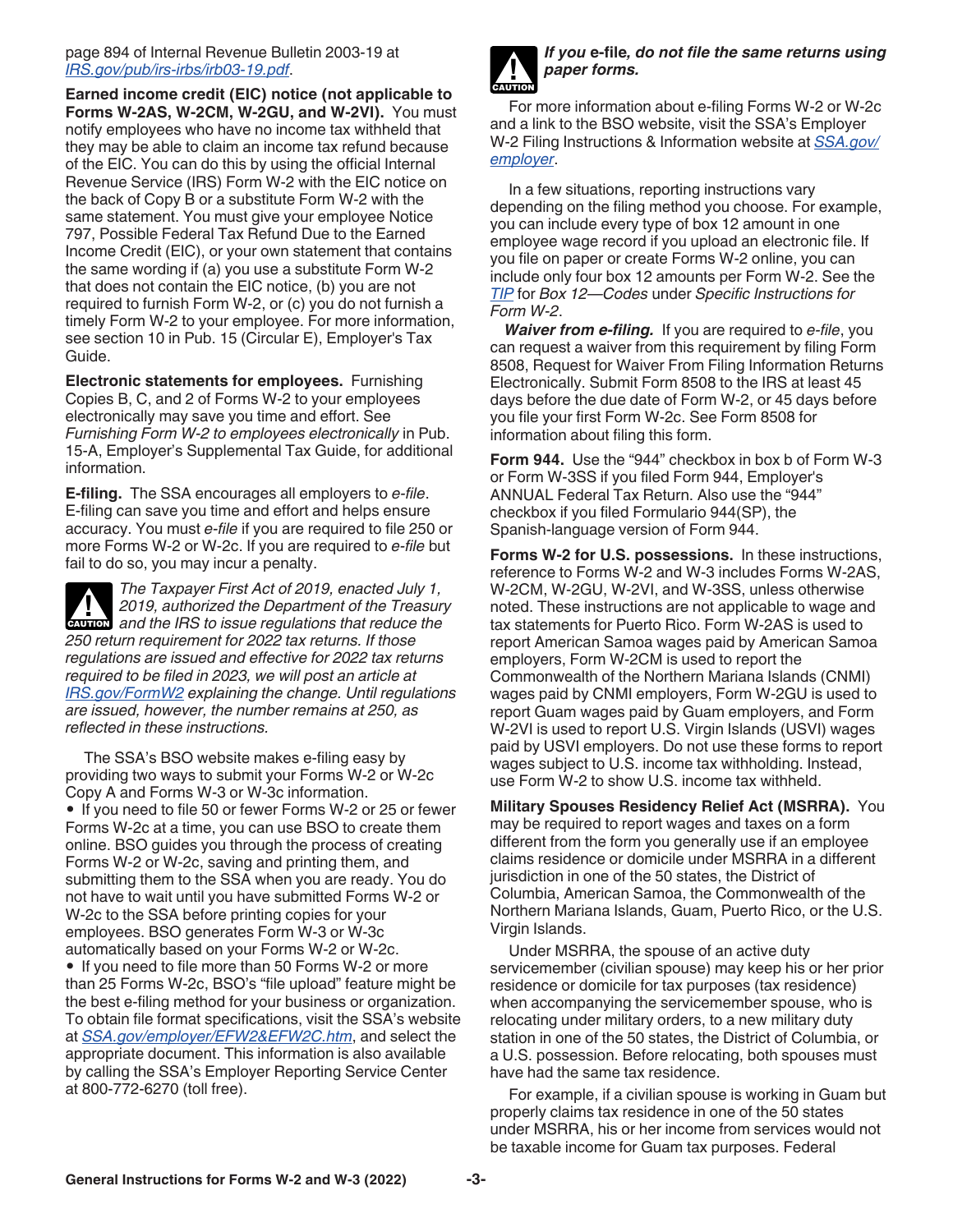<span id="page-3-0"></span>income taxes should be withheld and remitted to the IRS. State and local income taxes may need to be withheld and remitted to state and local tax authorities. You should consult with state, local, or U.S. possession tax authorities regarding your withholding obligations under MSRRA.

However, for any taxable year of the marriage, the civilian spouse may elect to use the same residence for purposes of taxation as the servicemember regardless of the date on which the marriage of the spouse and the servicemember occurred.

In the previous example, the spouse would be allowed to elect to use the same residence as the servicemember.

**Nonqualified deferred compensation plans.** You are not required to complete box 12 with code Y (Deferrals under a section 409A nonqualified deferred compensation plan). Section 409A provides that all amounts deferred under a nonqualified deferred compensation (NQDC) plan for all tax years are includible in gross income unless certain requirements are satisfied. See *[Nonqualified](#page-10-0) [deferred compensation plans](#page-10-0)* under *Special Reporting Situations for Form W-2* and the *[Nonqualified Deferred](#page-31-0)  [Compensation Reporting Example Chart](#page-31-0)*.

**Reporting the cost of group health insurance coverage.** You must report the cost of employer-sponsored health coverage in box 12 using code DD. However, transitional relief applies to certain employers and certain types of plans. For more information, see *Box 12—Codes*  for *[Code DD—Cost of employer-sponsored health](#page-20-0) [coverage](#page-20-0)*.

**Severance payments.** Severance payments are wages subject to social security and Medicare taxes. As noted in section 15 of Pub. 15 (Circular E), severance payments are also subject to income tax withholding and FUTA tax.

**Substitute forms.** You may use an acceptable substitute form instead of an official IRS form.

*Form W-2.* If you are not using the official IRS form to furnish Form W-2 to employees or to file with the SSA, you may use an acceptable substitute form that complies with the rules in Pub. 1141, General Rules and Specifications for Substitute Forms W-2 and W-3. Pub. 1141 is a revenue procedure that explains the requirements for format and content of substitute Forms W-2 and W-3. Your substitute forms must comply with the requirements in Pub. 1141.

Pub. 1141 prohibits advertising on Form W-2. You must not include advertising on any copy of Form W-2, including coupons providing discounts on tax preparation services attached to the employee copies. See Pub. 1141 for further information.

*Form W-2c.* If you are not using the official IRS form to furnish Form W-2c to employees or to file with the SSA, you may use an acceptable substitute form that complies with the rules in Pub. 1223, General Rules and Specifications for Substitute Forms W-2c and W-3c. Pub. 1223 is a revenue procedure that explains the requirements for format and content of substitute Forms W-2c and W-3c. Your substitute forms must comply with the requirements in Pub. 1223.

Pub. 1223 prohibits advertising on Form W-2c. You must not include advertising on any copy of Form W-2c, including coupons providing discounts on tax preparation services attached to the employee copies. See Pub. 1223 for further information.

## **Need Help?**

**Help with e-filing.** If you have questions about how to register or use BSO, call 800-772-6270 (toll free) to speak with an employer reporting technician at the SSA. The hours of operation are Monday through Friday from 7:00 a.m. to 7:00 p.m. Eastern time. If you experience problems using any of the services within BSO, call 888-772-2970 (toll free) to speak with a systems operator in technical support at the SSA. To speak with the SSA's Employer Services Liaison Officer (ESLO) for the U.S. Virgin Islands, call 212-264-3865 (not a toll-free number). For Guam, the Commonwealth of the Northern Mariana Islands, or American Samoa, call 510-970-8247 (not a toll-free number). For all other employers, contact the ESLO that services your region. For a complete telephone listing, visit the SSA's Employer W-2 Filing Instructions & Information website at *[SSA.gov/employer/](https://www.ssa.gov/employer/wage_reporting_specialists.htm) [wage\\_reporting\\_specialists.htm](https://www.ssa.gov/employer/wage_reporting_specialists.htm)*.

**Information reporting customer service site.** The IRS operates a centralized customer service site to answer questions about reporting on Forms W-2, W-3, 1099, and other information returns. If you have questions about reporting on these forms, call 866-455-7438 (toll free).

**TTY/TDD equipment.** Telephone help is available using TTY/TDD equipment for persons who are deaf, hard of hearing, or have a speech disability. If you have questions about reporting on information returns (Forms 1096, 1097, 1098, 1099, 3921, 3922, 5498, W-2, W-2G, and W-3), call 304-579-4827.

**Employment tax information.** Detailed employment tax information is given in:

- Pub. 15 (Circular E), Employer's Tax Guide;
- Pub. 15-A, Employer's Supplemental Tax Guide;
- Pub. 15-B, Employer's Tax Guide to Fringe Benefits;
- Pub. 15-T, Federal Income Tax Withholding Methods;
- Pub. 51 (Circular A), Agricultural Employer's Tax Guide; and

• Pub. 80 (Circular SS), Federal Tax Guide for Employers in the U.S. Virgin Islands, Guam, American Samoa, and the Commonwealth of the Northern Mariana Islands.

You can also call the IRS with your employment tax questions at 800-829-4933 or go to *[IRS.gov/Businesses/](https://www.irs.gov/businesses/small-businesses-self-employed/understanding-employment-taxes) [Small-Businesses-Self-Employed/Understanding-](https://www.irs.gov/businesses/small-businesses-self-employed/understanding-employment-taxes)[Employment-Taxes](https://www.irs.gov/businesses/small-businesses-self-employed/understanding-employment-taxes)*.

## **How To Get Forms and Publications**

**Internet.** You can access IRS.gov 24 hours a day, 7 days a week to:

• Download, view, and order tax forms, instructions, and publications.

- Access commercial tax preparation and *e-file* services.
- Research your tax questions online.
- See answers to frequently asked tax questions.
- Search publications online by topic or keyword.
- View Internal Revenue Bulletins published in the last few years.
- Sign up to receive local and national tax news by email.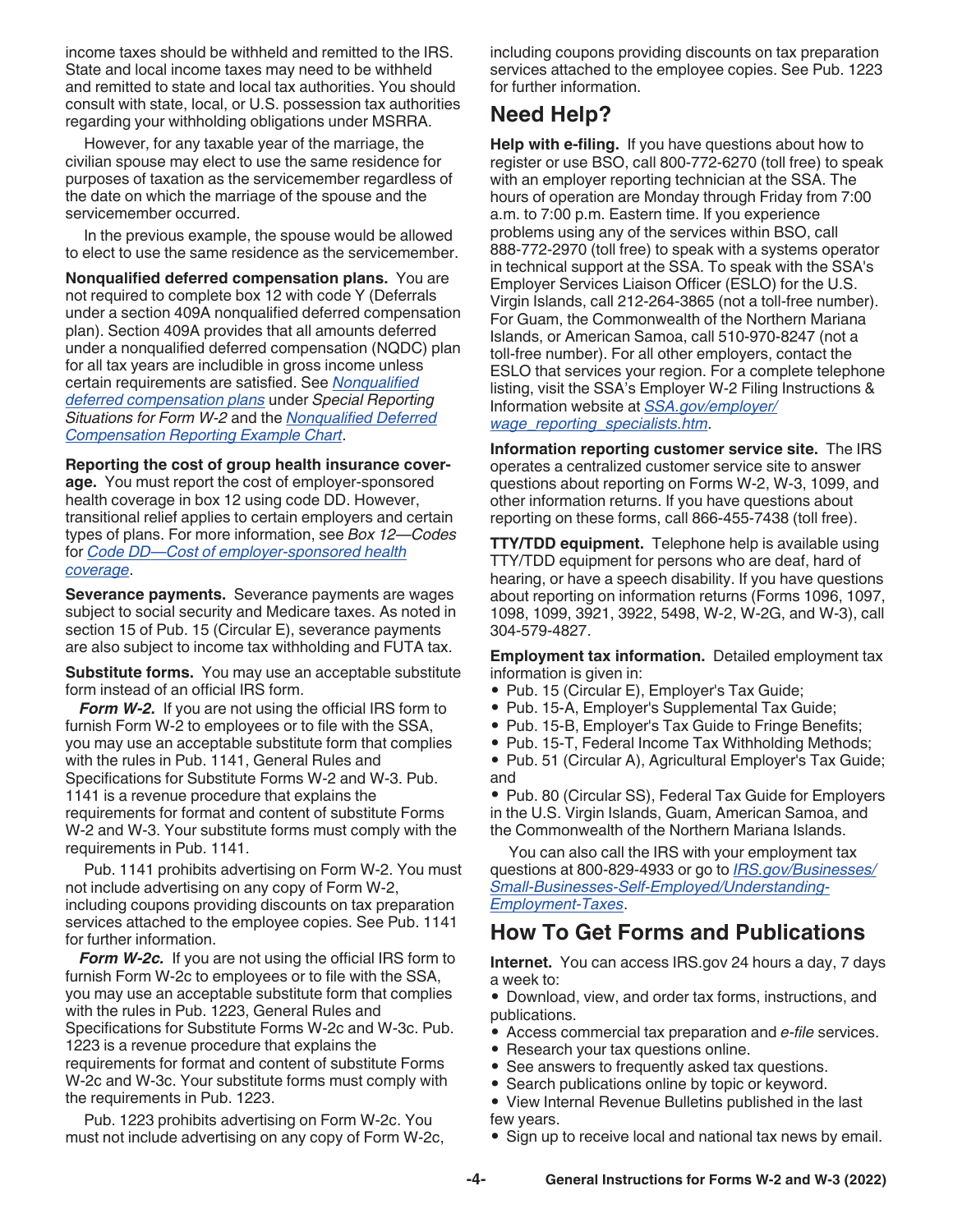<span id="page-4-0"></span>You can order forms, instructions, and publications at *[IRS.gov/OrderForms](https://www.irs.gov/orderforms)*. For any other tax information, go to *[IRS.gov/Help/Tax-Law-Questions](https://www.irs.gov/help/tax-law-questions)*.

*Do not print Copy A of Forms W-2, W-3, W-2c, or W-3c from IRS.gov and then file them with the*  **W-3c from IRS gov and then file them with the extends SSA. The SSA accepts only e-filed reports and** *the official red-ink versions (or approved substitute versions) of these forms. For more information about acceptable substitute versions, see* [Substitute forms](#page-3-0)*. For information about e-filing, see* [E-filing](#page-2-0)*.*

## **Common Errors on Forms W-2**

Forms W-2 provide information to your employees, the SSA, the IRS, and state and local governments. Avoid making the following errors, which cause processing delays.

## **Do not:**

• Download Copy A of Forms W-2, W-2AS, W-2GU, W-2VI, and W-3SS; or Form W-3 from IRS.gov and file with the SSA.

- Omit the decimal point and cents from entries.
- Make entries using ink that is too light. Use only black ink.
- Make entries that are too small or too large. Use 12-point Courier font, if possible.
- Add dollar signs to the money-amount boxes. They have been removed from Copy A and are not required.
- Inappropriately check the "Retirement plan" checkbox in box 13. See *[Retirement plan](#page-21-0)*.
- Misformat the employee's name in box e. Enter the employee's first name and middle initial in the first box, his or her surname in the second box, and his or her suffix (such as "Jr.") in the third box (optional).
- Enter the incorrect employer identification number (EIN) or the employee's SSN for the EIN.
- Cut, fold, or staple Copy A paper forms mailed to SSA.
- Mail any other copy other than Copy A of Form W-2 to the SSA.

## **General Instructions for Forms W-2 and W-3**

**Who must file Form W-2.** You must file Form(s) W-2 if you have one or more employees to whom you made payments (including noncash payments) for the employees' services in your trade or business during 2022.

Complete and file Form W-2 for each employee for whom any of the following applies (even if the employee is related to you).

• You withheld any income, social security, or Medicare tax from wages regardless of the amount of wages; or • You would have had to withhold income tax if the

employee had claimed no more than one withholding allowance (for 2019 or earlier Forms W-4) or had not claimed exemption from withholding on Form W-4; or • You paid \$600 or more in wages even if you did not withhold any income, social security, or Medicare tax.

Only in very limited situations will you not have to file Form W-2. This may occur if you were not required to

withhold any income tax, social security tax, or Medicare tax and you paid the employee less than \$600, such as for certain election workers and certain foreign agricultural workers. See *[Election workers](#page-8-0)* and *[Foreign agricultural](#page-9-0) [workers](#page-9-0)*, later.

Unless otherwise noted, references to Medicare tax include Additional Medicare Tax.

If you are required to *e-file* Forms W-2 or want to take advantage of the benefits of e-filing, see *[E-filing](#page-2-0)*.

**Who must file Form W-3.** Anyone required to file Form W-2 must file Form W-3 to transmit Copy A of Forms W-2. Make a copy of Form W-3; keep it and Copy D (For Employer) of Forms W-2 with your records for 4 years. Be sure to use Form W-3 for the correct year. If you are filing Forms W-2 electronically, also see *[E-filing](#page-2-0)*.

*Household employers.* Even employers with only one household employee must file Form W-3 to transmit Copy A of Form W-2. On Form W-3, check the "Hshld. emp." checkbox in box b. For more information, see Schedule H (Form 1040), Household Employment Taxes, and its separate instructions. You must have an employer identification number (EIN). See *[Box b—Employer](#page-15-0) [identification number \(EIN\)](#page-15-0)*.

**Who may sign Form W-3.** A transmitter or sender (including a service bureau, reporting agent, paying agent, or disbursing agent) may sign Form W-3 (or use its PIN to *e-file*) for the employer or payer only if the sender satisfies both of the following.

• It is authorized to sign by an agency agreement (whether oral, written, or implied) that is valid under state law; and

• It writes "For (name of payer)" next to the signature (paper Form W-3 only).

*Use of a reporting agent or other third-party payroll service provider does not relieve an*  **Provider does not relieve an employer of the responsibility to ensure that** *Forms W-2 are furnished to employees and that Forms W-2 and W-3 are filed with the SSA, correctly and on time. See* [Penalties](#page-12-0) *for more information.*

Be sure that the payer's name and EIN on Forms W-2 and W-3 are the same as those used on the Form 941, Employer's QUARTERLY Federal Tax Return; Form 943, Employer's Annual Federal Tax Return for Agricultural Employees; Form 944, Employer's ANNUAL Federal Tax Return; Form CT-1, Employer's Annual Railroad Retirement Tax Return; or Schedule H (Form 1040) filed by or for the payer.

**When to file.** Mail or electronically file Copy A of Form(s) W-2 and Form W-3 with the SSA by January 31, 2023. You may owe a penalty for each Form W-2 that you file late. See *[Penalties](#page-12-0)*. If you terminate your business, see *[Terminating a business](#page-12-0)*.

*Extension of time to file Forms W-2 with the SSA.*  You may request only one extension of time to file Form W-2 with the SSA by submitting a complete application on Form 8809, Application for Extension of Time To File Information Returns. When completing the Form 8809, indicate that at least one of the criteria on the form and instructions for granting an extension applies. You must sign the application under penalties of perjury. Send the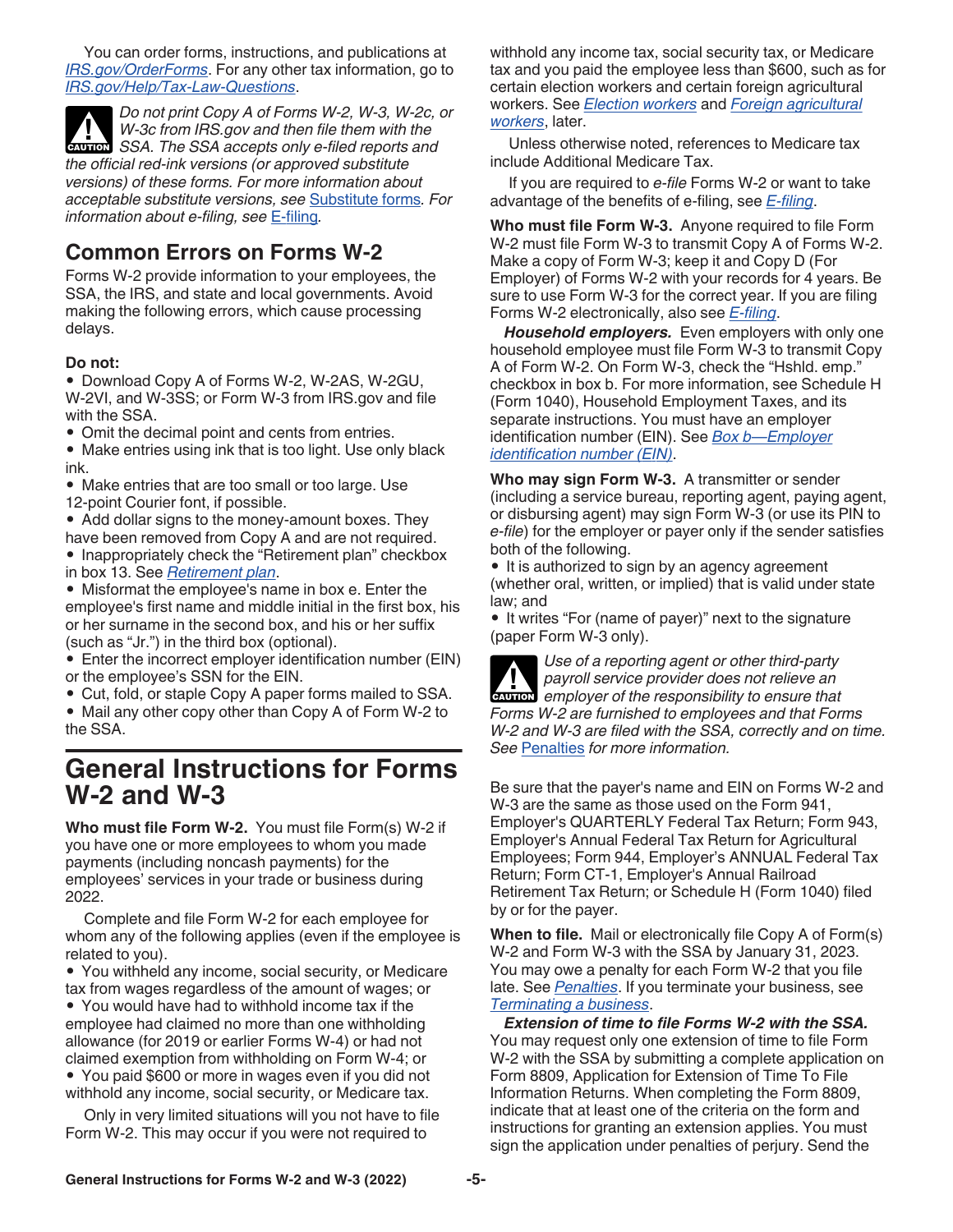<span id="page-5-0"></span>application to the address shown on Form 8809. You must request the extension before the due date of Forms W-2. If the IRS grants your request for extension, you will have an additional 30 days to file. The IRS will grant extensions to file Forms W-2 only in limited cases for extraordinary circumstances or catastrophe, such as a natural disaster or fire destroying the books and records needed for filing the forms. No additional extension of time to file will be allowed. See Form 8809 for details.



*Even if you request and are granted an extension of time to file Forms W-2, you must still furnish*  of time to file Forms W-2, you must still furnish<br> **EXUTION** Forms W-2 to your employees by January 31, *2023. But see* [Extension of time to furnish Forms W-2 to](#page-6-0) [employees](#page-6-0)*.*

**Where to file paper Forms W-2 and W-3.** File Copy A of Form(s) W-2 with Form W-3 at the following address.

**Social Security Administration Direct Operations Center Wilkes-Barre, PA 18769-0001**



*If you use "Certified Mail" to file, change the ZIP code to "18769-0002." If you use an IRS-approved private delivery service, add "Attn: W-2 Process, 1150 E. Mountain Dr." to the address and change the ZIP code to "18702-7997." Go to [IRS.gov/PDS](https://www.irs.gov/PDS) for a list of IRS-approved private delivery services.*

## *Do not send cash, checks, money orders, or other forms of payment with the Forms W-2*  other forms of payment with the Forms of payment with the Forms of payment with the SSA.

*Employment tax forms (for example, Form 941 or Form 943), remittances, and Forms 1099 must be sent to the IRS.*

**Copy 1.** Send Copy 1 of Form W-2, if required, to your state, city, or local tax department. For more information concerning Copy 1 (including how to complete boxes 15 through 20), contact your state, city, or local tax department.

*American Samoa.* File Copy 1 of Form W-3SS and Forms W-2AS at the following address.

**American Samoa Tax Office Executive Office Building First Floor Pago Pago, AS 96799**

*Guam.* File Copy 1 of Form W-3SS and Forms W-2GU at the following address.

#### **Guam Department of Revenue and Taxation P.O. Box 23607 Barrigada, GU 96921**

For additional information about Form W-2GU, see *[GuamTax.com](https://www.guamtax.com)*.

*U.S. Virgin Islands.* File Copy 1 of Form W-3SS and Forms W-2VI at the following address.

**Virgin Islands Bureau of Internal Revenue 6115 Estate Smith Bay Suite 225 St. Thomas, VI 00802**

For additional information about Form W-2VI, see *[BIR.VI.gov](http://bir.vi.gov/)*.

*Commonwealth of the Northern Mariana Islands.*  File Form OS-3710 and Copy 1 of Forms W-2CM at the following address.

### **Division of Revenue and Taxation Commonwealth of the Northern Mariana Islands P.O. Box 5234 CHRB Saipan, MP 96950**

Forms OS-3710 and W-2CM are not IRS forms. For additional information about Form W-2CM, see *[Finance.gov/mp/forms.php](https://www.finance.gov.mp/forms.php)*.

**Shipping and mailing.** If you file more than one type of employment tax form, group Forms W-2 of the same type with a separate Form W-3 for each type, and send them in separate groups. See the specific instructions for *[Box](#page-22-0)  [b—Kind of Payer](#page-22-0)* and *[Box b—Kind of Employer](#page-22-0)* in *Specific Instructions for Form W-3.*

Prepare and file Forms W-2 either alphabetically by employees' last names or numerically by employees' social security numbers. Do not staple or tape Form W-3 to the related Forms W-2 or Forms W-2 to each other. These forms are machine read. Staple holes or tears interfere with machine reading. Also do not fold Forms W-2 and W-3. Send the forms to the SSA in a flat mailing.

### **Furnishing Copies B, C, and 2 to employees.**

Generally, you must furnish Copies B, C, and 2 of Form W-2 to your employees by January 31, 2023. You will meet the "furnish" requirement if the form is properly addressed and mailed on or before the due date.

If employment ends before December 31, 2022, you may furnish copies to the employee at any time after employment ends, but no later than January 31, 2023. If an employee asks for Form W-2, give him or her the completed copies within 30 days of the request or within 30 days of the final wage payment, whichever is later. However, if you terminate your business, see *[Terminating](#page-12-0)  [a business](#page-12-0)*.

You may furnish Forms W-2 to employees on IRS official forms or on acceptable substitute forms. See *[Substitute forms](#page-3-0)*. Be sure the Forms W-2 you provide to employees are clear and legible and comply with the requirements in Pub. 1141.

Forms W-2 that include logos, slogans, and advertisements (including advertisements for tax preparation software) may be considered as suspicious or altered Forms W-2 (also known as "questionable Forms W-2"). An employee may not recognize the importance of the employee copy for tax reporting purposes due to the use of logos, slogans, and advertisements. Therefore, the IRS has determined that logos, slogans, and advertising will not be allowed on Forms W-3, Copy A of Forms W-2, or any employee copies reporting wages paid. Limited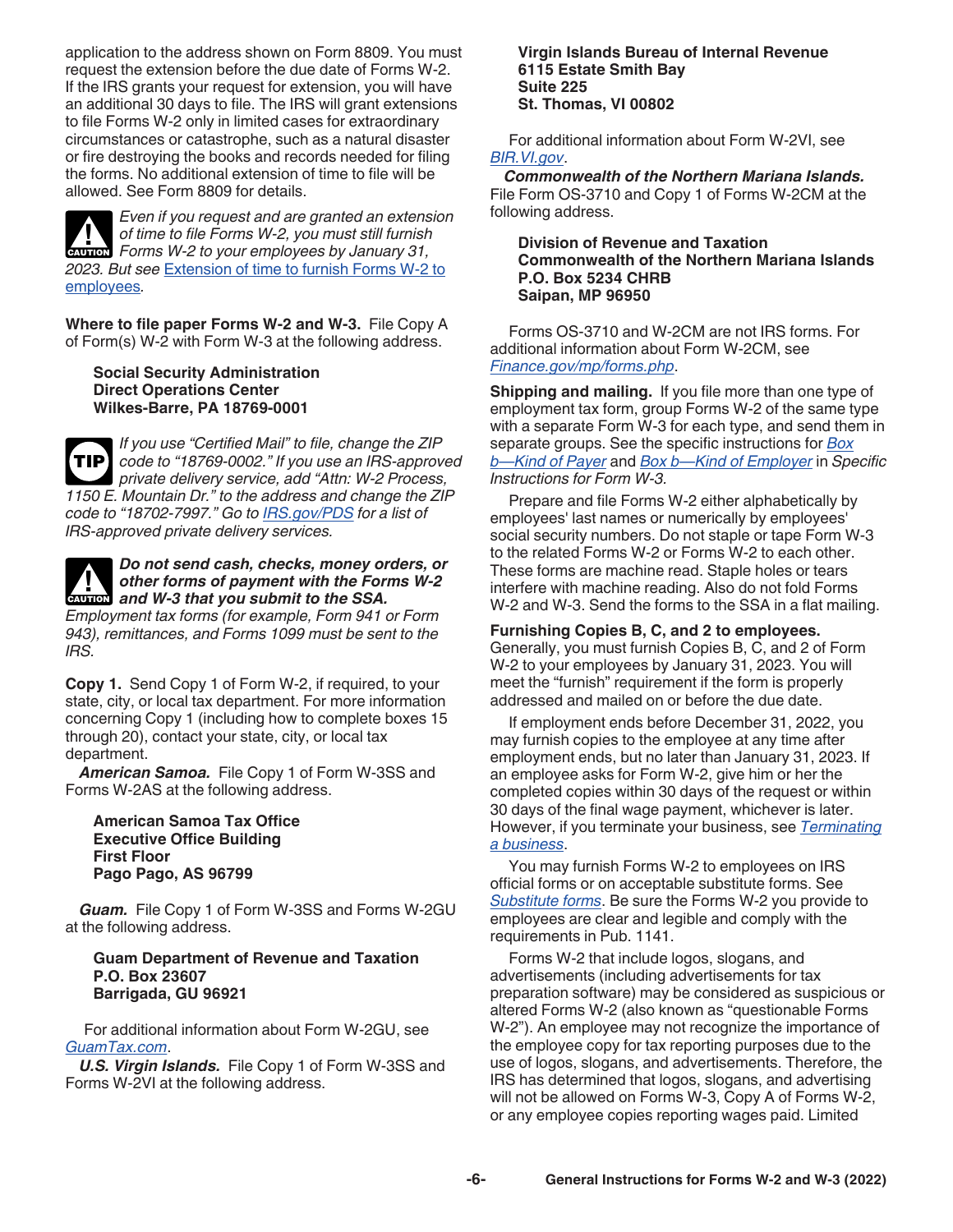<span id="page-6-0"></span>exceptions on this prohibition exist with respect to employee copies. See Pub. 1141 for more information.

*Extension of time to furnish Forms W-2 to employees.* You may request an extension of time to furnish Forms W-2 to employees by faxing a letter to:

### **Internal Revenue Service Technical Services Operation Attn: Extension of Time Coordinator Fax: 877-477-0572 (International Fax:**

Fax your letter on or before the due date for furnishing Forms W-2 to employees. It must include:

• Your name and address,

**304-579-4105)**

• Your EIN,

• A statement that you are requesting an extension to furnish "Forms W-2" to employees,

• The reason for delay, and

• Your signature or that of your authorized agent. See the 2022 General Instructions for Certain Information Returns.

*Requests for an extension of time to furnish Forms W-2 to employees are not automatically*  **z** Forms W-2 to employees are not automatically granted. If approved, an extension will generally *be granted for no more than 15 days from the due date, unless the need for up to a total of 30 days is clearly shown.*

*Undeliverable Forms W-2.* Keep for 4 years any employee copies of Forms W-2 that you tried to but could not deliver. However, if the undelivered Form W-2 can be produced electronically through April 15th of the fourth year after the year at issue, you do not need to keep undeliverable employee copies. Do not send undeliverable employee copies of Forms W-2 to the Social Security Administration (SSA).

**Taxpayer identification numbers (TINs).** Employers use an employer identification number (EIN) (XX-XXXXXXX). Employees use a social security number (SSN) (XXX-XX-XXXX). When you list a number, separate the 9-digits properly to show the kind of number.

Do not accept an IRS individual taxpayer identification number (ITIN) in place of an SSN for employee identification or for Form W-2 reporting. An ITIN is available only to resident and nonresident aliens who are not eligible for U.S. employment and need identification for other tax purposes. You can identify an ITIN because it is a 9-digit number formatted like an SSN beginning with the number "9" and with a number in one of the following ranges in the fourth and fifth digits: 50–65, 70–88, 90–92, and 94–99 (for example, 9NN-70-NNNN). Do not auto populate an ITIN into box a, Employee's social security number, on Form W-2. See section 4 of Pub. 15 (Circular E).



*An individual with an ITIN who later becomes eligible to work in the United States must obtain*  **z** eligible to work in the United States must obtain an SSN from the Social Security Administration.

The IRS uses SSNs to check the payments that you report against the amounts shown on employees' tax returns. The SSA uses SSNs to record employees'

earnings for future social security and Medicare benefits. When you prepare Form W-2, be sure to show the correct SSN for each employee. You may now truncate the employee's SSN on employee copies of Forms W-2. Do not truncate an employee's SSN on Copy A of Forms W-2. Go to *[Social security numbers](#page-1-0)* above for more information. Also see Regulations section 31.6051-1(a)(1) (i)(B) and 31.6051-2(a). For information about verifying SSNs, see section 4 of Pub. 15 (Circular E) or visit the SSA's Employer W-2 Filing Instructions & Information website at *[SSA.gov/employer](https://www.ssa.gov/employer)*.



*Form W-2 e-filed with the SSA must contain the employer's complete EIN and the complete SSN of the employee. Do not truncate EINs or SSNs on Copy A.*

## **Special Reporting Situations for Form W-2**

**Adoption benefits.** Amounts paid or expenses incurred by an employer for qualified adoption expenses under an adoption assistance program are not subject to federal income tax withholding and are not reportable in box 1. However, these amounts (including adoption benefits paid from a section 125 (cafeteria) plan, but not including adoption benefits forfeited from a cafeteria plan) are subject to social security, Medicare, and railroad retirement taxes and must be reported in boxes 3 and 5. (Use box 14 if railroad retirement taxes apply.) Also, the total amount, including any amount in excess of the \$14,890 exclusion, must be reported in box 12 with code T. For more information on reporting adoption benefits in box 12, see *[Code T—Adoption benefits](#page-19-0)*, later.

For more information on adoption benefits, see Notice 97-9, 1997-1 C.B. 365, which is on page 35 of Internal Revenue Bulletin 1997-2 at *[IRS.gov/pub/irs-irbs/](https://www.irs.gov/pub/irs-irbs/irb97-02.pdf) [irb97-02.pdf](https://www.irs.gov/pub/irs-irbs/irb97-02.pdf)*. Advise your employees to see the Instructions for Form 8839, Qualified Adoption Expenses.

**Agent reporting.** An agent who has an approved Form 2678, Employer/Payer Appointment of Agent, should enter the following in box c of Form W-2.

#### **(Name of agent) Agent for (name of employer) Address of agent**

Each Form W-2 should reflect the EIN of the agent in box b. An agent files one Form W-3 for all of the Forms W-2 and enters its own information in boxes e, f, and g of Form W-3 as it appears on the agent's related employment tax returns (for example, Form 941). Enter the client-employer's EIN in box h of Form W-3 if the Forms W-2 relate to only one employer (other than the agent); if not, leave box h blank.

If the agent (a) is acting as an agent for two or more employers or is an employer and is acting as an agent for another employer, and (b) pays social security wages to an individual on behalf of more than one employer, the agent should file separate Forms W-2 for the affected employee reflecting the wages paid by each employer.

See Rev. Proc. 2013-39, 2013-52 I.R.B. 830, available at *[IRS.gov/irb/2013-52\\_IRB#RP-2013-39](https://www.irs.gov/irb/2013-52_IRB#RP-2013-39)* and the Form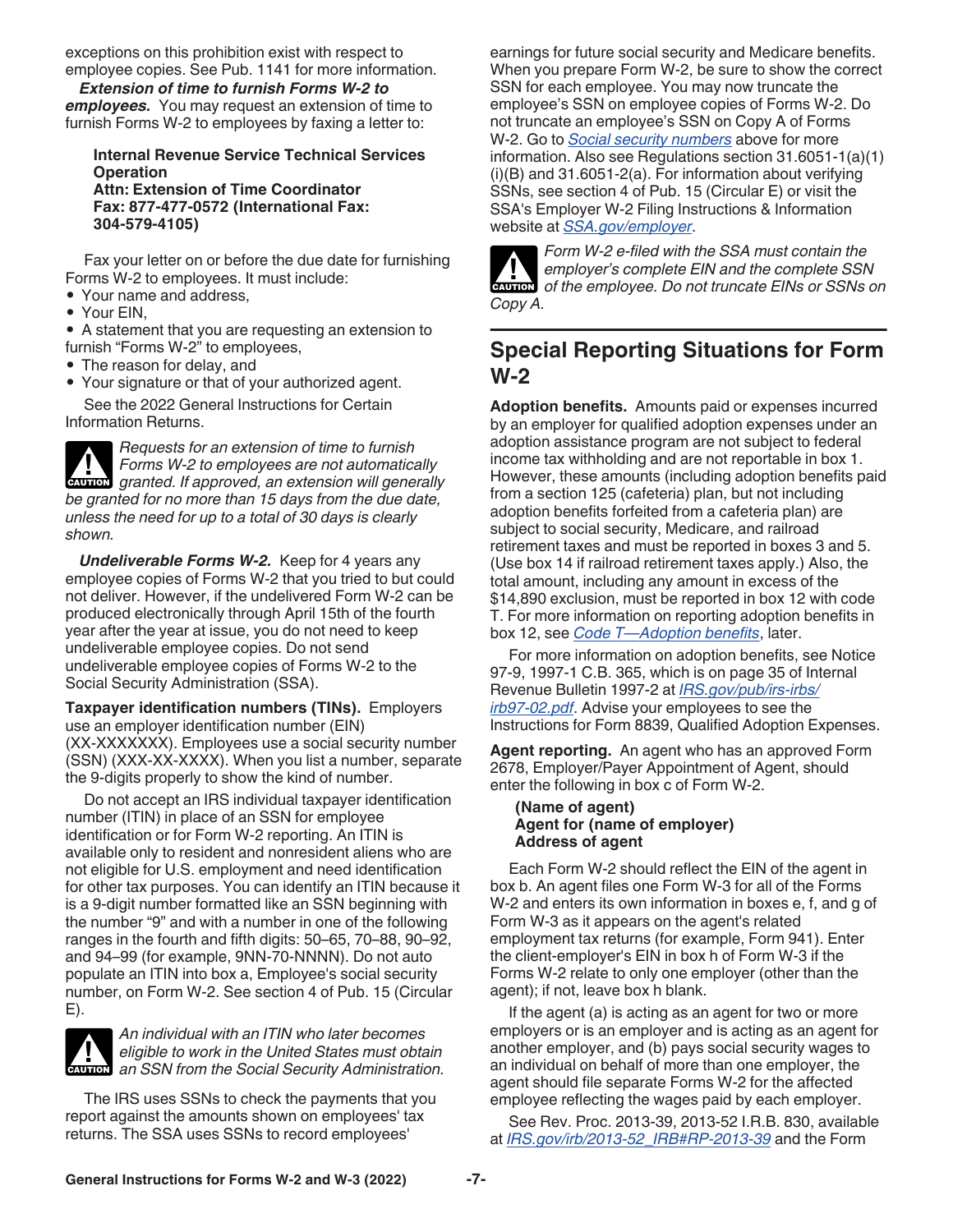<span id="page-7-0"></span>2678 instructions for procedures to be followed in applying to be an agent.

*Generally, an agent is not responsible for refunding excess social security or railroad*  **TIP** *retirement (RRTA) tax withheld from employees. If an employee worked for more than one employer during 2022 and had more than \$9,114.00 in social security and/or Tier 1 RRTA tax withheld, he or she should claim the excess on the appropriate line of Form 1040, 1040-SR, or 1040-NR. If an employee had more than \$5,350.80 in Tier 2 RRTA tax withheld from more than one employer, the employee should claim a refund on Form 843, Claim for Refund and Request for Abatement.*

**Archer MSA.** An employer's contribution to an employee's Archer MSA is not subject to federal income tax withholding or social security, Medicare, or railroad retirement taxes if it is reasonable to believe at the time of the payment that the contribution will be excludable from the employee's income. However, if it is not reasonable to believe at the time of payment that the contribution will be excludable from the employee's income, employer contributions are subject to income tax withholding and social security and Medicare taxes (or railroad retirement taxes, if applicable) and must be reported in boxes 1, 3, and 5. (Use box 14 if railroad retirement taxes apply.)

You must report all employer contributions to an Archer MSA in box 12 of Form W-2 with code R. Employer contributions to an Archer MSA that are not excludable from the income of the employee must also be reported in boxes 1, 3, and 5 (box 14 if railroad retirement taxes apply).

An employee's contributions to an Archer MSA are includible in income as wages and are subject to federal income tax withholding and social security and Medicare taxes (or railroad retirement taxes, if applicable). Employee contributions are deductible, within limits, on the employee's Form 1040 or 1040-SR.

For more information, see Pub. 969, Health Savings Accounts and Other Tax-Favored Health Plans, and Notice 96-53, which is found on page 5 of Internal Revenue Bulletin 1996-51 at *[IRS.gov/pub/irs-irbs/](https://www.irs.gov/pub/irs-irbs/irb96-51.pdf) [irb96-51.pdf](https://www.irs.gov/pub/irs-irbs/irb96-51.pdf)*.

**Clergy and religious workers.** For certain members of the clergy and religious workers who are not subject to social security and Medicare taxes as employees, boxes 3 and 5 of Form W-2 should be left blank. You may include a minister's parsonage and/or utilities allowance in box 14. For information on the rules that apply to ministers and certain other religious workers, see Pub. 517, Social Security and Other Information for Members of the Clergy and Religious Workers and section 4 in Pub. 15-A.

**Deceased employee's wages.** If an employee dies during the year, you must report the accrued wages, vacation pay, and other compensation paid after the date of death. Also report wages that were available to the employee while he or she was alive, regardless of whether they were actually in the possession of the employee, as well as any other regular wage payment, even if you may have to reissue the payment in the name of the estate or beneficiary.

If you made the payment after the employee's death but in the same year the employee died, you must withhold social security and Medicare taxes on the payment and report the payment on the employee's Form W-2 only as social security and Medicare wages to ensure proper social security and Medicare credit is received. On the employee's Form W-2, show the payment as social security wages (box 3) and Medicare wages and tips (box 5) and the social security and Medicare taxes withheld in boxes 4 and 6. Do not show the payment in box 1.

If you made the payment after the year of death, do not report it on Form W-2, and do not withhold social security and Medicare taxes.

Whether the payment is made in the year of death or after the year of death, you must also report it in box 3 of Form 1099-MISC, Miscellaneous Information, for the payment to the estate or beneficiary. Use the name and taxpayer identification number (TIN) of the payment recipient on Form 1099-MISC. However, if the payment is a reissuance of wages that were constructively received by the deceased individual while he or she was still alive, do not report it on Form 1099-MISC.

*Example.* Before Employee A's death on June 15, 2022, A was employed by Employer X and received \$10,000 in wages on which federal income tax of \$1,500 was withheld. When A died, X owed A \$2,000 in wages and \$1,000 in accrued vacation pay. The total of \$3,000 (less the social security and Medicare taxes withheld) was paid to A's estate on July 20, 2022. Because X made the payment during the year of death, X must withhold social security and Medicare taxes on the \$3,000 payment and must complete Form W-2 as follows.

- Box a— Employee A's SSN
- Box e— Employee A's name
- Box f— Employee A's address
- Box 1— 10000.00 (does not include the \$3,000
- accrued wages and vacation pay)
- Box 2— 1500.00
- Box 3— 13000.00 (includes the \$3,000 accrued wages and vacation pay)
- Box 4—806.00 (6.2% of the amount in box 3)
- Box 5— 13000.00 (includes the \$3,000 accrued wages and vacation pay)
- Box 6— 188.50 (1.45% of the amount in box 5)



*Employer X must also complete Form 1099-MISC as follows.*

*• Boxes for recipient's name, address, and TIN—the estate's or beneficiary's name, address, and TIN. • Box 3: 3000.00 (Even though amounts were withheld for social security and Medicare taxes, the gross amount is reported here.)*

If Employer X made the payment after the year of death, the \$3,000 would not be subject to social security and Medicare taxes and would not be shown on Form W-2. However, the employer would still file Form 1099-MISC.

**Designated Roth contributions.** Under section 402A, a participant in a section 401(k) plan, under a 403(b) salary reduction agreement, or in a governmental 457(b) plan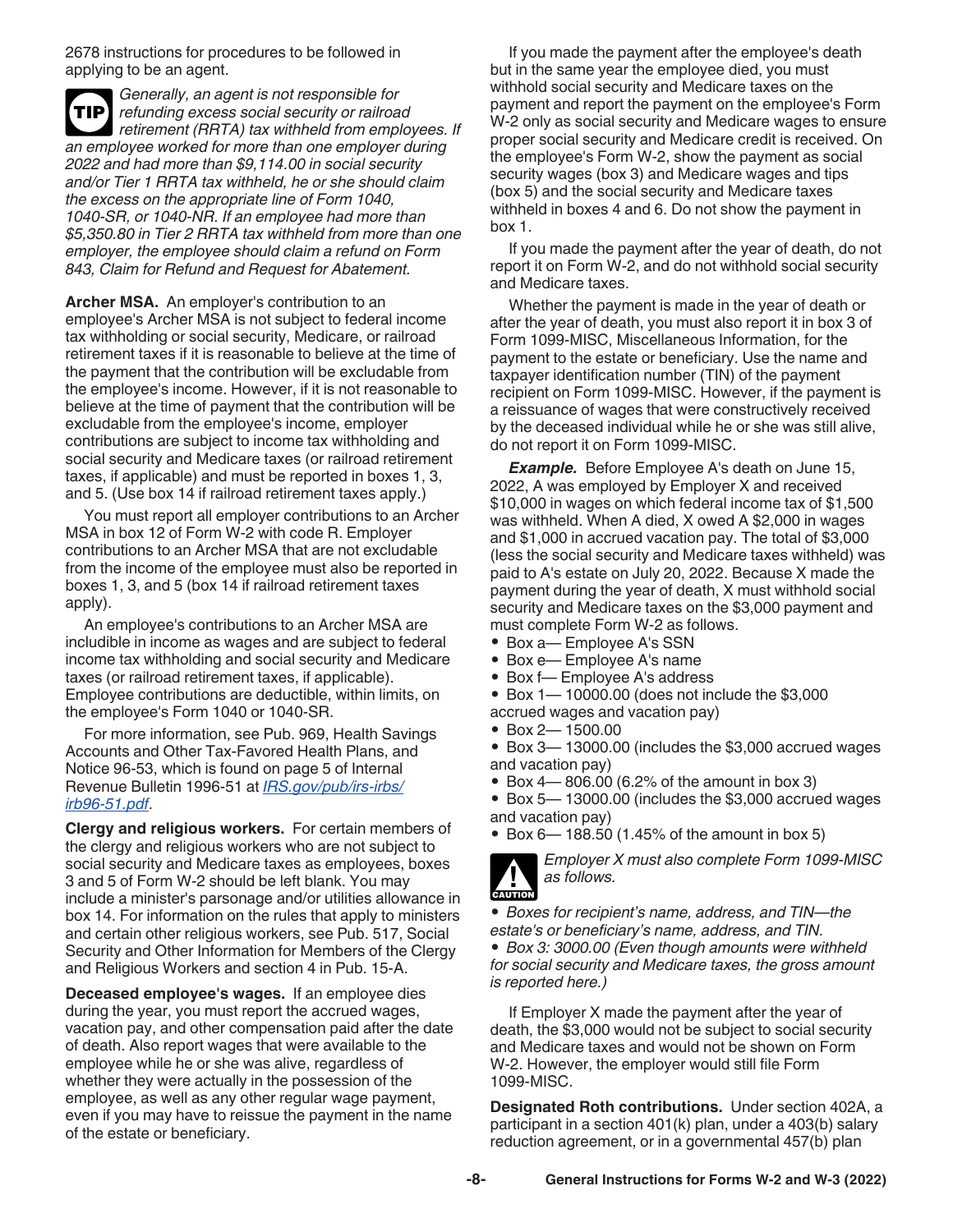<span id="page-8-0"></span>that includes a qualified Roth contribution program, may elect to make designated Roth contributions to the plan or program in lieu of elective deferrals. Designated Roth contributions are subject to federal income tax withholding and social security and Medicare taxes (and railroad retirement taxes, if applicable) and must be reported in boxes 1, 3, and 5. (Use box 14 if railroad retirement taxes apply.)

Section 402A requires separate reporting of the yearly designated Roth contributions. Designated Roth contributions to 401(k) plans will be reported using code AA in box 12; designated Roth contributions under 403(b) salary reduction agreements will be reported using code BB in box 12; and designated Roth contributions under a governmental section 457(b) plan will be reported using code EE in box 12. For reporting instructions, see the box 12 instructions for *[Code AA—Designated Roth](#page-20-0) [contributions under a section 401\(k\) plan](#page-20-0)*, *[Code](#page-20-0) [BB—Designated Roth contributions under a section](#page-20-0)  [403\(b\) plan](#page-20-0)*, and *[Code EE—Designated Roth](#page-20-0) [contributions under a governmental section 457\(b\) plan](#page-20-0)*.

**Educational assistance programs.** Employer-provided educational assistance up to a maximum of \$5,250 is excludable from an employee's wages only if assistance is provided under an educational assistance program under section 127. See Pub. 970, Tax Benefits for Education, and section 2 of Pub. 15-B for more information. Also see *[Box 1—Wages, tips, other](#page-15-0) [compensation](#page-15-0)*.

**Election workers.** Report on Form W-2 payments of \$600 or more to election workers for services performed in state, county, and municipal elections. File Form W-2 for payments of less than \$600 paid to election workers if social security and Medicare taxes were withheld under a section 218 (Social Security Act) agreement. Do not report election worker payments on Form 1099-MISC.

If the election worker is employed in another capacity with the same government entity, see Rev. Rul. 2000-6, which is on page 512 of Internal Revenue Bulletin 2000-6 at *[IRS.gov/pub/irs-irbs/irb00-06.pdf](https://www.irs.gov/pub/irs-irbs/irb00-06.pdf)*.

#### **Employee business expense reimbursements.**

Reimbursements to employees for business expenses must be reported as follows.

• Generally, payments made under an accountable plan are excluded from the employee's gross income and are not reported on Form W-2. However, if you pay a per diem or mileage allowance and the amount paid for substantiated miles or days traveled exceeds the amount treated as substantiated under IRS rules, you must report as wages on Form W-2 the amount in excess of the amount treated as substantiated. The excess amount is subject to income tax withholding and social security and Medicare taxes (or railroad retirement taxes, if applicable). Report the amount treated as substantiated (that is, the nontaxable portion) in box 12 using code L. See the box 12 instructions for *[Code L—Substantiated](#page-19-0)  [employee business expense reimbursements](#page-19-0)*. (Use box 14 if railroad retirement taxes apply.)

• Payments made under a nonaccountable plan are reported as wages on Form W-2 and are subject to federal income tax withholding and social security and Medicare taxes (or railroad retirement taxes, if applicable). (Use box 14 if railroad retirement taxes apply.)

For more information on accountable plans, nonaccountable plans, amounts treated as substantiated under a per diem or mileage allowance, the standard mileage rate, the per diem substantiation method, and the high-low substantiation method, see Pub. 463, Travel, Gift, and Car Expenses; and section 5 of Pub. 15 (Circular E).

**Employee's social security and Medicare taxes (or railroad retirement taxes, if applicable) paid by employer.** If you paid your employee's share of social security and Medicare taxes rather than deducting them from the employee's wages, you must include these payments as wages subject to federal (or American Samoa, CNMI, Guam, or U.S. Virgin Islands) income tax withholding and social security, Medicare, and federal unemployment (FUTA) taxes. If you paid your employee's share of railroad retirement taxes, you must include these amounts as compensation subject to railroad retirement taxes. The amount to include as wages and/or compensation is determined by using the formula contained in the discussion of *Employee's Portion of Taxes Paid by Employer* in section 7 of Pub. 15-A and in Rev. Proc. 83-43, 1983-24 I.R.B. 60.

*This does not apply to household and agricultural employers. If you pay a household or agricultural*  **label and** *employers.* **If you pay a household or agricultural employee's social security and Medicare taxes,** *you must include these payments in the employee's wages for income tax withholding purposes. However, the wage increase due to the tax payments is not subject to social security, Medicare, or FUTA taxes. For information on completing Forms W-2 and W-3 in this situation, see the Instructions for Schedule H (Form 1040) and section 4 of Pub. 51 (Circular A), Agricultural Employer's Tax Guide.*

**Federal employers in the CNMI.** The U.S. Treasury Department and the CNMI Division of Revenue and Taxation entered into an agreement under 5 U.S.C. section 5517 ("5517 agreement") in December 2006. Under this agreement, all federal employers (including the Department of Defense) are required to withhold CNMI income taxes, rather than federal income taxes, and deposit the CNMI taxes with the CNMI Treasury for employees who are subject to CNMI taxes and whose regular place of federal employment is in the CNMI. Federal employers are also required to file quarterly and annual reports with the CNMI Division of Revenue and Taxation. For questions, contact the CNMI Division of Revenue and Taxation.

Federal employers may use Form W-2 (rather than Forms W-2CM or OS-3710) to report income taxes withheld and paid to CNMI, as well as to report social security and Medicare taxes. Use the state boxes 15, 16, and 17 for CNMI income tax reporting. See the instructions for boxes 15, 16, and 17 under *[Boxes 15](#page-21-0)  [through 20—State and local income tax information](#page-21-0)*, later. This rule applies only to income tax reporting. Federal employers should withhold and report social security and Medicare taxes for these employees in the same way as for other federal employees. For more information, go to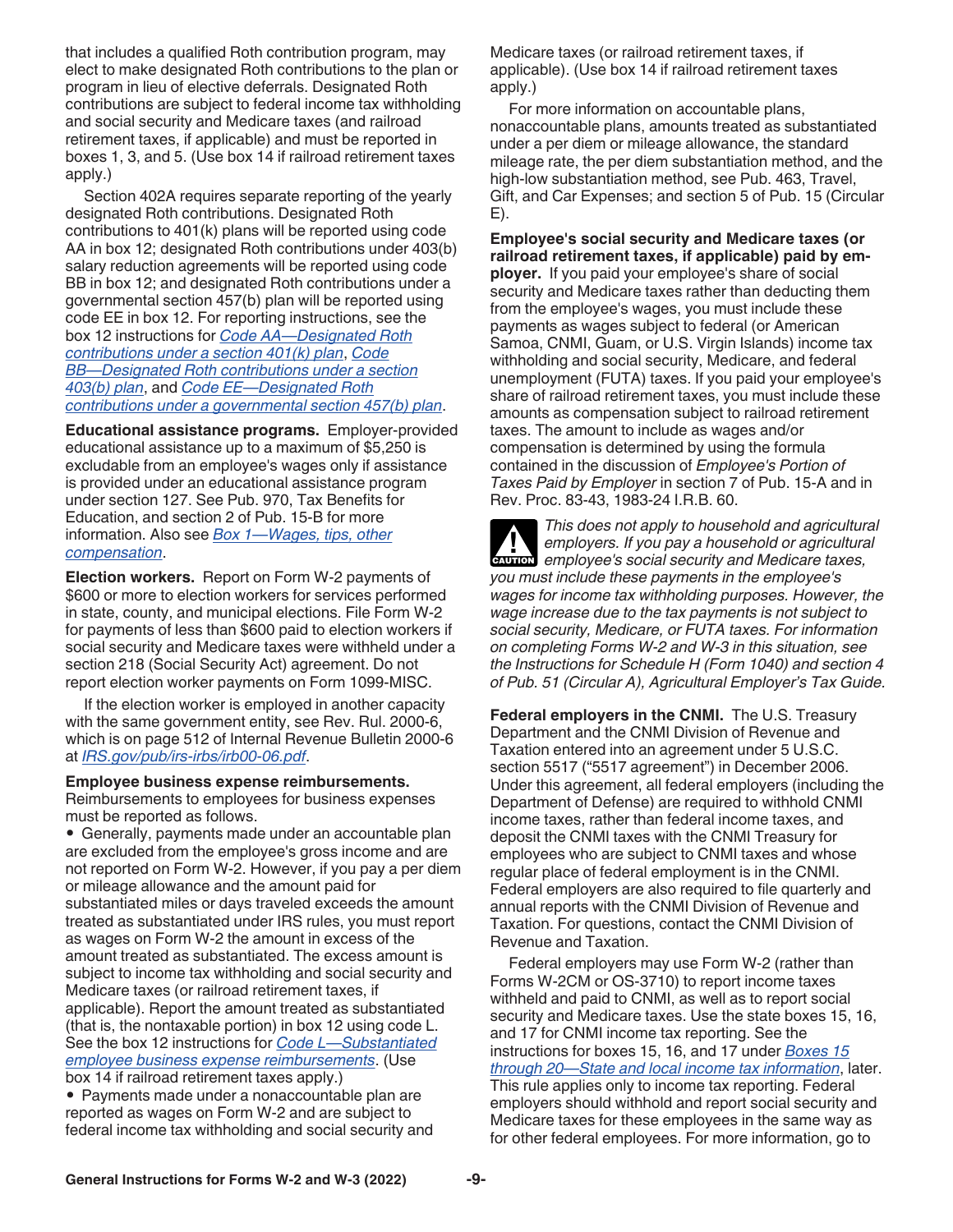### <span id="page-9-0"></span>*[IRS.gov/Individuals/International-Taxpayers/Special-](https://www.irs.gov/individuals/international-taxpayers/special-withholding-rules-for-us-federal-agency-employers-with-employees-in-cnmi-or-puerto-rico)[Withholding-Rules-for-US-Federal-Agency-Employers-](https://www.irs.gov/individuals/international-taxpayers/special-withholding-rules-for-us-federal-agency-employers-with-employees-in-cnmi-or-puerto-rico)[With-Employees-in-CNMI-or-Puerto-Rico](https://www.irs.gov/individuals/international-taxpayers/special-withholding-rules-for-us-federal-agency-employers-with-employees-in-cnmi-or-puerto-rico)*.

**Foreign agricultural workers.** You must report compensation of \$600 or more paid in a calendar year to an H-2A visa agricultural worker for agricultural labor. If the H-2A visa agricultural worker furnishes a valid taxpayer identification number, report these payments in box 1 of Form W-2. If the worker does not furnish a valid taxpayer identification number, report the payments on Form 1099-MISC. See *Form 1099-MISC* below.

On Form W-2, no amount should be reported in box 3 or 5. In most cases, you do not need to withhold federal income tax from compensation paid to H-2A visa agricultural workers. Employers should withhold federal income tax only if the H-2A visa agricultural worker and the employer agree to withhold. The H-2A visa agricultural worker must provide a completed Form W-4. If the employer withholds income tax, the employer must report the tax withheld in box 2 of Form W-2 and on line 8 of Form 943. See Pub. 51 (Circular A).

*Form 1099-MISC.* If the H-2A visa agricultural worker fails to furnish a taxpayer identification number to the employer, and the total annual payments made to the H-2A visa agricultural worker are \$600 or more, the employer must begin backup withholding on the payments made until the H-2A visa agricultural worker furnishes a valid taxpayer identification number. Employers must report the compensation paid and any backup withholding on Forms 1099-MISC and Form 945, Annual Return of Withheld Federal Income Tax. See the current Instructions for Forms 1099-MISC and 1099-NEC and the current Instructions for Form 945.

For more information, go to *[IRS.gov/H2A](https://www.irs.gov/h2a)*.

**Fringe benefits.** Include all taxable fringe benefits in box 1 of Form W-2 as wages, tips, and other compensation and, if applicable, in boxes 3 and 5 as social security and Medicare wages. Although not required, you may include the total value of fringe benefits in box 14 (or on a separate statement). However, if you provided your employee a vehicle, you must include the value of any personal use in boxes 1, 3, and 5 of Form W-2. You must withhold social security and Medicare tax, but you have the option not to withhold federal income tax *if* you notify the employee and include the value of the benefit in boxes 1, 3, 5, and 14. See Pub. 15-B for more information.

*Public Law 115-97, section 11045, does not permit employees to deduct unreimbursed*  **PERITMENT EMPLOYEE BUSINESS EXPENSES FOR THE PRIMERISH OF THE PRIMERISH EMPLOYEE BUSINESS EXPERIENCIAL SUBSTITUTION CONTRACTOR PRIMERISH AND PERIPOLAL SUBSTITUTION CONTRACTOR PRIMERISH AND PRIMERISH CONTRACTOR PRIMERISH C** *through 2025. If you included 100% of the vehicle's annual lease value in the employee's income, the employee will not be able to deduct expenses attributable to the business use of an employer-provided vehicle. See Pub. 15-B.*

**Golden parachute payments (not applicable to Forms W-2AS, W-2CM, W-2GU, or W-2VI).** Include any golden parachute payments in boxes 1, 3, and 5 of Form W-2. Withhold federal income, social security, and Medicare taxes (or railroad retirement taxes, if applicable) as usual and report them in boxes 2, 4, and 6, respectively. (Use box 14 if railroad retirement taxes apply.) Excess parachute payments are also subject to a 20% excise tax. If the excess payments are considered wages, withhold the 20% excise tax and include it in box 2 as income tax withheld. Also report the excise tax in box 12 with code K. For definitions and additional information, see Regulations section 1.280G-1 and Rev. Proc. 2003-68, 2003-34 I.R.B. 398, available at *[IRS.gov/irb/2003-34\\_IRB#RP-2003-68](https://www.irs.gov/irb/2003-34_IRB#RP-2003-68)*.

**Government employers.** Federal, state, and local governmental agencies have two options for reporting their employees' wages that are subject to only Medicare tax for part of the year and both social security and Medicare taxes for part of the year.

The first option (which the SSA prefers) is to file a single set of Forms W-2 per employee for the entire year, even if only part of the year's wages are subject to both social security and Medicare taxes. Check "941" (or "944") in box b of Form W-3 or check "941-SS" in box b of Form W-3SS. The wages in box 5 of Form W-2 must be equal to or greater than the wages in box 3 of Form W-2.

The second option is to file one set of Forms W-2 for wages subject only to Medicare tax and another set for wages subject to both social security and Medicare taxes. Use a separate Form W-3 to transmit each set of Forms W-2. For the Medicare-only Forms W-2, check "Medicare govt. emp." in box b of Form W-3. For the Forms W-2 showing wages subject to both social security and Medicare taxes, check "941" (or "944") in box b of Form W-3 or check "941-SS" in box b of Form W-3SS. The wages in box 5 of Form W-2 must be equal to or greater than the wages in box 3 of Form W-2.

**Group-term life insurance.** You must include in boxes 1, 3, and 5 (or 14, if railroad retirement taxes apply) the cost of group-term life insurance that is more than the cost of \$50,000 of coverage, reduced by the amount the employee paid toward the insurance. Use Table 2-2 in Pub. 15-B to determine the cost of the insurance. Also show the amount in box 12 with code C. For employees, you must withhold social security and Medicare taxes, but not federal income tax. For coverage provided to former employees, the former employees must pay the employee part of social security and Medicare taxes (or railroad retirement taxes, if applicable) on the taxable cost of group-term life insurance over \$50,000 on Form 1040 or 1040-SR. You are not required to collect those taxes. However, you must report the uncollected social security tax (or railroad retirement taxes, if applicable) with code M and the uncollected Medicare tax (or RRTA Medicare tax, if applicable) with code N in box 12 of Form W-2. However, any uncollected Additional Medicare Tax (on the cost of group-term life insurance, which, in combination with other wages, is in excess of \$200,000) is not reported with code N in box 12.

**Health flexible spending arrangement (FSA).** For plan year 2022, a cafeteria plan may not allow an employee to request salary reduction contributions for a health FSA in excess of \$2,850 (as indexed for inflation).

If a cafeteria plan timely complies with the written plan requirement limiting health FSA salary reduction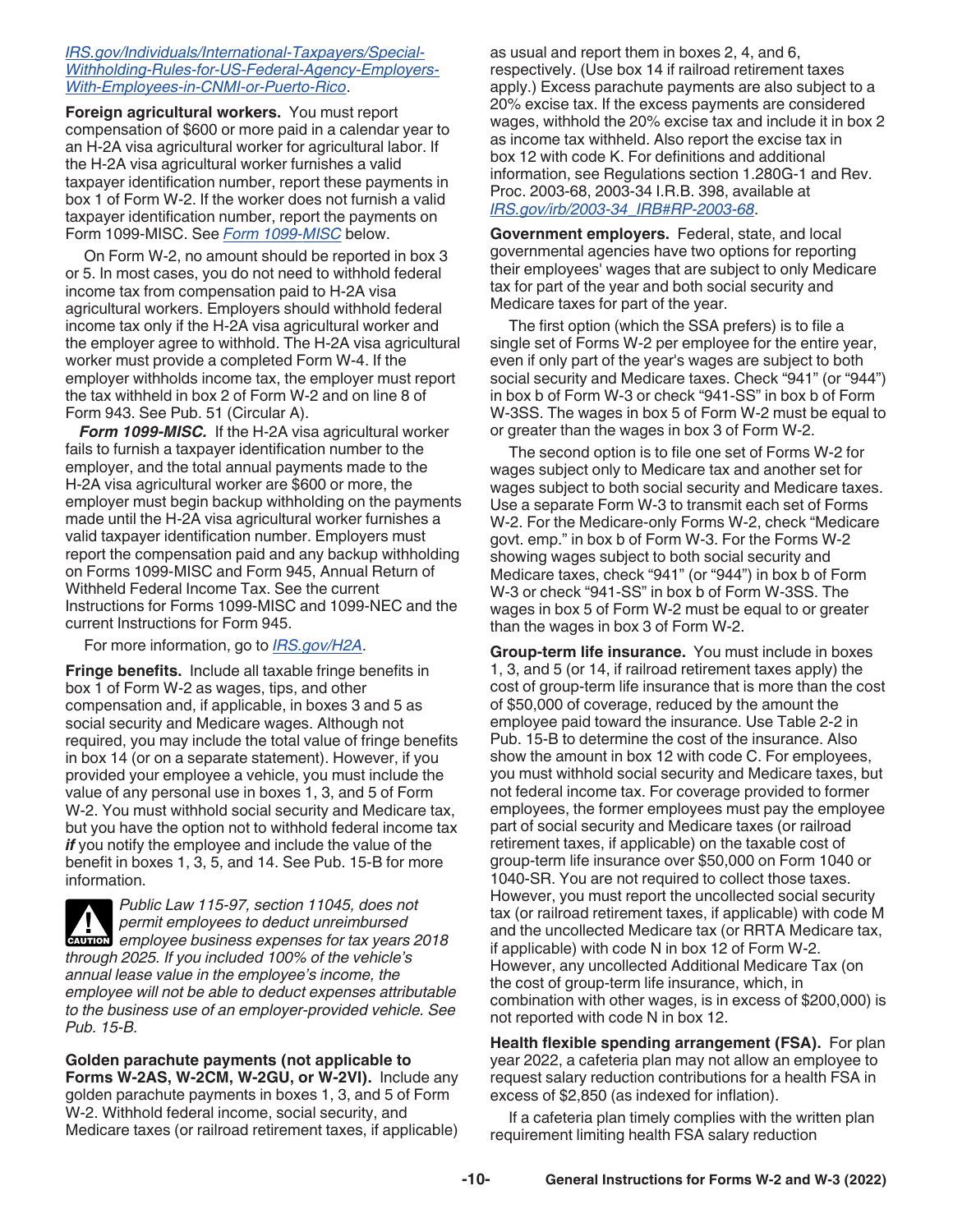<span id="page-10-0"></span>contributions, but one or more employees are erroneously allowed to elect a salary reduction of more than \$2,850 for the plan year, the cafeteria plan will continue to be a section 125 cafeteria plan for the plan year if:

• The terms of the plan apply uniformly to all participants,

• The error results from a reasonable mistake by the employer (or the employer's agent) and is not due to willful neglect by the employer (or the employer's agent), and

• Salary reduction contributions in excess of \$2,850 are paid to the employee and reported as wages for income tax withholding and employment tax purposes on the employee's Form W-2 (or Form W-2c) for the employee's taxable year in which, or with which, ends the cafeteria plan year in which the correction is made.



*The salary reduction contribution limit of \$2,850 does not include any amount (up to \$570) carried*  **does not include any amous year.**<br> **CAUTION** over from a previous year.

For more information, see Notice 2013-71, 2013-47 I.R.B. 532, available at *[IRS.gov/irb/](https://www.irs.gov/irb/2013-47_IRB#NOT-2013-71) [2013-47\\_IRB#NOT-2013-71](https://www.irs.gov/irb/2013-47_IRB#NOT-2013-71)*.

**Health savings account (HSA).** An employer's contribution (including an employee's contributions through a cafeteria plan) to an employee's HSA is not subject to federal income tax withholding or social security, Medicare, or railroad retirement taxes (or FUTA tax) if it is reasonable to believe at the time of the payment that the contribution will be excludable from the employee's income. However, if it is not reasonable to believe at the time of payment that the contribution will be excludable from the employee's income, employer contributions are subject to federal income tax withholding, social security and Medicare taxes (or railroad retirement taxes, if applicable), and FUTA tax, and must be reported in boxes 1, 3, and 5 (use box 14 if railroad retirement taxes apply); and on Form 940, Employer's Annual Federal Unemployment (FUTA) Tax Return.

You must report all employer contributions (including an employee's contributions through a cafeteria plan) to an HSA in box 12 of Form W-2 with code W. Employer contributions to an HSA that are not excludable from the income of the employee must also be reported in boxes 1, 3, and 5. (Use box 14 if railroad retirement taxes apply.)

An employee's contributions to an HSA (unless made through a cafeteria plan) are includible in income as wages and are subject to federal income tax withholding and social security and Medicare taxes (or railroad retirement taxes, if applicable). Employee contributions are deductible, within limits, on the employee's Form 1040 or 1040-SR. For more information about HSAs, see Notice 2004-2, Notice 2004-50, and Notice 2008-52. Notice 2004-2, 2004-2 I.R.B. 269, is available at *[IRS.gov/irb/2004-02\\_IRB#NOT-2004-2](https://www.irs.gov/irb/2004-02_IRB#NOT-2004-2)*. Notice 2004-50, 2004-33 I.R.B. 196, is available at *[IRS.gov/irb/](https://www.irs.gov/irb/2004-33_IRB#NOT-2004-50) [2004-33\\_IRB#NOT-2004-50](https://www.irs.gov/irb/2004-33_IRB#NOT-2004-50)*. Notice 2008-52, 2008-25 I.R.B. 1166, is available at *[IRS.gov/irb/](https://www.irs.gov/irb/2008-25_IRB#NOT-2008-52) [2008-25\\_IRB#NOT-2008-52](https://www.irs.gov/irb/2008-25_IRB#NOT-2008-52)*. Also see Form 8889, Health Savings Accounts (HSAs), and Pub. 969.

**Lost Form W-2—Reissued statement.** If an employee loses a Form W-2, write "REISSUED STATEMENT" on

the new copy and furnish it to the employee. You do not have to add "REISSUED STATEMENT" on Forms W-2 provided to employees electronically. Do not send Copy A of the reissued Form W-2 to the SSA. Employers are not prohibited (by the Internal Revenue Code) from charging a fee for the issuance of a duplicate Form W-2.

**Military differential pay.** Employers paying their employees while they are on active duty in the U.S. uniformed services should treat these payments as wages. Differential wage payments made to an individual while on active duty for periods scheduled to exceed 30 days are subject to income tax withholding, but are not subject to social security, Medicare, and unemployment taxes. Report differential wage payments in box 1 and any federal income tax withholding in box 2. Differential wage payments made to an individual while on active duty for 30 days or less are subject to income tax withholding, social security, Medicare, and unemployment taxes and are reported in boxes 1, 3, and 5. See Rev. Rul. 2009-11, 2009-18 I.R.B. 896, available at *[IRS.gov/irb/](https://www.irs.gov/irb/2009-18_IRB#RR-2009-11) [2009-18\\_IRB#RR-2009-11](https://www.irs.gov/irb/2009-18_IRB#RR-2009-11)*.

**Moving expenses.** Effective for tax years 2018 through 2025, the exclusion for qualified moving expense reimbursements applies **only** to members of the U.S. Armed Forces on active duty who move pursuant to a military order and incident to a permanent change of station. All other employees have only nonqualified moving expenses and expense reimbursements subject to tax and withholding.

Report qualified moving expenses for members of the Armed Forces as follows.

• Qualified moving expenses that an employer paid to a third party on behalf of the employee (for example, to a moving company), and services that an employer furnished in kind to an employee, are not reported on Form W-2.

• Qualified moving expense reimbursements paid directly to an employee by an employer are reported only in box 12 of Form W-2 with code P.

Nonqualified moving expenses and expense reimbursements are reported in boxes 1, 3, and 5 (use box 14 if railroad retirement taxes apply) of Form W-2. These amounts are subject to federal income tax withholding and social security and Medicare taxes (or railroad retirement taxes, if applicable).

**Nonqualified deferred compensation plans.** Section 409A provides that all amounts deferred under a nonqualified deferred compensation (NQDC) plan for all tax years are currently includible in gross income to the extent not subject to a substantial risk of forfeiture and not previously included in gross income, unless certain requirements are met. Generally, section 409A is effective with respect to amounts deferred in tax years beginning after December 31, 2004, but deferrals made before that year may be subject to section 409A under some circumstances.

It is not necessary to show amounts deferred during the year under an NQDC plan subject to section 409A. If you report section 409A deferrals, show the amount in box 12 using code Y. For more information, see Notice 2008-115,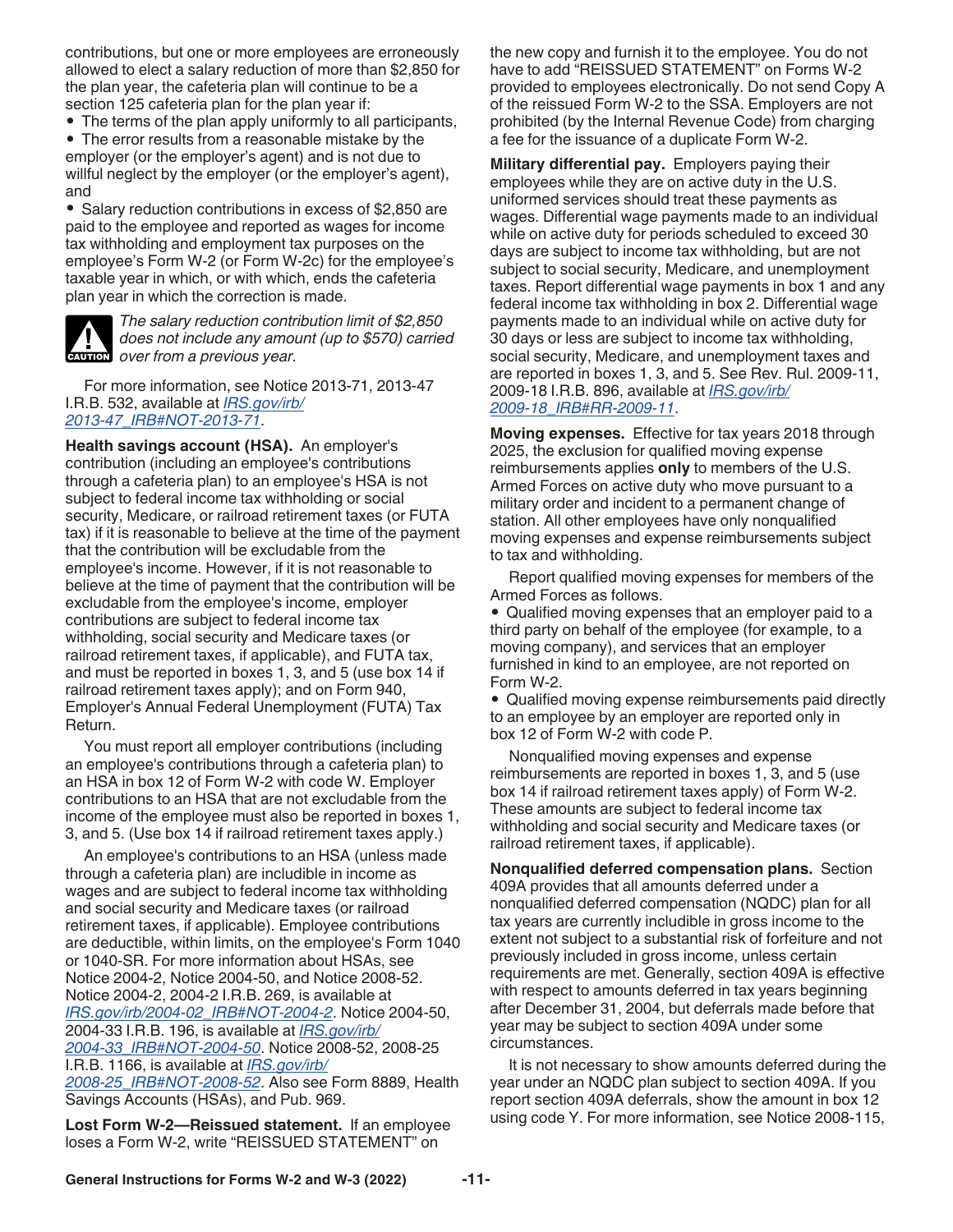### <span id="page-11-0"></span>2008-52 I.R.B. 1367, available at *[IRS.gov/irb/](https://www.irs.gov/irb/2008-52_IRB#NOT-2008-115) [2008-52\\_IRB#NOT-2008-115](https://www.irs.gov/irb/2008-52_IRB#NOT-2008-115)*.

Income included under section 409A from an NQDC plan will be reported in box 1 and in box 12 using code Z. This income is also subject to an additional tax of 20% that is reported on Form 1040 or 1040-SR. For more information on amounts includible in gross income and reporting requirements, see Notice 2008-115, available at *[IRS.gov/irb/2008-52\\_IRB#NOT-2008-115](https://www.irs.gov/irb/2008-52_IRB#NOT-2008-115)*. For information on correcting failures to comply with section 409A and related reporting, see Notice 2008-113, 2008-51 I.R.B. 1305, available at *[IRS.gov/irb/](https://www.irs.gov/irb/2008-51_IRB#NOT-2008-113)*

*[2008-51\\_IRB#NOT-2008-113](https://www.irs.gov/irb/2008-51_IRB#NOT-2008-113)*; Notice 2010-6, 2010-3 I.R.B. 275, available at *[IRS.gov/irb/](https://www.irs.gov/irb/2010-03_IRB#NOT-2010-6) [2010-03\\_IRB#NOT-2010-6](https://www.irs.gov/irb/2010-03_IRB#NOT-2010-6)*; and Notice 2010-80, 2010-51 I.R.B. 853, available at *[IRS.gov/irb/](https://www.irs.gov/irb/2010-51_IRB#NOT-2010-80) [2010-51\\_IRB#NOT-2010-80](https://www.irs.gov/irb/2010-51_IRB#NOT-2010-80)*.

### See the *[Nonqualified Deferred Compensation](#page-31-0) [Reporting Example Chart](#page-31-0)*.

**Qualified equity grants under section 83(i).** Report the amount includible in gross income from qualified equity grants under section 83(i)(1)(A) for the calendar year in box 12 using code GG. This amount is wages for box 1 and you must withhold income tax under section 3401(i) at the rate and manner prescribed in section 3401(t). You must withhold at the maximum rate of tax without regard to the employee's Form W-4. Social security and Medicare taxation of the deferral stock is not affected by these rules. See Notice 2018-97, 2018-52 I.R.B. 1062, available at *[IRS.gov/irb/](https://www.irs.gov/irb/2018-52_IRB#NOT-2018-97) [2018-52\\_IRB#NOT-2018-97](https://www.irs.gov/irb/2018-52_IRB#NOT-2018-97)*.

**Qualified small employer health reimbursement arrangement.** Use box 12, code FF, to report the total amount of permitted benefits under a qualified small employer health reimbursement arrangement (QSEHRA). QSEHRAs allow eligible employers to pay or reimburse medical care expenses of eligible employees after the employees provide proof of coverage. The maximum reimbursement for an eligible employee under a QSEHRA for 2022 is \$5,450 (\$11,050 if it also provides reimbursements for family members). For more information about QSEHRAs, see Notice 2017-67, 2017-47 I.R.B. 517, available at *[IRS.gov/irb/](https://www.irs.gov/irb/2017-47_IRB#NOT-2017-67) [2017-47\\_IRB#NOT-2017-67](https://www.irs.gov/irb/2017-47_IRB#NOT-2017-67)* and Pub. 15-B under *Accident and Health Benefits*. For information on employer reporting requirements, see *[Code](#page-20-0) [FF—Permitted benefits under a qualified small employer](#page-20-0)  [health reimbursement](#page-20-0)*, later.

**Railroad employers (not applicable to Forms W-2AS, W-2CM, W-2GU, or W-2VI).** Railroad employers must file Form W-2 to report their employees' wages and income tax withholding in boxes 1 and 2. You must file a separate Form W-3 to transmit the Forms W-2 if you have employees covered under the Federal Insurance Contributions Act (FICA) (social security and Medicare) **and** the Railroad Retirement Tax Act (RRTA).

*For employees covered by RRTA tax.* Check the "CT-1" checkbox on Form W-3, box b, "Kind of Payer," to transmit Forms W-2 for employees with box 1 wages and box 2 tax withholding. Use Form W-2, box 14, to report total RRTA compensation, Tier 1, Tier 2, Medicare

(excluding Additional Medicare Tax), and any Additional Medicare Tax withheld for each employee covered by RRTA tax. Label them "RRTA compensation," "Tier 1 tax," "Tier 2 tax," "Medicare tax," and "Additional Medicare Tax." Include tips reported by the employee to the employer in "RRTA compensation."

Employers should withhold Tier 1 and Tier 2 RRTA taxes on all money remuneration that stems from the employer-employee relationship, including award payments to employees to compensate for working time lost due to an on-the-job injury and lump-sum payments made to unionized employees upon ratification of collective bargaining agreements.

Employee stock options are not "money remuneration" subject to the RRTA. Railroad employers should not withhold Tier 1 and Tier 2 taxes when employees covered by the RRTA exercise stock options. Employers should still withhold federal income tax on taxable compensation from railroad employees exercising their stock options.

*For employees covered by social security and Medicare.* Check the "941" checkbox on Form W-3, box b, "Kind of Payer," to transmit Forms W-2 with box 1 wages and box 2 tax withholding for employees covered by social security and Medicare. Use Form W-2, boxes 3, 4, 5, 6, and 7, to report each employee's social security and Medicare wages and taxes, including Additional Medicare Tax. These boxes are **not** to be used to report railroad retirement compensation and taxes.

*Railroad employers must withhold social security and Medicare taxes from taxable compensation of*  **exurion** and Medicare taxes from taxable compenses<br> **CAUTION** employees covered by social security and *Medicare who are exercising their employee stock options.*

**Repayments.** If an employee repays you for wages received in error, do not offset the repayments against current year wages unless the repayments are for amounts received in error in the current year. Repayments made in the current year, but related to a prior year or years, must be repaid in gross, not net, and require special tax treatment by employees in some cases. You may advise the employee of the total repayments made during the current year and the amount (if any) related to prior years. This information will help the employee account for such repayments on his or her federal income tax return.

If the repayment was for a prior year, you must file Form W-2c with the SSA to correct only social security and Medicare wages and taxes, and furnish a copy to the employee. Do not correct "Wages, tips, other compensation" in box 1, or "Federal income tax withheld" in box 2, on Form W-2c. Also do not correct any Additional Medicare Tax withheld on the repaid wages (reported with Medicare tax withheld in box 6) on Form W-2c. File the "X" return that is appropriate for the return on which the wages or compensation was originally reported (Forms 941-X, 943-X, 944-X, or CT-1X). Correct the social security and Medicare wages and taxes for the period during which the wages or compensation was originally paid. For information on reporting adjustments to Forms 941, 941-SS, 943, 944, or Form CT-1, see section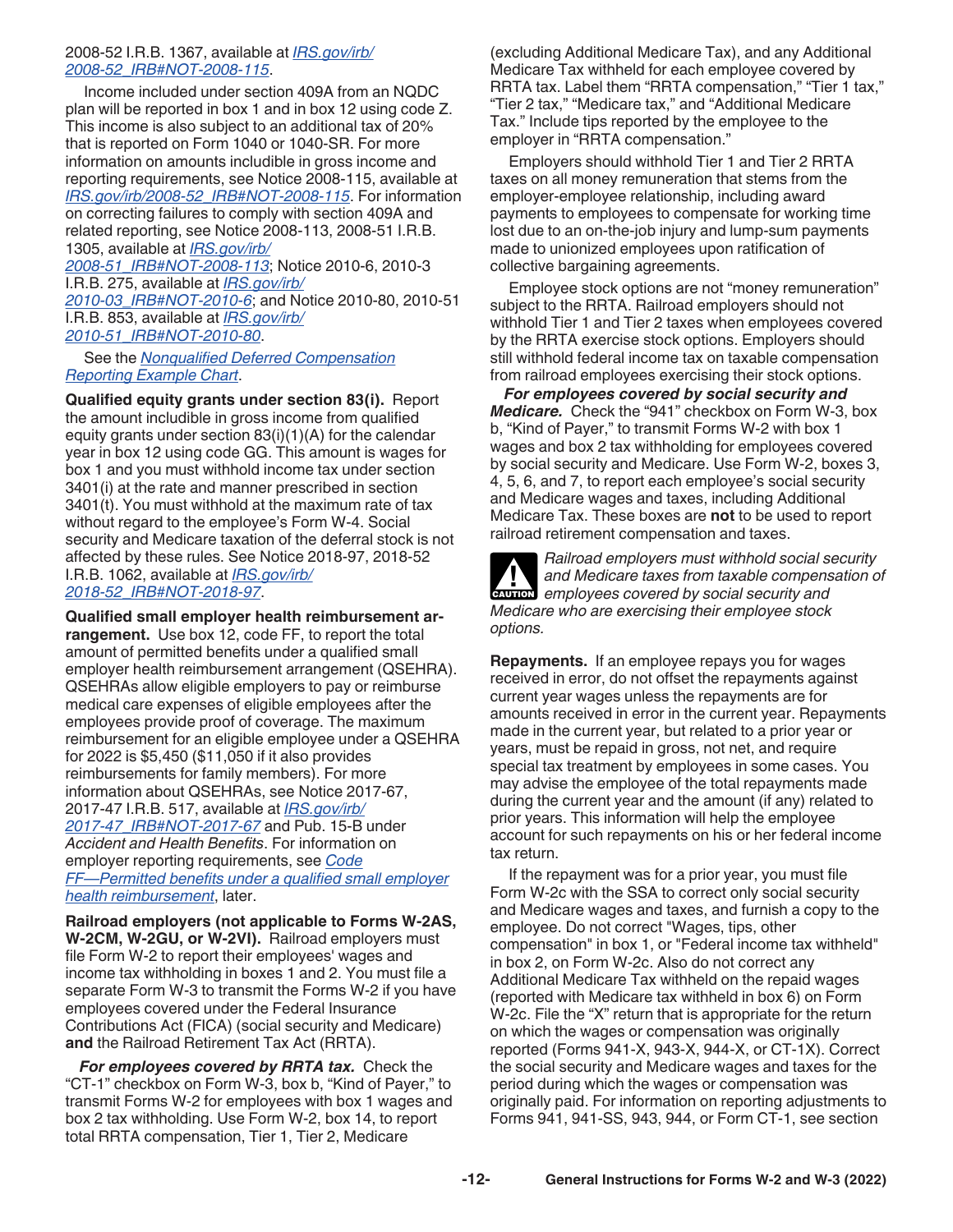<span id="page-12-0"></span>13 of Pub. 15 (Circular E), the Instructions for Form CT-1X, or section 9 of Pub. 51 (Circular A).

*Tell your employee that the wages paid in error in a prior year remain taxable to him or her for that*  **TIP** *year. This is because the employee received and had use of those funds during that year. The employee is not entitled to file an amended return (Form 1040-X) to recover the income tax on these wages. For repayments greater than \$3,000, the employee may be entitled to a deduction or credit for the repaid wages on his or her Form 1040 or 1040-SR for the year of repayment. However, the employee is entitled to file an amended return (Form 1040-X) to recover Additional Medicare Tax on these wages, if any. Refer your employee to*  Repayments *in Pub. 525, for additional information.*

**Scholarship and fellowship grants.** Give a Form W-2 to each recipient of a scholarship or fellowship grant only if you are reporting amounts includible in income under section 117(c) (relating to payments for teaching, research, or other services required as a condition for receiving the qualified scholarship). Also see Pub. 15-A and Pub. 970. These payments are subject to federal income tax withholding. However, their taxability for social security and Medicare taxes (or railroad retirement taxes, if applicable) depends on the nature of the employment and the status of the organization. See *Students, scholars, trainees, teachers, etc.,* in section 15 of Pub. 15 (Circular E).

**Sick pay.** If you had employees who received sick pay in 2022 from an insurance company or other third-party payer and the third party notified you of the amount of sick pay involved, you may be required to report the information on the employees' Forms W-2. If the insurance company or other third-party payer did not notify you in a timely manner about the sick pay payments, it must prepare Forms W-2 and W-3 for your employees showing the sick pay. For specific reporting instructions, see section 6 of Pub. 15-A.

**SIMPLE retirement account.** An employee's salary reduction contributions to a SIMPLE (savings incentive match plan for employees) retirement account are not subject to federal income tax withholding but are subject to social security, Medicare, and railroad retirement taxes. Do not include an employee's contribution in box 1, but do include it in boxes 3 and 5. (Use box 14 if railroad retirement taxes apply.) An employee's total contribution must also be included in box 12 with code D or S.

An employer's matching or nonelective contribution to an employee's SIMPLE retirement account is not subject to federal income tax withholding or social security, Medicare, or railroad retirement taxes, and is not to be shown on Form W-2.

For more information on SIMPLE retirement accounts, see Notice 98-4, 1998-1 C.B. 269. You can find Notice 98-4 on page 25 of Internal Revenue Bulletin 1998-2 at *[IRS.gov/pub/irs-irbs/irb98-02.pdf](https://www.irs.gov/pub/irs-irbs/irb98-02.pdf)*.

**Successor/predecessor employers.** If you buy or sell a business during the year, see Rev. Proc. 2004-53 for information on who must file Forms W-2 and employment

tax returns. Rev. Proc. 2004-53, 2004-34 I.R.B. 320, is available at *[IRS.gov/irb/2004-34\\_IRB#RP-2004-53](https://www.irs.gov/irb/2004-34_IRB#RP-2004-53)*.

**Terminating a business.** If you terminate your business, you must provide Forms W-2 to your employees for the calendar year of termination by the due date of your final Form 941, 944, or 941-SS. You must also file Forms W-2 with the SSA by the due date of your final Form 941, 944, or 941-SS. If filing on paper, make sure you obtain Forms W-2 and W-3 preprinted with the correct year. If e-filing, make sure your software has been updated for the current tax year.

However, if any of your employees are immediately employed by a successor employer, see *Successor/ predecessor employers* above. Also, for information on automatic extensions for furnishing Forms W-2 to employees and filing Forms W-2, see Rev. Proc. 96-57, which is on page 14 of Internal Revenue Bulletin 1996-53 at *[IRS.gov/pub/irs-irbs/irb96-53.pdf](https://www.irs.gov/pub/irs-irbs/irb96-53.pdf)*.

*Get Schedule D (Form 941), Report of Discrepancies Caused by Acquisitions, Statutory Mergers, or Consolidations, for information on reconciling wages and taxes reported on Forms W-2 with amounts reported on Forms 941, 941-SS, or 944.* **TIP**

**Uniformed Services Employment and Reemployment Rights Act of 1994 (USERRA) make-up amounts to a pension plan.** If an employee returned to your employment after military service and certain make-up amounts were contributed to a pension plan for a prior year(s) under the USERRA, report the prior year contributions separately in box 12. See the *[TIP](#page-18-0)* above Code D under *Box 12—Codes.* You may also report certain make-up amounts in box 14. See *[Box 14—Other](#page-21-0)*  in *Specific Instructions for Form W-2.*

Instead of reporting in box 12 (or box 14), you may choose to provide a separate statement to your employee showing USERRA make-up contributions. The statement must identify the type of plan, the year(s) to which the contributions relate, and the amount contributed for each year.

**Virtual currency.** For federal tax purposes, virtual currency is treated as property. Bitcoin is an example of virtual currency. Transactions using virtual currency (such as Bitcoin) must be reported in U.S. dollars.

The fair market value (FMV) of virtual currency (such as Bitcoin) paid as wages is income and subject to federal income tax withholding, FICA tax, and FUTA tax and must be reported on Form W-2. For more information about how virtual currency is treated for federal income tax purposes, including W-2 requirements, see Notice 2014-21, 2014-16 I.R.B. 938, available at *[IRS.gov/irb/](https://www.irs.gov/irb/2014-16_IRB#NOT-2014-21) [2014-16\\_IRB#NOT-2014-21](https://www.irs.gov/irb/2014-16_IRB#NOT-2014-21)* and Rev. Rul. 2019-24, available at *[IRS.gov/irb/2019-44\\_IRB#REV-RUL-2019-24](https://www.irs.gov/irb/2019-44_IRB#REV-RUL-2019-24 )*  and related FAQs, available at *[IRS.gov/](https://www.irs.gov/individuals/international-taxpayers/frequently-asked-questions-on-virtual-currency-transactions) [virtualcurrencyfaqs](https://www.irs.gov/individuals/international-taxpayers/frequently-asked-questions-on-virtual-currency-transactions)*.

## **Penalties**

The following penalties apply to the person or employer required to file Form W-2. The penalties apply to both paper filers and e-filers.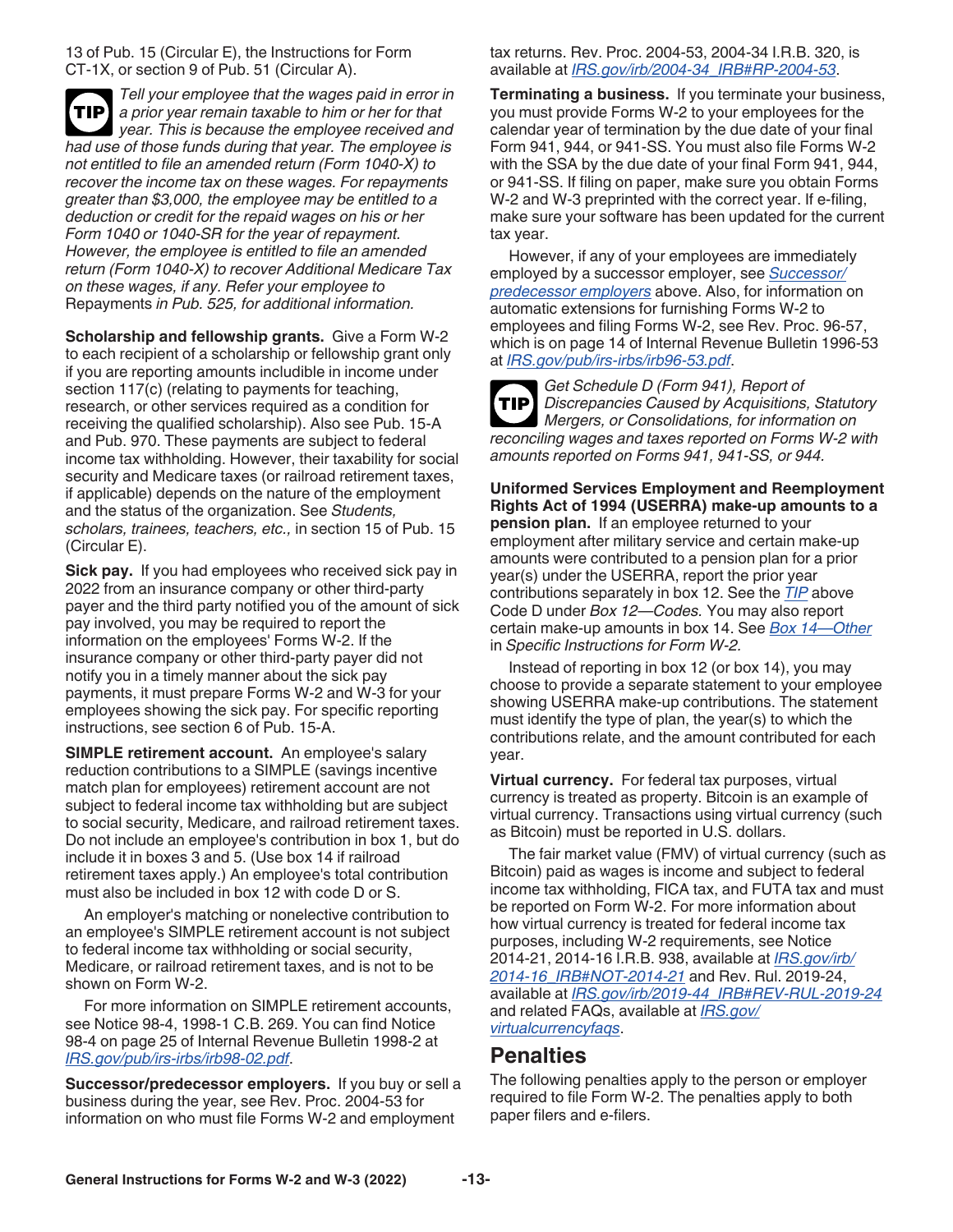<span id="page-13-0"></span>

*Employers are responsible for ensuring that Forms W-2 are furnished to employees and that* 

**Forms W-2 are furnished to employees and W-3 are filed with the SSA** *correctly and on time, even if the employer contracts with a third party to perform these acts. The IRS strongly suggests that the employer's address, not the third party's address, be the address on record with the IRS. This will ensure that you remain informed of tax matters involving your business because the IRS will correspond to the employer's address of record if there are any issues with an account. If you choose to outsource any of your payroll and related tax duties (that is, withholding, reporting, and paying over social security, Medicare, FUTA, and income taxes) to a third-party payer, go to [IRS.gov/](https://www.irs.gov/outsourcingpayrollduties)*

*[OutsourcingPayrollDuties](https://www.irs.gov/outsourcingpayrollduties) for helpful information on this topic.*

## **Failure to file correct information returns by the due**

**date.** If you fail to file a correct Form W-2 by the due date and cannot show reasonable cause, you may be subject to a penalty as provided under section 6721. The penalty applies if you:

• Fail to file timely,

• Fail to include all information required to be shown on Form W-2,

- Include incorrect information on Form W-2,
- File on paper forms when you are required to *e-file*,
- Report an incorrect TIN,
- Fail to report a TIN, or
- Fail to file paper Forms W-2 that are machine readable.

The amount of the penalty is based on when you file the correct Form W-2. Penalties are indexed for inflation. The penalty amounts shown below apply to filings due after December 31, 2022. The penalty is:

• \$50 per Form W-2 if you correctly file within 30 days of the due date; the maximum penalty is \$588,500 per year (\$206,000 for small businesses, defined in *Small businesses*).

• \$110 per Form W-2 if you correctly file more than 30 days after the due date but by August 1; the maximum penalty is \$1,766,000 per year (\$588,500 for small businesses).

• \$290 per Form W-2 if you file after August 1, do not file corrections, or do not file required Forms W-2; the maximum penalty is \$3,532,500 per year (\$1,177,500 for small businesses).



*If you do not file corrections and you do not meet any of the exceptions to the penalty, the penalty is*  **290** per information return. The maximum \$290 per information return. The maximum *penalty is \$3,532,500 per year (\$1,177,500 for small businesses).*

*Exceptions to the penalty.* The following are exceptions to the failure to file correct information returns penalty.

1. The penalty will not apply to any failure that you can show was due to reasonable cause and not to willful neglect. In general, you must be able to show that your failure was due to an event beyond your control or due to significant mitigating factors. You must also be able to show that you acted in a responsible manner and took steps to avoid the failure.

2. An inconsequential error or omission is not considered a failure to include correct information. An inconsequential error or omission is an error that does not prevent or hinder the SSA/IRS from processing the Form W-2, from correlating the information required to be shown on the form with the information shown on the payee's tax return, or from otherwise putting the form to its intended use. Errors and omissions that are never inconsequential are those relating to:

- A TIN,
- A payee's surname, and
- Any money amounts.

3. De minimis rule for corrections. Even though you cannot show reasonable cause, the penalty for failure to file correct Forms W-2 will not apply to a certain number of returns if you:

• Filed those Forms W-2 on or before the required filing date,

• Either failed to include all of the information required on the form or included incorrect information, and

• Filed corrections of these forms by August 1.

If you meet all of the de minimis rule conditions, the penalty for filing incorrect information returns (including Form W-2) will not apply to the greater of 10 information returns (including Form W-2) or one-half of 1% of the total number of information returns (including Form W-2) that you are required to file for the calendar year.

4. Forms W-2 issued with incorrect dollar amounts may fall under a safe harbor for certain de minimis errors. The safe harbor generally applies if no single amount in error differs from the correct amount by more than \$100 and no single amount reported for tax withheld differs from the correct amount by more than \$25.

If the safe harbor applies, you will not have to correct the Form W-2 to avoid penalties. However, if the payee elects for the safe harbor not to apply, you may have to issue a corrected return to avoid penalties. For more information, see Notice 2017-9, 2017-4 I.R.B. 542, available at *[IRS.gov/irb/2017-04\\_IRB#NOT-2017-09](https://www.irs.gov/irb/2017-04_IRB#NOT-2017-09)*.

*Small businesses.* For purposes of the lower maximum penalties shown in *Failure to file correct information returns by the due date*, you are a small business if your average annual gross receipts for the 3 most recent tax years (or for the period that you were in existence, if shorter) ending before the calendar year in which the Forms W-2 were due are \$5 million or less.

*Intentional disregard of filing requirements.* If any failure to timely file a correct Form W-2 is due to intentional disregard of the filing or correct information requirements, the penalty is at least \$580 per Form W-2 with no maximum penalty.

**Failure to furnish correct payee statements.** If you fail to provide correct payee statements (Forms W-2) to your employees and cannot show reasonable cause, you may be subject to a penalty as provided under section 6722. The penalty applies if you fail to provide the statement by January 31, 2023, if you fail to include all information required to be shown on the statement, or if you include incorrect information on the statement.

The amount of the penalty is based on when you furnish the correct payee statement. This penalty is an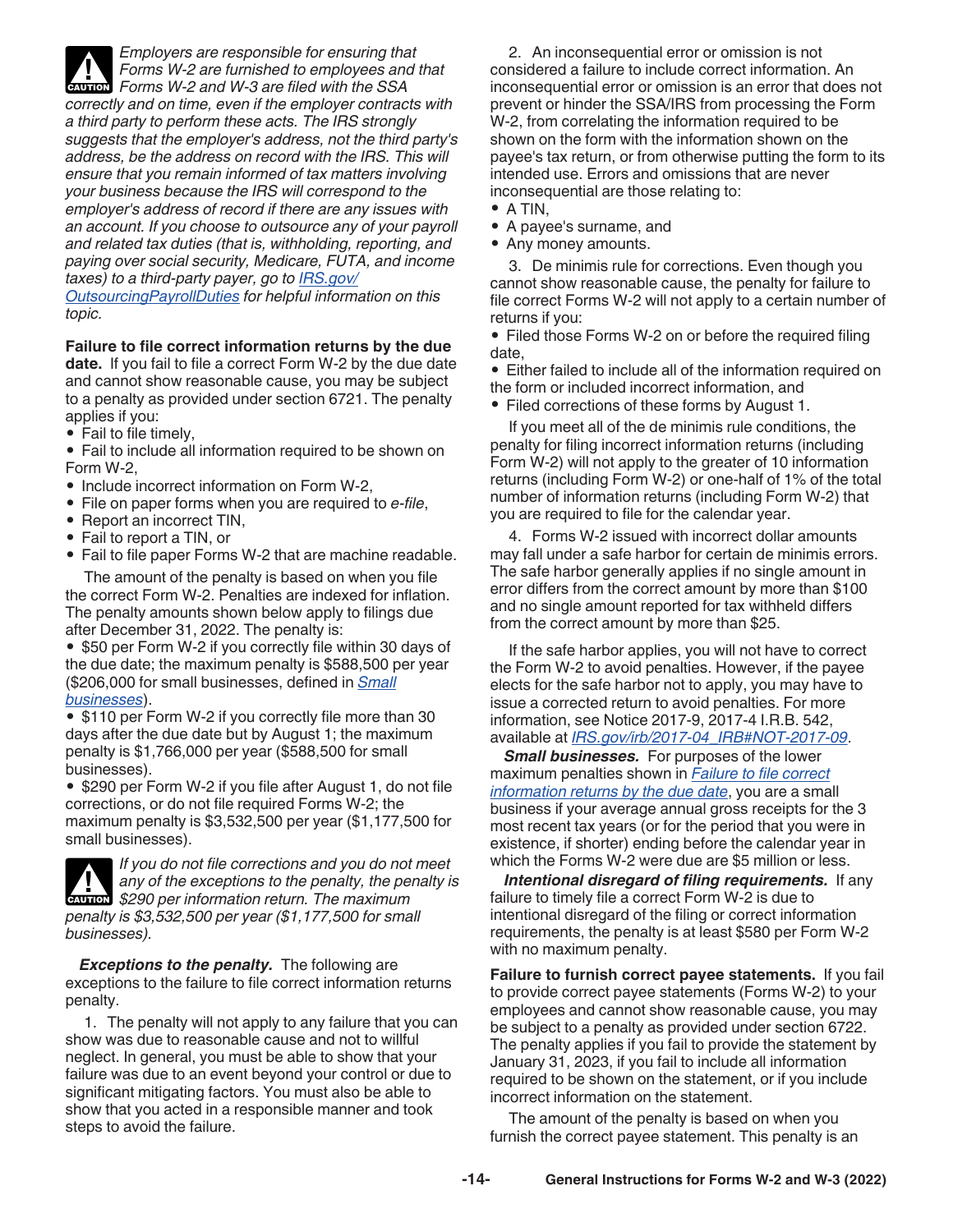<span id="page-14-0"></span>additional penalty and is applied in the same manner, and with the same amounts, as in *[Failure to file correct](#page-13-0)  [information returns by the due date](#page-13-0)*.

*Exceptions to the penalty.* An inconsequential error or omission is not considered a failure to include correct information. An inconsequential error or omission is an error that cannot reasonably be expected to prevent or hinder the payee from timely receiving correct information and reporting it on his or her income tax return or from otherwise putting the statement to its intended use. Errors and omissions that are never inconsequential are those relating to:

- A dollar amount,
- A significant item in a payee's address, and

• The appropriate form for the information provided, such as whether the form is an acceptable substitute for the official IRS form.

See *[Exceptions to the penalty](#page-13-0)* under *Failure to file correct information returns by the due date*, for additional exceptions to the penalty for failure to furnish correct payee statements.

#### *Intentional disregard of payee statement*

*requirements.* If any failure to provide a correct payee statement (Form W-2) to an employee is due to intentional disregard of the requirements to furnish a correct payee statement, the penalty is \$580 per Form W-2 with no maximum penalty.

**Civil damages for fraudulent filing of Forms W-2.** If you willfully file a fraudulent Form W-2 for payments that you claim you made to another person, that person may be able to sue you for damages. If you are found liable, you may have to pay \$5,000 or more in damages. You may also be subject to criminal sanctions.

## **Specific Instructions for Form W-2**

**How to complete Form W-2.** Form W-2 is a multi-part form. Ensure all copies are legible. Do not print Forms W-2 (Copy A) on double-sided paper.

Send Copy A to the SSA; Copy 1, if required, to your state, city, or local tax department; and Copies B, C, and 2 to your employee. Keep Copy D, and a copy of Form W-3, with your records for 4 years.

Enter the information on Form W-2 using black ink in 12-point Courier font. Copy A is read by machine and must be typed clearly with no corrections made to the entries and with no entries exceeding the size of the boxes. Entries completed by hand, in script or italic fonts, or in colors other than black cannot be read by the machines. Make all dollar entries on Copy A without the dollar sign and comma but with the decimal point (00000.00). Show the cents portion of the money amounts. If a box does not apply, leave it blank.

Send the whole Copy A page of Form W-2 with Form W-3 to the SSA even if one of the Forms W-2 on the page is blank or void. Do not staple Forms W-2 together or to Form W-3. File Forms W-2 either alphabetically by employees' last names or numerically by employees' SSNs.

Also see the *[Caution](#page-4-0)* under *How To Get Forms and Publications*.

**Calendar year basis.** The entries on Form W-2 must be based on wages paid during the calendar year. Use Form W-2 for the correct tax year. For example, if the employee worked from December 18, 2022, through December 31, 2022, and the wages for that period were paid on January 3, 2023, include those wages on the 2023 Form W-2.

**Multiple forms.** If necessary, you can issue more than one Form W-2 to an employee. For example, you may need to report more than four coded items in box 12 or you may want to report other compensation on a second form. If you issue a second Form W-2, complete boxes a, b, c, d, e, and f with the same information as on the first Form W-2. Show any items that were not included on the first Form W-2 in the appropriate boxes.

Do not report the same federal, American Samoa, CNMI, Guam, or U.S. Virgin Islands tax data to the SSA on more than one Copy A.



*For each Form W-2 showing an amount in box 3 or 7, make certain that box 5 equals or exceeds the sum of boxes 3 and 7.*

**VOID.** Check this box when an error is made on Form W-2 and you are voiding it because you are going to complete a new Form W-2. Do not include any amounts shown on "VOID" forms in the totals you enter on Form W-3. See *[Corrections](#page-25-0)*.

**Box a—Employee's social security number.** Enter the number shown on the employee's social security card.

If the employee does not have a card, he or she should apply for one by completing Form SS-5, Application for a Social Security Card. The SSA lets you verify employee names and SSNs online. For information about these free services, visit the Employer W-2 Filing Instructions & Information website at *[SSA.gov/employer](https://www.ssa.gov/employer)*. If you have questions about using these services, call 800-772-6270 (toll free) to speak with an employer reporting technician at the SSA.

If the employee has applied for a card but the number is not received in time for filing, enter "Applied For" in box a on paper Forms W-2 filed with the SSA. If e-filing, enter zeros (000-00-0000 if creating forms online or 000000000 if uploading a file).

Ask the employee to inform you of the number and name as they are shown on the social security card when it is received. Then correct your previous report by filing Form W-2c showing the employee's SSN. If the employee needs to change his or her name from that shown on the card, the employee should call the SSA at 800-772-1213.

If you do not provide the correct employee name and SSN on Form W-2, you may owe a penalty unless you have reasonable cause. For more information, see Pub. 1586, Reasonable Cause Regulations & Requirements for Missing and Incorrect Name/TINs.

*ITINs for aliens.* Do not accept an ITIN in place of an SSN for employee identification or for work. An ITIN is only available to resident and nonresident aliens who are not eligible for U.S. employment and need identification for other tax purposes. You can identify an ITIN because it is a 9-digit number formatted like an SSN beginning with the number "9" and with a number in one of the following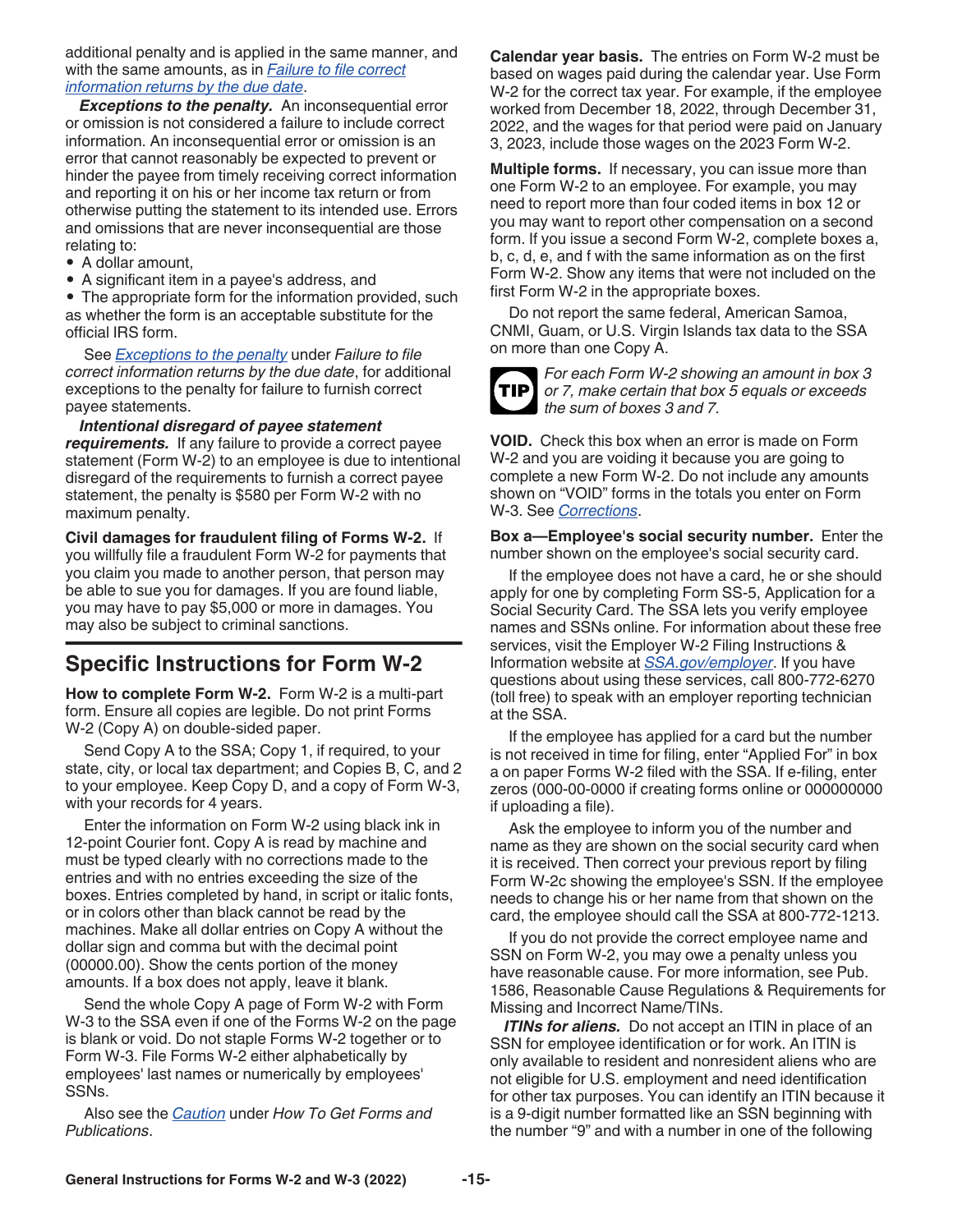<span id="page-15-0"></span>ranges in the fourth and fifth digits: 50–65, 70–88, 90–92, and 94–99 (for example, 9NN-70-NNNN). An individual with an ITIN who later becomes eligible to work in the United States must obtain an SSN.



*Do not auto populate an ITIN into box a.*

**Box b—Employer identification number (EIN).** Show the EIN assigned to you by the IRS (00-0000000). This should be the same number that you used on your federal employment tax returns (Forms 941, 941-SS, 943, 944, CT-1, or Schedule H (Form 1040)). Do not truncate your EIN. See Regulations section 31.6051-1(a)(1)(i)(A) and 301.6109-4(b)(2)(iv). Do not use a prior owner's EIN. If you do not have an EIN when filing Forms W-2, enter "Applied For" in box b; do not use your SSN. You can get an EIN by applying online at *[IRS.gov/EIN](https://www.irs.gov/EIN)* or by filing Form SS-4, Application for Employer Identification Number. Also see *[Agent reporting](#page-6-0)*.

**Box c—Employer's name, address, and ZIP code.**  This entry should be the same as shown on your Forms 941, 941-SS, 943, 944, CT-1, or Schedule H (Form 1040). The U.S. Postal Service recommends that no commas or periods be used in return addresses. Also see *[Agent](#page-6-0)  [reporting](#page-6-0)*.

**Box d—Control number.** You may use this box to identify individual Forms W-2. You do not have to use this box.

**Boxes e and f—Employee's name and address.** Enter the name as shown on your employee's social security card (first name, middle initial, last name). If the name does not fit in the space allowed on the form, you may show the first and middle name initials and the full last name. It is especially important to report the exact last name of the employee. If you are unable to determine the correct last name, use of the SSA's Social Security Number Verification System may be helpful.

Separate parts of a compound name with either a hyphen or a blank space. Do not join them into a single word. Include all parts of a compound name in the appropriate name field. For example, for the name "John R Smith-Jones," enter "Smith-Jones" or "Smith Jones" in the last name field.

If the name has changed, the employee must get a corrected social security card from any SSA office. Use the name on the original card until you see the corrected card.

Do not show titles or academic degrees, such as "Dr.," "RN," or "Esq.," at the beginning or end of the employee's name. Generally, do not enter "Jr.," "Sr.," or other suffix in the "Suff." box on Copy A unless the suffix appears on the card. However, the SSA still prefers that you do not enter the suffix on Copy A.

Include in the address the number, street, and apartment or suite number (or P.O. box number if mail is not delivered to a street address). The U.S. Postal Service recommends that no commas or periods be used in delivery addresses. For a foreign address, give the information in the following order: city, province or state,

and country. Follow the country's practice for entering the postal code. Do not abbreviate the country name.

**Box 1—Wages, tips, other compensation.** Show the total taxable wages, tips, and other compensation that you paid to your employee during the year. However, do not include elective deferrals (such as employee contributions to a section 401(k) or 403(b) plan) except section 501(c) (18) contributions. Include the following.

1. Total wages, bonuses (including signing bonuses), prizes, and awards paid to employees during the year. See *[Calendar year basis](#page-14-0)*.

2. Total noncash payments, including certain fringe benefits. See *[Fringe benefits](#page-9-0)*.

3. Total tips reported by the employee to the employer (not allocated tips).

4. Certain employee business expense reimbursements. See *[Employee business expense](#page-8-0) [reimbursements](#page-8-0)*.

5. The cost of accident and health insurance premiums for 2%-or-more shareholder-employees paid by an S corporation.

6. Taxable benefits from a section 125 (cafeteria) plan if the employee chooses cash.

7. Employee contributions to an Archer MSA.

8. Employer contributions to an Archer MSA if includible in the income of the employee. See *[Archer](#page-7-0) [MSA](#page-7-0)*.

9. Employer contributions for qualified long-term care services to the extent that such coverage is provided through a flexible spending or similar arrangement.

10. Taxable cost of group-term life insurance in excess of \$50,000. See *[Group-term life insurance](#page-9-0)*.

11. Unless excludable under *[Educational assistance](#page-8-0)  [programs](#page-8-0)*, payments for non-job-related education expenses or for payments under a nonaccountable plan. See Pub. 970.

12. The amount includible as wages because you paid your employee's share of social security and Medicare taxes (or railroad retirement taxes, if applicable). See *[Employee's social security and Medicare taxes \(or](#page-8-0)  [railroad retirement taxes, if applicable\) paid by employer](#page-8-0)*. If you also paid your employee's income tax withholding, treat the grossed-up amount of that withholding as supplemental wages and report those wages in boxes 1, 3, 5, and 7. (Use box 14 if railroad retirement taxes apply.) No exceptions to this treatment apply to household or agricultural wages.

13. Designated Roth contributions made under a section 401(k) plan, a section 403(b) salary reduction agreement, or a governmental section 457(b) plan. See *[Designated Roth contributions](#page-7-0)*.

14. Distributions to an employee or former employee from an NQDC plan (including a rabbi trust) or a nongovernmental section 457(b) plan.

15. Amounts includible in income under section 457(f) because the amounts are no longer subject to a substantial risk of forfeiture.

16. Payments to statutory employees who are subject to social security and Medicare taxes but not subject to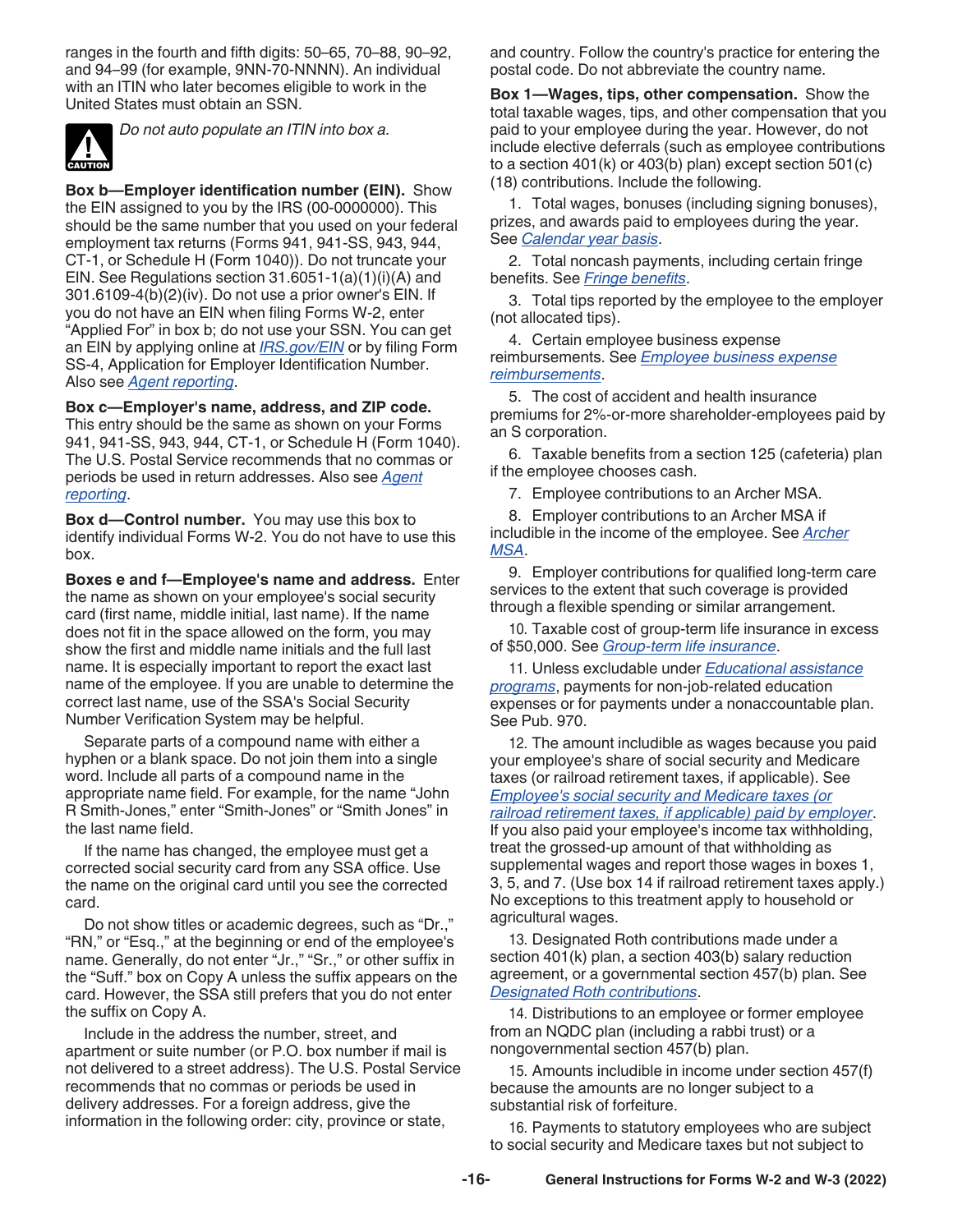<span id="page-16-0"></span>federal income tax withholding must be shown in box 1 as other compensation. See *[Statutory employee](#page-21-0)*.

17. Cost of current insurance protection under a compensatory split-dollar life insurance arrangement.

18. Employee contributions to a health savings account (HSA).

19. Employer contributions to an HSA if includible in the income of the employee. See *[Health savings account](#page-10-0) [\(HSA\)](#page-10-0)*.

20. Amounts includible in income under section 409A from an NQDC because the amounts are no longer subject to a substantial risk of forfeiture and were not previously included in income. See *[Nonqualified deferred](#page-10-0) [compensation plans](#page-10-0)* under *Special Reporting Situations for Form W-2*.

21. Nonqualified moving expenses and expense reimbursements. See *[Moving expenses.](#page-10-0)*

22. Payments made to former employees while they are on active duty in the U.S. Armed Forces or other uniformed services.

23. All other compensation, including certain scholarship and fellowship grants. See *[Scholarship and](#page-12-0)  [fellowship grants](#page-12-0)*. Other compensation includes taxable amounts that you paid to your employee from which federal income tax was not withheld. You may show other compensation on a separate Form W-2. See *[Multiple](#page-14-0) [forms](#page-14-0)*.

**Box 2—Federal income tax withheld.** Show the total federal income tax withheld from the employee's wages for the year. Include the 20% excise tax withheld on excess parachute payments. See *[Golden parachute](#page-9-0) [payments](#page-9-0)*.

For Forms W-2AS, W-2CM, W-2GU, or W-2VI, show the total American Samoa, CNMI, Guam, or U.S. Virgin Islands income tax withheld.

**Box 3—Social security wages.** Show the total wages paid (before payroll deductions) subject to employee social security tax but not including social security tips and allocated tips. If reporting these amounts in a subsequent year (due to lapse of risk of forfeiture), the amount must be adjusted by any gain or loss. See *[Box 7—Social](#page-17-0)  [security tips](#page-17-0)* and *[Box 8—Allocated tips](#page-17-0)*. Generally, noncash payments are considered to be wages. Include employee business expense reimbursements and moving expenses reported in box 1. If you paid the employee's share of social security and Medicare taxes rather than deducting them from wages, see *[Employee's social](#page-8-0)  [security and Medicare taxes \(or railroad retirement taxes,](#page-8-0)  [if applicable\) paid by employer](#page-8-0)*. The total of boxes 3 and 7 cannot exceed \$147,000 (2022 maximum social security wage base).

Report in box 3 elective deferrals to certain qualified cash or deferred compensation arrangements and to retirement plans described in box 12 (codes D, E, F, G, and S) even though the deferrals are not includible in box 1. Also report in box 3 designated Roth contributions made under a section 401(k) plan, under a section 403(b) salary reduction agreement, or under a governmental section 457(b) plan described in box 12 (codes AA, BB, and EE).

Amounts deferred (plus earnings or less losses) under a section 457(f) or nonqualified plan or nongovernmental section 457(b) plan must be included in boxes 3 and/or 5 as social security and/or Medicare wages as of the later of when the services giving rise to the deferral are performed or when there is no substantial forfeiture risk of the rights to the deferred amount. Include both elective and nonelective deferrals for purposes of nongovernmental section 457(b) plans.

Wages reported in box 3 also include:

• Signing bonuses an employer pays for signing or ratifying an employment contract. See Rev. Rul. 2004-109, 2004-50 I.R.B. 958, available at *[IRS.gov/irb/](https://www.irs.gov/irb/2004-50_IRB#RR-2004-109) [2004-50\\_IRB#RR-2004-109](https://www.irs.gov/irb/2004-50_IRB#RR-2004-109)*.

• Taxable cost of group-term life insurance over \$50,000 included in box 1. See *[Group-term life insurance](#page-9-0)*.

• Cost of accident and health insurance premiums for 2%-or-more shareholder-employees paid by an S corporation, but only if not excludable under section 3121(a)(2)(B).

• Employee and nonexcludable employer contributions to an MSA or HSA. However, do not include employee contributions to an HSA that were made through a cafeteria plan. See *[Archer MSA](#page-7-0)* and *[Health savings](#page-10-0) [account \(HSA\)](#page-10-0)*.

• Employee contributions to a SIMPLE retirement account. See *[SIMPLE retirement account](#page-12-0)*.

• Adoption benefits. See *[Adoption benefits](#page-6-0)*.

**Box 4—Social security tax withheld.** Show the total employee social security tax (not your share) withheld, including social security tax on tips. For 2022, the amount should not exceed \$9,114.00 (\$147,000  $\times$  6.2%). Include only taxes withheld (or paid by you for the employee) for 2022 wages and tips. If you paid your employee's share, see *[Employee's social security and Medicare taxes \(or](#page-8-0) [railroad retirement taxes, if applicable\) paid by employer](#page-8-0)*.

**Box 5—Medicare wages and tips.** The wages and tips subject to Medicare tax are the same as those subject to social security tax (boxes 3 and 7) except that there is no wage base limit for Medicare tax. Enter the total Medicare wages and tips in box 5. Be sure to enter tips that the employee reported even if you did not have enough employee funds to collect the Medicare tax for those tips. See *Box 3—Social security wages* for payments to report in this box. If you paid your employee's share of taxes, see *[Employee's social security and Medicare taxes \(or](#page-8-0)  [railroad retirement taxes, if applicable\) paid by employer](#page-8-0)*.

If you are a federal, state, or local governmental agency with employees paying only Medicare tax, enter the Medicare wages in this box. See *[Government employers](#page-9-0)*.

*Example of how to report social security and Medicare wages.* You paid your employee \$150,000 in wages. Enter in box 3 (social security wages) 147000.00, but enter in box 5 (Medicare wages and tips) 150000.00. There is no limit on the amount reported in box 5. If the amount of wages paid was \$147,000 or less, the amounts entered in boxes 3 and 5 will be the same.

**Box 6—Medicare tax withheld.** Enter the total employee Medicare tax (including any Additional Medicare Tax) withheld. Do not include your share. Include only tax withheld for 2022 wages and tips. If you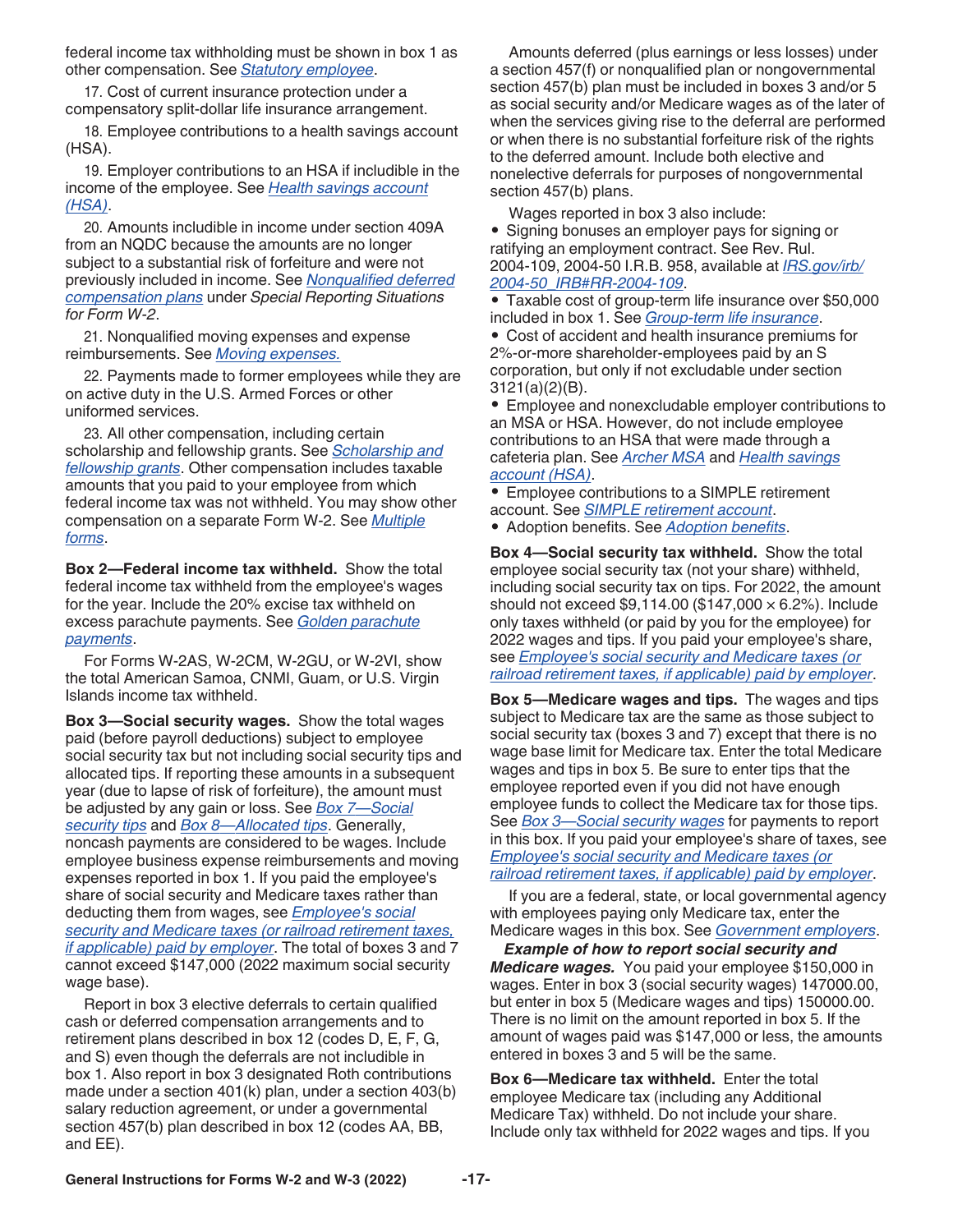<span id="page-17-0"></span>paid your employee's share of the taxes, see *[Employee's](#page-8-0)  [social security and Medicare taxes \(or railroad retirement](#page-8-0)  [taxes, if applicable\) paid by employer](#page-8-0)*.

For more information on Additional Medicare Tax, go to *[IRS.gov/ADMT](https://www.irs.gov/admt)*.

**Box 7—Social security tips.** Show the tips that the employee reported to you even if you did not have enough employee funds to collect the social security tax for the tips. The total of boxes 3 and 7 should not be more than \$147,000 (the maximum social security wage base for 2022). Report all tips in box 1 along with wages and other compensation. Also include any tips reported in box 7 in box 5.

**Box 8—Allocated tips (not applicable to Forms W-2AS, W-2CM, W-2GU, or W-2VI).** If you operate a large food or beverage establishment, show the tips allocated to the employee. See the Instructions for Form 8027, Employer's Annual Information Return of Tip Income and Allocated Tips. Do not include this amount in box 1, 3, 5, or 7.

**Box 10—Dependent care benefits (not applicable to Forms W-2AS, W-2CM, W-2GU, or W-2VI).** Show the total dependent care benefits under a dependent care assistance program (section 129) paid or incurred by you for your employee. Include the fair market value (FMV) of care in a daycare facility provided or sponsored by you for your employee and amounts paid or incurred for dependent care assistance in a section 125 (cafeteria) plan. Report all amounts paid or incurred (regardless of any employee forfeitures), including those in excess of the \$5,000 exclusion. This may include (a) the FMV of benefits provided in kind by the employer, (b) an amount paid directly to a daycare facility by the employer or reimbursed to the employee to subsidize the benefit, or (c) benefits from the pre-tax contributions made by the employee under a section 125 dependent care flexible spending account. Include any amounts over your plan's exclusion in boxes 1, 3, and 5. For more information, see Pub. 15-B.

*An employer that amends its cafeteria plan to provide a grace period for dependent care*  **TIP** *assistance may continue to rely on Notice 89-111 by reporting in box 10 the salary reduction amount elected by the employee for the year for dependent care assistance (plus any employer matching contributions attributable to dependent care). Also see Notice 2005-42, 2005-23 I.R.B. 1204, available at [IRS.gov/irb/](https://www.irs.gov/irb/2005-23_IRB#NOT-2005-42) [2005-23\\_IRB#NOT-2005-42](https://www.irs.gov/irb/2005-23_IRB#NOT-2005-42) and Notice 2005-61, 2005-39 I.R.B. 607, available at [IRS.gov/node/](https://www.irs.gov/node/51071#NOT-2005-61) [51071#NOT-2005-61.](https://www.irs.gov/node/51071#NOT-2005-61)*

**Box 11—Nonqualified plans.** The purpose of box 11 is for the SSA to determine if any part of the amount reported in box 1 or boxes 3 and/or 5 was earned in a prior year. The SSA uses this information to verify that they have properly applied the social security earnings test and paid the correct amount of benefits.

Report distributions to an employee from a nonqualified plan or nongovernmental section 457(b) plan in box 11. Also report these distributions in box 1. Make only one entry in this box. Distributions from governmental section

457(b) plans must be reported on Form 1099-R, not in box 1 of Form W-2.

Under nonqualified plans or nongovernmental 457(b) plans, deferred amounts that are no longer subject to a substantial risk of forfeiture are taxable even if not distributed. Report these amounts in boxes 3 (up to the social security wage base) and 5. Do not report in box 11 deferrals included in boxes 3 and/or 5 and deferrals for current year services (such as those with no risk of forfeiture).

*If you made distributions and are also reporting any deferrals in boxes 3 and/or 5, do not complete*  **box 11. See Pub. 957, Reporting Back Pay and** *box* **11. See Pub. 957, Reporting Back Pay and** *Special Wage Payments to the Social Security Administration, and Form SSA-131, Employer Report of Special Wage Payments, for instructions on reporting these and other kinds of compensation earned in prior years. However, do not file Form SSA-131 if this situation applies and the employee was not 61 years old or more during the tax year for which you are filing Form W-2.*

Unlike qualified plans, NQDC plans do not meet the qualification requirements for tax-favored status for this purpose. NQDC plans include those arrangements traditionally viewed as deferring the receipt of current compensation. Accordingly, welfare benefit plans, stock option plans, and plans providing dismissal pay, termination pay, or early retirement pay are generally not NQDC plans.

Report distributions from NQDC or section 457 plans to beneficiaries of deceased employees on Form 1099-MISC, not on Form W-2.

Military employers must report military retirement payments on Form 1099-R.



*Do not report special wage payments, such as accumulated sick pay or vacation pay, in box 11. For more information on reporting special wage payments, see Pub. 957.*

**Box 12—Codes.** Complete and code this box for all items described below. Note that the codes do not relate to where they should be entered in boxes 12a through 12d on Form W-2. For example, if you are only required to report code D in box 12, you can enter code D and the amount in box 12a of Form W-2. Report in box 12 any items that are listed as codes A through HH. Do not report in box 12 section 414(h)(2) contributions (relating to certain state or local government plans). Instead, use box 14 for these items and any other information that you wish to give to your employee. For example, union dues and uniform payments may be reported in box 14.

*On Copy A (Form W-2), do not enter more than four items in box 12. If more than four items need to be reported in box 12, use a separate Form W-2 to report the additional items (but enter no more than four items on each Copy A (Form W-2)). On all other copies of Form W-2 (Copies B, C, etc.), you may enter more than four items in box 12 when using an approved substitute Form W-2. See* [Multiple](#page-14-0)  [forms](#page-14-0)*.* **TIP**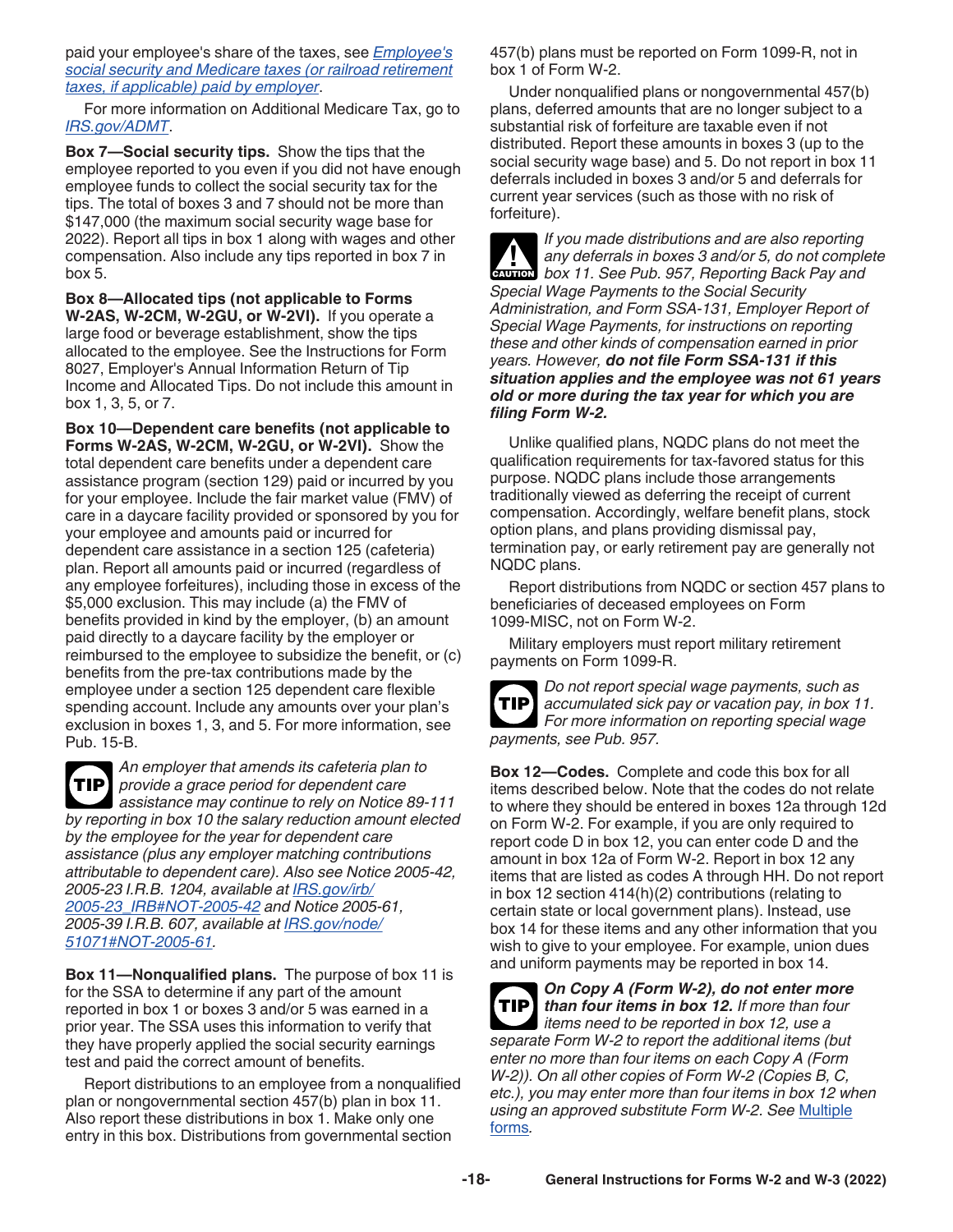<span id="page-18-0"></span>Use the IRS code designated below for the item you are entering, followed by the dollar amount for that item. Even if only one item is entered, you must use the IRS code designated for that item. Enter the code using a capital letter(s). Use decimal points but not dollar signs or commas. For example, if you are reporting \$5,300.00 in elective deferrals under a section 401(k) plan, the entry would be D 5300.00 (not A 5300.00 even though it is the first or only entry in this box). Report the IRS code to the left of the vertical line in boxes 12a through 12d and the money amount to the right of the vertical line.

See the *[Form W-2 Reference Guide for Box 12 Codes](#page-29-0)*.

The detailed instructions for each code are next.

*Code A—Uncollected social security or RRTA tax*  **on tips.** Show the employee social security or Railroad Retirement Tax Act (RRTA) tax on all of the employee's tips that you could not collect because the employee did not have enough funds from which to deduct it. Do not include this amount in box 4.

*Code B—Uncollected Medicare tax on tips.* Show the employee Medicare tax or RRTA Medicare tax on tips that you could not collect because the employee did not have enough funds from which to deduct it. Do not show any uncollected Additional Medicare Tax. Do not include this amount in box 6.

*Code C—Taxable cost of group-term life insurance over \$50,000.* Show the taxable cost of group-term life insurance coverage over \$50,000 provided to your employee (including a former employee). See *[Group-term](#page-9-0) [life insurance](#page-9-0)*. Also include this amount in boxes 1, 3 (up to the social security wage base), and 5. Include the amount in box 14 if you are a railroad employer.

*Codes D through H, S, Y, AA, BB, and EE.* Use these codes to show elective deferrals and designated Roth contributions made to the plans listed. Do not report amounts for other types of plans. See the example for reporting elective deferrals under a section 401(k) plan, later.

The amount reported as elective deferrals and designated Roth contributions is only the part of the employee's salary (or other compensation) that he or she did not receive because of the deferrals or designated Roth contributions. Only elective deferrals and designated Roth contributions should be reported in box 12 for all coded plans; except, when using code G for section 457(b) plans, include both elective and nonelective deferrals.

For employees who were 50 years of age or older at any time during the year and made elective deferral and/or designated Roth "catch-up" contributions, report the elective deferrals and the elective deferral "catch-up" contributions as a single sum in box 12 using the appropriate code and the designated Roth contributions and designated Roth "catch-up" contributions as a single sum in box 12 using the appropriate code.

*If any elective deferrals, salary reduction amounts, or nonelective contributions under a section 457(b) plan during the year are make-up amounts under the Uniformed Services Employment and Reemployment Rights Act of 1994 (USERRA) for a prior year, you must enter the prior year contributions*  **TIP**

*separately. Beginning with the earliest year, enter the code, the year, and the amount. For example, elective deferrals of \$2,250 for 2020 and \$1,250 for 2021 under USERRA under a section 401(k) plan are reported in box 12 as follows.*

*D 20 2250.00, D 21 1250.00. A 2022 contribution of \$7,000 does not require a year designation; enter it as D 7000.00. Report the code (and year for prior year USERRA contributions) to the left of the vertical line in boxes 12a through 12d.*

The following are not elective deferrals and may be reported in box 14, but not in box 12.

• Nonelective employer contributions made on behalf of an employee.

• After-tax contributions that are not designated Roth contributions, such as voluntary contributions to a pension plan that are deducted from an employee's pay. See the box 12 instructions for *[Code AA—Designated Roth](#page-20-0) [contributions under a section 401\(k\) plan](#page-20-0)*, *[Code](#page-20-0) [BB—Designated Roth contributions under a section](#page-20-0)  [403\(b\) plan](#page-20-0)*, and *[Code EE—Designated Roth](#page-20-0) [contributions under a governmental section 457\(b\) plan](#page-20-0)*  for reporting designated Roth contributions.

- Required employee contributions.
- Employer matching contributions.

*Code D—Elective deferrals under a section 401(k) cash or deferred arrangement (plan).* Also show deferrals under a SIMPLE retirement account that is part of a section 401(k) arrangement.

*Example of reporting excess elective deferrals and designated Roth contributions under a section 401(k) plan.* For 2022, Employee A (age 45) elected to defer \$21,500 under a section 401(k) plan. The employee also made a designated Roth contribution to the plan of \$1,000, and made a voluntary (non-Roth) after-tax contribution of \$600. In addition, the employer, on A's behalf, made a qualified nonelective contribution of \$2,000 to the plan and a nonelective profit-sharing employer contribution of \$3,000.

Even though the 2022 limit for elective deferrals and designated Roth contributions is \$20,500, the employee's total elective deferral amount of \$21,500 is reported in box 12 with code D (D 21500.00). The designated Roth contribution is reported in box 12 with code AA (AA 1000.00). The employer must separately report the actual amounts of \$21,500 and \$1,000 in box 12 with the appropriate codes. The amount deferred in excess of the limit is not reported in box 1. The return of excess elective deferrals and excess designated Roth contributions, including earnings on both, is reported on Form 1099-R.

The \$600 voluntary after-tax contribution may be reported in box 14 (this is optional) but not in box 12. The \$2,000 qualified nonelective contribution and the \$3,000 nonelective profit-sharing employer contribution are not required to be reported on Form W-2, but may be reported in box 14.

Check the "Retirement plan" box in box 13.

*Code E—Elective deferrals under a section 403(b) salary reduction agreement.* 

*Code F—Elective deferrals under a section 408(k) (6) salary reduction SEP.*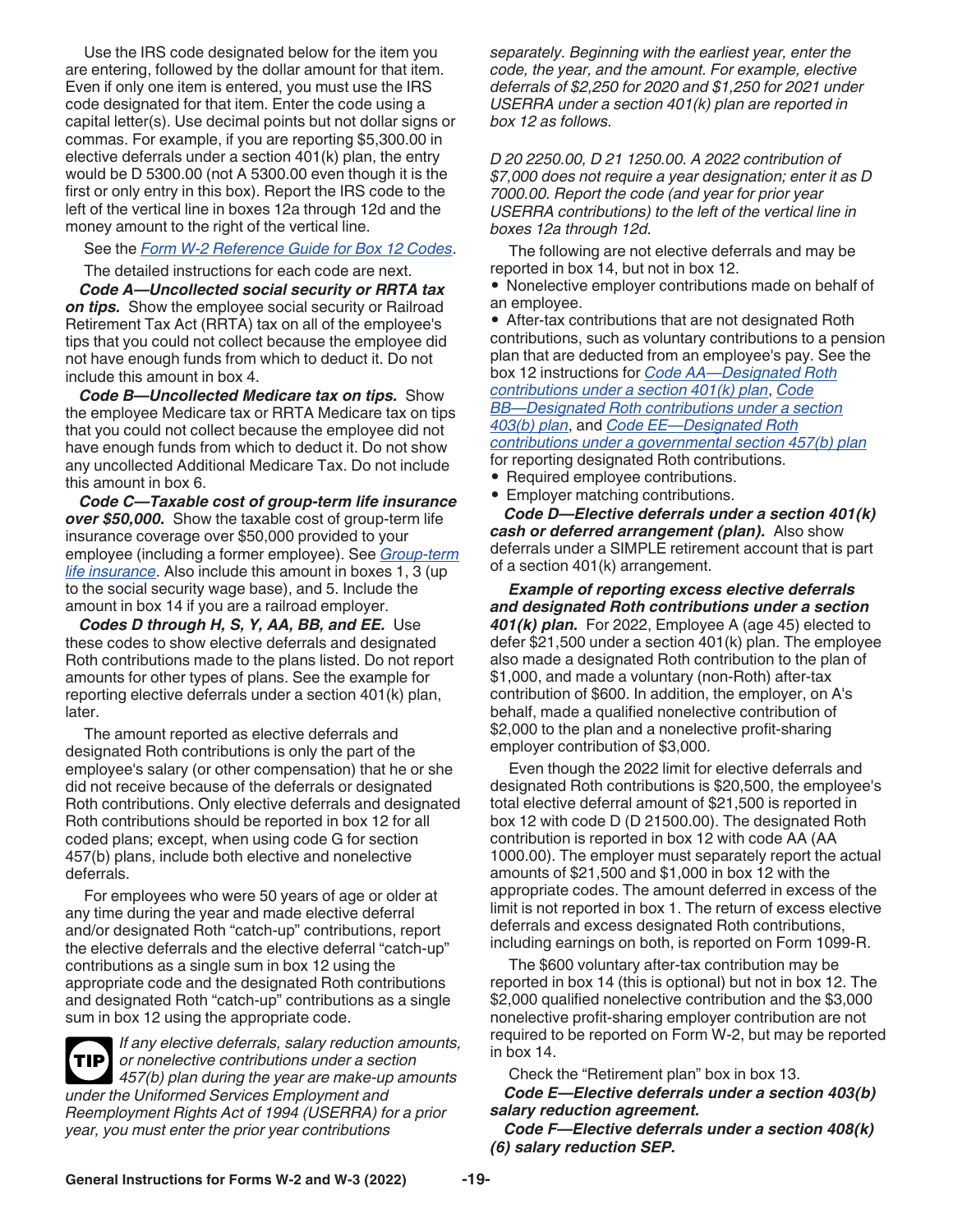<span id="page-19-0"></span>*Code G—Elective deferrals and employer contributions (including nonelective deferrals) to any governmental or nongovernmental section 457(b) deferred compensation plan.* Do not report either section 457(b) or section 457(f) amounts that are subject to a substantial risk of forfeiture.

*Code H—Elective deferrals under section 501(c) (18)(D) tax-exempt organization plan.* Be sure to include this amount in box 1 as wages. The employee will deduct the amount on his or her Form 1040 or 1040-SR.

*Code J—Nontaxable sick pay.* Show any sick pay that was paid by a third party and was not includible in income (and not shown in boxes 1, 3, and 5) because the employee contributed to the sick pay plan. Do not include nontaxable disability payments made directly by a state.

*Code K—20% excise tax on excess golden parachute payments (not applicable to Forms W-2AS, W-2CM, W-2GU, or W-2VI).* If you made excess golden parachute payments to certain key corporate employees, report the 20% excise tax on these payments. If the excess payments are considered to be wages, report the 20% excise tax withheld as income tax withheld in box 2.

*Code L—Substantiated employee business expense reimbursements.* Use this code only if you reimbursed your employee for employee business expenses using a per diem or mileage allowance and the amount that you reimbursed exceeds the amount treated as substantiated under IRS rules. See *[Employee business](#page-8-0) [expense reimbursements](#page-8-0)*.

Report in box 12 only the amount treated as substantiated (such as the nontaxable part). Include in boxes 1, 3 (up to the social security wage base), and 5 the part of the reimbursement that is more than the amount treated as substantiated. Report the unsubstantiated amounts in box 14 if you are a railroad employer.

*Code M—Uncollected social security or RRTA tax on taxable cost of group-term life insurance over \$50,000 (for former employees).* If you provided your former employees (including retirees) more than \$50,000 of group-term life insurance coverage for periods during which an employment relationship no longer exists, enter the amount of uncollected social security or RRTA tax on the coverage in box 12. Do not include this amount in box 4. Also see *[Group-term life insurance](#page-9-0)*.

*Code N—Uncollected Medicare tax on taxable cost of group-term life insurance over \$50,000 (for former employees).* If you provided your former employees (including retirees) more than \$50,000 of group-term life insurance coverage for periods during which an employment relationship no longer exists, enter the amount of uncollected Medicare tax or RRTA Medicare tax on the coverage in box 12. Do not show any uncollected Additional Medicare Tax. Do not include this amount in box 6. Also see *[Group-term life insurance](#page-9-0)*.

*Code P—Excludable moving expense reimbursements paid directly to a member of the U.S. Armed Forces.* The exclusion for qualified moving expense reimbursements applies only to members of the U.S. Armed Forces on active duty who move pursuant to a military order and incident to a permanent change of station.

Show the total moving expense reimbursements that you paid directly to your employee for qualified (allowable) moving expenses. See *[Moving expenses](#page-10-0)*.

*Code Q—Nontaxable combat pay.* If you are a military employer, report any nontaxable combat pay in box 12.

*Code R—Employer contributions to an Archer MSA.* Show any employer contributions to an Archer MSA. See *[Archer MSA](#page-7-0)*.

*Code S—Employee salary reduction contributions under a section 408(p) SIMPLE plan.* Show deferrals under a section 408(p) salary reduction SIMPLE retirement account. However, if the SIMPLE plan is part of a section 401(k) arrangement, use code D. If you are reporting prior year contributions under USERRA, see the *[TIP](#page-18-0)* above Code D under *Box 12—Codes*.

*Code T—Adoption benefits.* Show the total that you paid or reimbursed for qualified adoption expenses furnished to your employee under an adoption assistance program. Also include adoption benefits paid or reimbursed from the pre-tax contributions made by the employee under a section 125 (cafeteria) plan. However, do not include adoption benefits forfeited from a section 125 (cafeteria) plan. Report all amounts including those in excess of the \$14,890 exclusion. For more information, see *[Adoption benefits](#page-6-0)*.

*Code V—Income from the exercise of nonstatutory stock option(s).* Show the spread (that is, the fair market value (FMV) of stock over the exercise price of option(s) granted to your employee with respect to that stock) from your employee's (or former employee's) exercise of nonstatutory stock option(s). Include this amount in boxes 1, 3 (up to the social security wage base), and 5. If you are a railroad employer, do not include this amount in box 14 for railroad employees covered by RRTA. For more information, see *[For employees covered by RRTA tax](#page-11-0)*  above.

This reporting requirement does not apply to the exercise of a statutory stock option, or the sale or disposition of stock acquired pursuant to the exercise of a statutory stock option. For more information about the taxability of employee stock options, see Pub. 15-B.

*Code W—Employer contributions to a health savings account (HSA).* Show any employer contributions (including amounts the employee elected to contribute using a section 125 (cafeteria) plan) to an HSA. See *[Health savings account \(HSA\)](#page-10-0)*.

*Code Y—Deferrals under a section 409A nonqualified deferred compensation plan.* It is not necessary to show deferrals in box 12 with code Y. For more information, see Notice 2008-115, 2008-52 I.R.B. 1367, available at *[IRS.gov/irb/](https://www.irs.gov/irb/2008-52_IRB#NOT-2008-115)*

*[2008-52\\_IRB#NOT-2008-115](https://www.irs.gov/irb/2008-52_IRB#NOT-2008-115)*. However, if you report these deferrals, show current year deferrals, including earnings during the year on current year and prior year deferrals. See *[Nonqualified deferred compensation plans](#page-10-0)*  under *Special Reporting Situations for Form W-2*.

*Code Z—Income under a nonqualified deferred compensation plan that fails to satisfy section 409A.* Enter all amounts deferred (including earnings on amounts deferred) that are includible in income under section 409A because the NQDC plan fails to satisfy the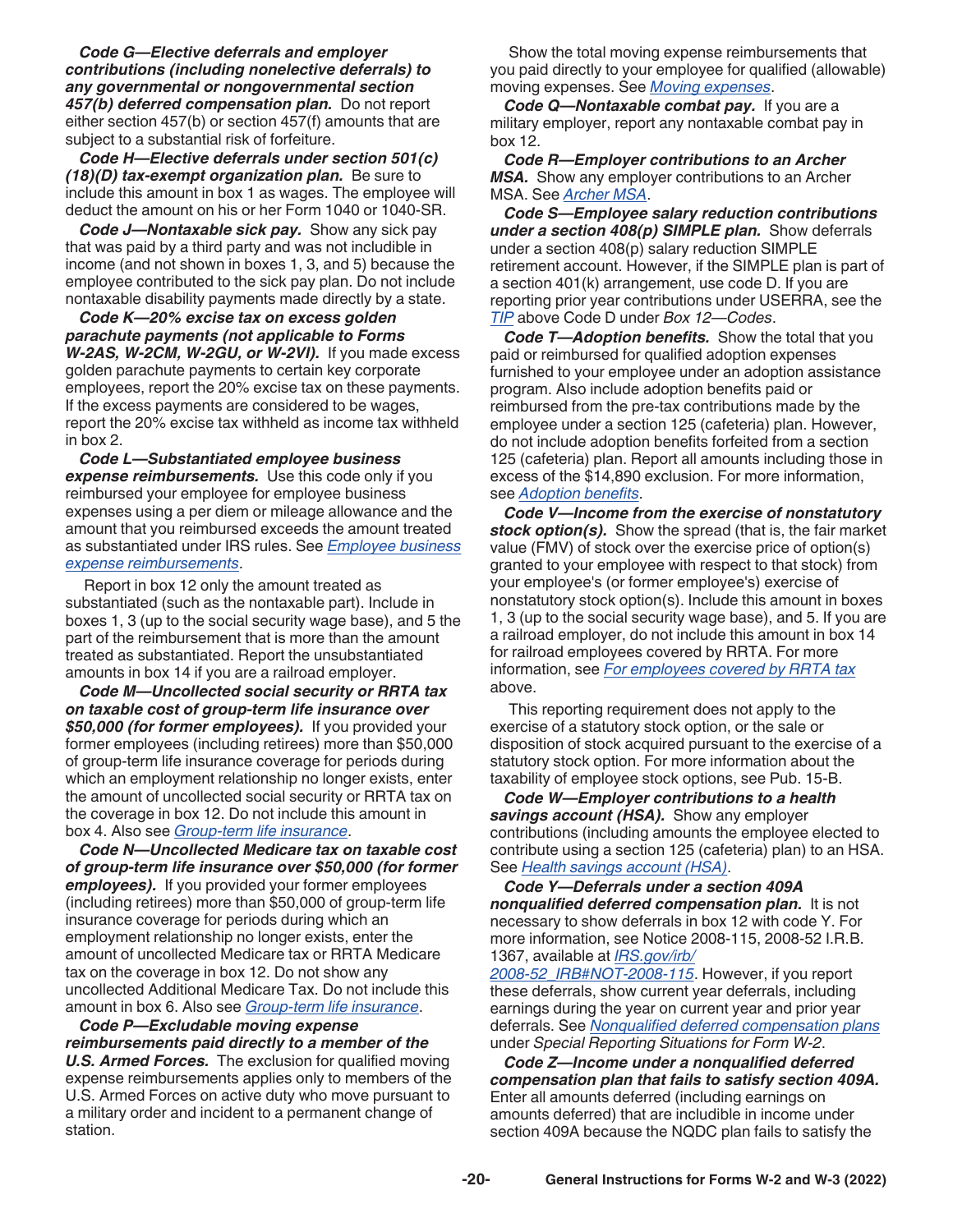<span id="page-20-0"></span>requirements of section 409A. Do not include amounts properly reported on a Form 1099-MISC, corrected Form 1099-MISC, Form W-2, or Form W-2c for a prior year. Also do not include amounts that are considered to be subject to a substantial risk of forfeiture for purposes of section 409A. For more information, see Regulations sections 1.409A-1, -2, -3, and -6; and Notice 2008-115.

The amount reported in box 12 using code Z is also reported in box 1 and is subject to an additional tax reported on the employee's Form 1040 or 1040-SR. See *[Nonqualified deferred compensation plans](#page-10-0)* under *Special Reporting Situations for Form W-2*.

For information regarding correcting section 409A errors and related reporting, see Notice 2008-113, Notice 2010-6, and Notice 2010-80.

*Code AA—Designated Roth contributions under a section 401(k) plan.* Use this code to report designated Roth contributions under a section 401(k) plan. Do not use this code to report elective deferrals under code D. See *[Designated Roth contributions](#page-7-0)*.

*Code BB—Designated Roth contributions under a section 403(b) plan.* Use this code to report designated Roth contributions under a section 403(b) plan. Do not use this code to report elective deferrals under code E. See *[Designated Roth contributions](#page-7-0)*.

*Code DD—Cost of employer-sponsored health coverage.* Use this code to report the cost of employer-sponsored health coverage. **The amount reported with code DD is not taxable.** Additional reporting guidance, including information about the transitional reporting rules that apply, is available on IRS.gov at *[Affordable Care Act \(ACA\) Tax Provisions](https://www.irs.gov/affordable-care-act?_ga=1.265304463.1056073152.1463605084)*.

*Code EE—Designated Roth contributions under a governmental section 457(b) plan.* Use this code to report designated Roth contributions under a governmental section 457(b) plan. Do not use this code to report elective deferrals under code G. See *[Designated](#page-7-0) [Roth contributions](#page-7-0)*.

*Code FF—Permitted benefits under a qualified small employer health reimbursement arrangement.*  Use this code to report the total amount of permitted benefits under a QSEHRA. The maximum reimbursement for an eligible employee under a QSEHRA for 2022 is \$5,450 (\$11,050 if it also provides reimbursements for family members).

Report the amount of payments and reimbursements the employee is entitled to receive under the QSEHRA for the calendar year, not the amount the employee actually receives. For example, a QSEHRA provides a permitted benefit of \$3,000. If the employee receives reimbursements of \$2,000, report a permitted benefit of \$3,000 in box 12 with code FF.

If your QSEHRA provides benefits that vary based on the number of family members covered under the arrangement or their ages and an eligible employee receives no payments or reimbursements and provides no proof of minimum essential coverage (MEC), report the highest value permitted benefits that the QSEHRA provides. If the employee later provides proof of MEC establishing eligibility for a lesser value permitted benefit, report this lesser value permitted benefit on Form W-2.

Do not include carryover amounts from prior years in the permitted benefit.

You may need to calculate a prorated permitted benefit under some circumstances.

• If your QSEHRA provides a permitted benefit prorated by month for employees not eligible for the full year, report the prorated permitted benefit. For example, a QSEHRA provides a permitted benefit of \$3,000 prorated by the number of months the employee is eligible. If an employee becomes eligible on May 1, the employee's permitted benefit is  $$2,000$  (\$3,000 x 8/12) for the calendar year. The employer reports the permitted benefit of \$2,000 for that employee in box 12 using code FF.

• If your QSEHRA is not based on a calendar year, prorate the permitted benefit for each part of the QSEHRA's plan year that falls within the calendar year. Report the sum of the prorated permitted benefits for the two portions of the calendar year. For example, a non-calendar year QSEHRA has a plan year that begins on April 1 and ends on March 31 of the following year. From April 1, 2021, through March 31, 2022, the QSEHRA provides a permitted benefit of \$2,000. From April 1, 2022, through March 31, 2023, the QSEHRA provides a permitted benefit of \$3,000. The employer reports a permitted benefit of \$2,750 ((\$2,000 x 3/12) + (\$3,000 x 9/12)) for calendar year 2022.

You may also have to follow special reporting rules for certain taxable reimbursements.

• If an employee who failed to have MEC for one or more months during the year mistakenly received reimbursements for expenses incurred in one of those months, those reimbursements are taxable to the employee. Report the taxable reimbursement as other compensation in box 1, but not in boxes 3 or 5. The taxable reimbursements are not wages for income, social security, or Medicare tax, so do not withhold these taxes. Report the permitted benefit that you would have reported for the employee as though there was no failure to have MEC. If you discover the lapse in MEC after filing with the SSA, furnish the employee a correction on Form W-2c and file the Form W-2c with the SSA.

• If your QSEHRA provides for taxable reimbursements of either (a) over-the-counter drugs bought without a prescription, or (b) premiums paid on a pre-tax basis for coverage under a group health plan sponsored by the employer of the employee's spouse, include the amount of the taxable reimbursements in boxes 1, 3, and 5 and treat as wages for purposes of income, social security, and Medicare taxes. Report the permitted benefit the employee is entitled to receive under the QSEHRA for the calendar year in box 12 using code FF. Although a part of the permitted benefit is a taxable reimbursement, that does not change the amount you report in box 12 with code FF.

For more details on reporting the total amount of QSEHRA permitted benefits, see Notice 2017-67, Q and A 57 through 63, 2017-47 I.R.B. 517 at *[IRS.gov/irb/](https://www.irs.gov/irb/2017-47_IRB#NOT-2017-67) [2017-47\\_IRB#NOT-2017-67](https://www.irs.gov/irb/2017-47_IRB#NOT-2017-67)*.

*Code GG—Income from qualified equity grants under section 83(i).* Report the amount includible in gross income from qualified equity grants under section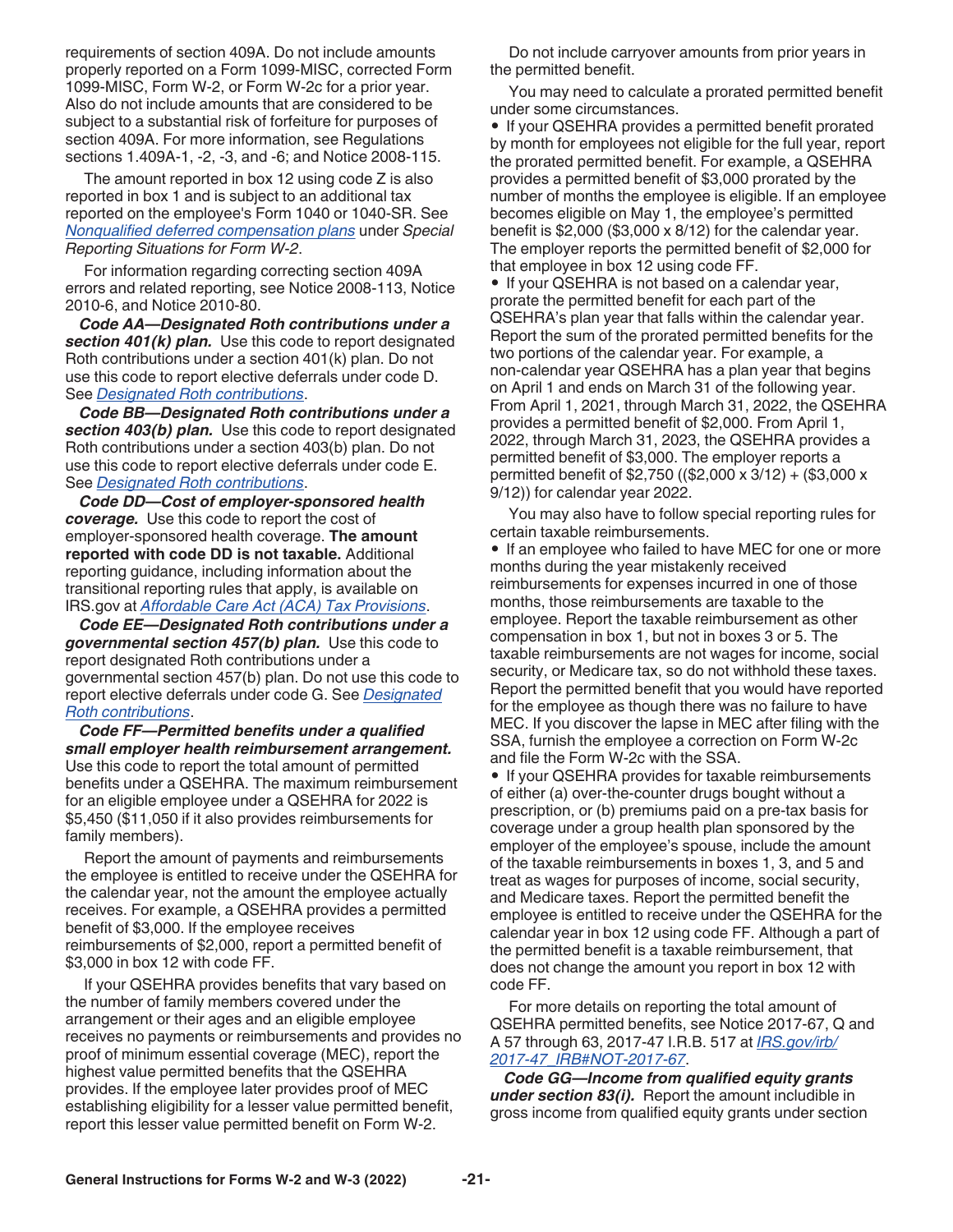### <span id="page-21-0"></span>83(i)(1)(A) for the calendar year. See *[Qualified equity](#page-11-0) [grants under section 83\(i\)](#page-11-0)* for more information.

*Code HH—Aggregate deferrals under section 83(i) elections as of the close of the calendar year.* Report the aggregate amount of income deferred under section 83(i) elections as of the close of the calendar year.

### **Box 13—Checkboxes.** Check all boxes that apply.

**Statutory employee.** Check this box for statutory employees whose earnings are subject to social security and Medicare taxes but not subject to federal income tax withholding. Do not check this box for common-law employees. There are workers who are independent contractors under the common-law rules but are treated by statute as employees. They are called "statutory employees."

1. A driver who distributes beverages (other than milk) or meat, vegetable, fruit, or bakery products; or who picks up and delivers laundry or dry cleaning, if the driver is your agent or is paid on commission.

2. A full-time life insurance sales agent whose principal business activity is selling life insurance or annuity contracts, or both, primarily for one life insurance company.

3. An individual who works at home on materials or goods that you supply and that must be returned to you or to a person you name, if you also furnish specifications for the work to be done.

4. A full-time traveling or city salesperson who works on your behalf and turns in orders to you from wholesalers, retailers, contractors, or operators of hotels, restaurants, or other similar establishments. The goods sold must be merchandise for resale or supplies for use in the buyer's business operation. The work performed for you must be the salesperson's principal business activity.

For details on statutory employees and common-law employees, see section 1 in Pub. 15-A.

*Retirement plan.* Check this box if the employee was an "active participant" (for any part of the year) in any of the following.

1. A qualified pension, profit-sharing, or stock-bonus plan described in section 401(a) (including a 401(k) plan).

2. An annuity plan described in section 403(a).

3. An annuity contract or custodial account described in section 403(b).

4. A simplified employee pension (SEP) plan described in section 408(k).

5. A SIMPLE retirement account described in section 408(p).

6. A trust described in section 501(c)(18).

7. A plan for federal, state, or local government employees or by an agency or instrumentality thereof (other than a section 457(b) plan).

Generally, an employee is an active participant if covered by (a) a defined benefit plan for any tax year that he or she is eligible to participate in, or (b) a defined contribution plan (for example, a section 401(k) plan) for any tax year that employer or employee contributions (or forfeitures) are added to his or her account. For additional information on employees who are eligible to participate in a plan, contact your plan administrator. For details on the active participant rules, see Notice 87-16, 1987-1 C.B. 446; Notice 98-49, 1998-2 C.B. 365; section 219(g)(5); and Pub. 590-A, Contributions to Individual Retirement Arrangements (IRAs). You can find Notice 98-49 on page 5 of Internal Revenue Bulletin 1998-38 at *[IRS.gov/pub/irs-irbs/irb98-38.pdf](https://www.irs.gov/pub/irs-irbs/irb98-38.pdf)*.



*Do not check this box for contributions made to a nonqualified or section 457(b) plan.*

### See the *[Form W-2 Box 13 Retirement Plan Checkbox](#page-30-0)  [Decision Chart](#page-30-0)*.

*Third-party sick pay.* Check this box only if you are a third-party sick pay payer filing a Form W-2 for an insured's employee or are an employer reporting sick pay payments made by a third party. See section 6 of Pub. 15-A.

**Box 14—Other.** If you included 100% of a vehicle's annual lease value in the employee's income, it must also be reported here or on a separate statement to your employee.

You may also use this box for any other information that you want to give to your employee. Label each item. Examples include state disability insurance taxes withheld, union dues, uniform payments, health insurance premiums deducted, nontaxable income, educational assistance payments, or a minister's parsonage allowance and utilities. In addition, you may enter the following contributions to a pension plan: (a) nonelective employer contributions made on behalf of an employee, (b) voluntary after-tax contributions (but not designated Roth contributions) that are deducted from an employee's pay, (c) required employee contributions, and (d) employer matching contributions.

If you are reporting prior year contributions under USERRA (see the *[TIP](#page-18-0)* above Code D under *Box 12—Codes* and *[Uniformed Services Employment and](#page-12-0) [Reemployment Rights Act of 1994 \(USERRA\) make-up](#page-12-0)  [amounts to a pension plan](#page-12-0)*), you may report in box 14 make-up amounts for nonelective employer contributions, voluntary after-tax contributions, required employee contributions, and employer matching contributions. Report such amounts separately for each year.

Railroad employers, see *[Railroad employers](#page-11-0)* for amounts reportable in box 14.

**Boxes 15 through 20—State and local income tax information (not applicable to Forms W-2AS, W-2CM, W-2GU, or W-2VI).** Use these boxes to report state and local income tax information. Enter the two-letter abbreviation for the name of the state. The employer's state ID numbers are assigned by the individual states. The state and local information boxes can be used to report wages and taxes for two states and two localities. Keep each state's and locality's information separated by the broken line. If you need to report information for more than two states or localities, prepare a second Form W-2. See *[Multiple forms](#page-14-0)*. Contact your state or locality for specific reporting information.

Federal employers reporting income taxes paid to the CNMI under the 5517 agreement, enter the employer's identification number in box 15. Enter the employee's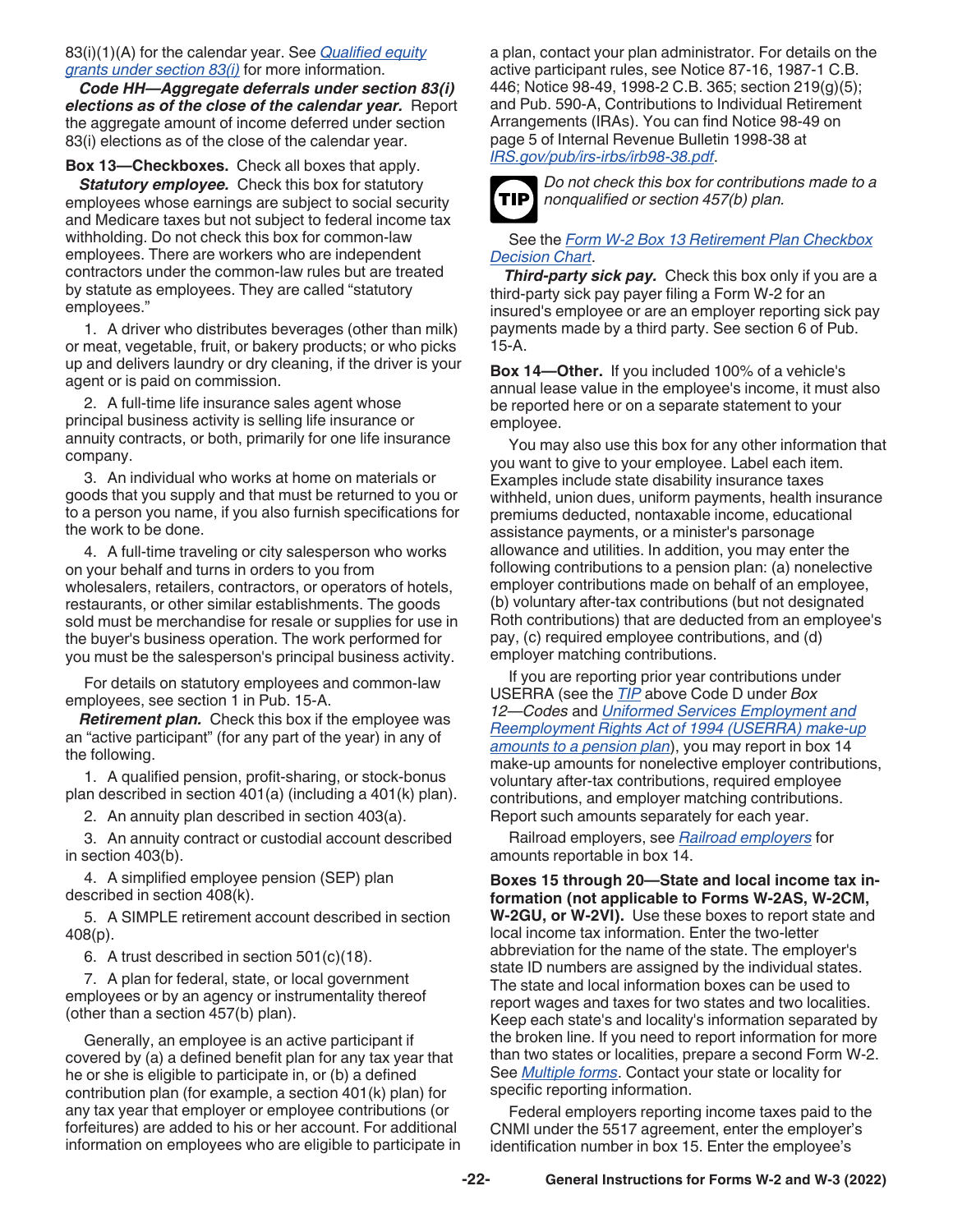<span id="page-22-0"></span>CNMI wages in box 16. Enter the income taxes paid to the CNMI in box 17. See *[Federal employers in the CNMI](#page-8-0)*, earlier, for more information.

## **Specific Instructions for Form W-3**

**How to complete Form W-3.** The instructions under *[How to complete Form W-2](#page-14-0)* generally apply to Form W-3. Use black ink for all entries. Scanners cannot read entries if the type is too light. Be sure to send the entire page of the Form W-3.



*Amounts reported on related employment tax forms (for example, Forms W-2, 941, 941-SS,*  **TIP** *943, or 944) should agree with the amounts reported on Form W-3. If there are differences, you may be contacted by the IRS and SSA. Retain your reconciliation information for future reference. See*  [Reconciling Forms W-2, W-3, 941, 941-SS, 943, 944,](#page-23-0)  [CT-1, and Schedule H \(Form 1040\)](#page-23-0)*.*

**Box a—Control number.** This is an optional box that you may use for numbering the whole transmittal.

**Box b—Kind of Payer.** Check the box that applies to you. Check only one box. If you have more than one type of Form W-2, send each type with a separate Form W-3. **Note.** The "Third-party sick pay" indicator box does not designate a separate kind of payer.

*941.* Check this box if you file Forms 941 or 941-SS and no other category applies. A church or church organization should check this box even if it is not required to file Forms 941, 941-SS, or 944. If you are a railroad employer sending Forms W-2 for employees covered under the Railroad Retirement Tax Act (RRTA), check the "CT-1" box.

*Military.* Check this box if you are a military employer sending Forms W-2 for members of the uniformed services.

*943.* Check this box if you are an agricultural employer and file Form 943 and you are sending Forms W-2 for agricultural employees. For nonagricultural employees, send their Forms W-2 with a separate Form W-3, checking the appropriate box.

*944.* Check this box if you file Form 944 (or Formulario 944(SP), its Spanish-language version), and no other category applies.

*CT-1.* Check this box if you are a railroad employer sending Forms W-2 for employees covered under the RRTA. Do not show employee RRTA tax in boxes 3 through 7. These boxes are only for social security and Medicare information. If you also have employees who are subject to social security and Medicare taxes, send that group's Forms W-2 with a separate Form W-3 and check the "941" checkbox on that Form W-3.

*Hshld. emp.* Check this box if you are a household employer sending Forms W-2 for household employees and you did not include the household employee's taxes on Forms 941, 941-SS, 943, or 944.

*Medicare govt. emp.* Check this box if you are a U.S., state, or local agency filing Forms W-2 for employees subject only to Medicare tax. See *[Government employers](#page-9-0)*.

**Box b—Kind of Employer.** Check the box that applies to you. Check only one box unless the second checked

box is "Third-party sick pay." See Pub. 557, Tax-Exempt Status for Your Organization, for information about 501(c) (3) tax-exempt organizations.

*None apply.* Check this box if none of the checkboxes discussed next apply to you.

*501c non-govt.* Check this box if you are a non-governmental tax-exempt section 501(c) organization. Types of 501(c) non-governmental organizations include private foundations, public charities, social and recreation clubs, and veterans organizations. For additional examples of 501(c) non-governmental organizations, see chapters 3 and 4 of Pub. 557.

*State/local non-501c.* Check this box if you are a state or local government or instrumentality. This includes cities, townships, counties, special-purpose districts, public school districts, or other publicly owned entities with governmental authority.

*State/local 501c.* Check this box if you are a state or local government or instrumentality, and you have received a determination letter from the IRS indicating that you are also a tax-exempt organization under section 501(c)(3).

*Federal govt.* Check this box if you are a federal government entity or instrumentality.

**Box b—Third-party sick pay.** Check this box if you are a third-party sick pay payer (or are reporting sick pay payments made by a third party) filing Forms W-2 with the "Third-party sick pay" checkbox in box 13 checked. File a single Form W-3 for the regular and "Third-party sick pay" Forms W-2. See *941*.

**Box c—Total number of Forms W-2.** Show the number of completed individual Forms W-2 that you are transmitting with this Form W-3. Do not count "VOID" Forms W-2.

**Box d—Establishment number.** You may use this box to identify separate establishments in your business. You may file a separate Form W-3, with Forms W-2, for each establishment even if they all have the same EIN; or you may use a single Form W-3 for all Forms W-2 of the same type.

**Box e—Employer identification number (EIN).** Enter the 9-digit EIN assigned to you by the IRS. The number should be the same as shown on your Forms 941, 941-SS, 943, 944, CT-1, or Schedule H (Form 1040) and in the following format: 00-0000000. Do not truncate your EIN. See Regulations section 31.6051-1(a)(1)(i)(A) and 301.6109-4(b)(2)(iv). Do not use a prior owner's EIN. See *Box h—Other EIN used this year*.

If you do not have an EIN when filing your Form W-3, enter "Applied For" in box e, not your social security number (SSN), and see *[Box b—Employer identification](#page-15-0)  [number \(EIN\)](#page-15-0)*.

**Box f—Employer's name.** Enter the same name as shown on your Forms 941, 941-SS, 943, 944, CT-1, or Schedule H (Form 1040).

**Box g—Employer's address and ZIP code.** Enter your address.

**Box h—Other EIN used this year.** If you have used an EIN (including a prior owner's EIN) on Forms 941, 941-SS, 943, 944, or CT-1 submitted for 2022 that is

**General Instructions for Forms W-2 and W-3 (2022) -23-**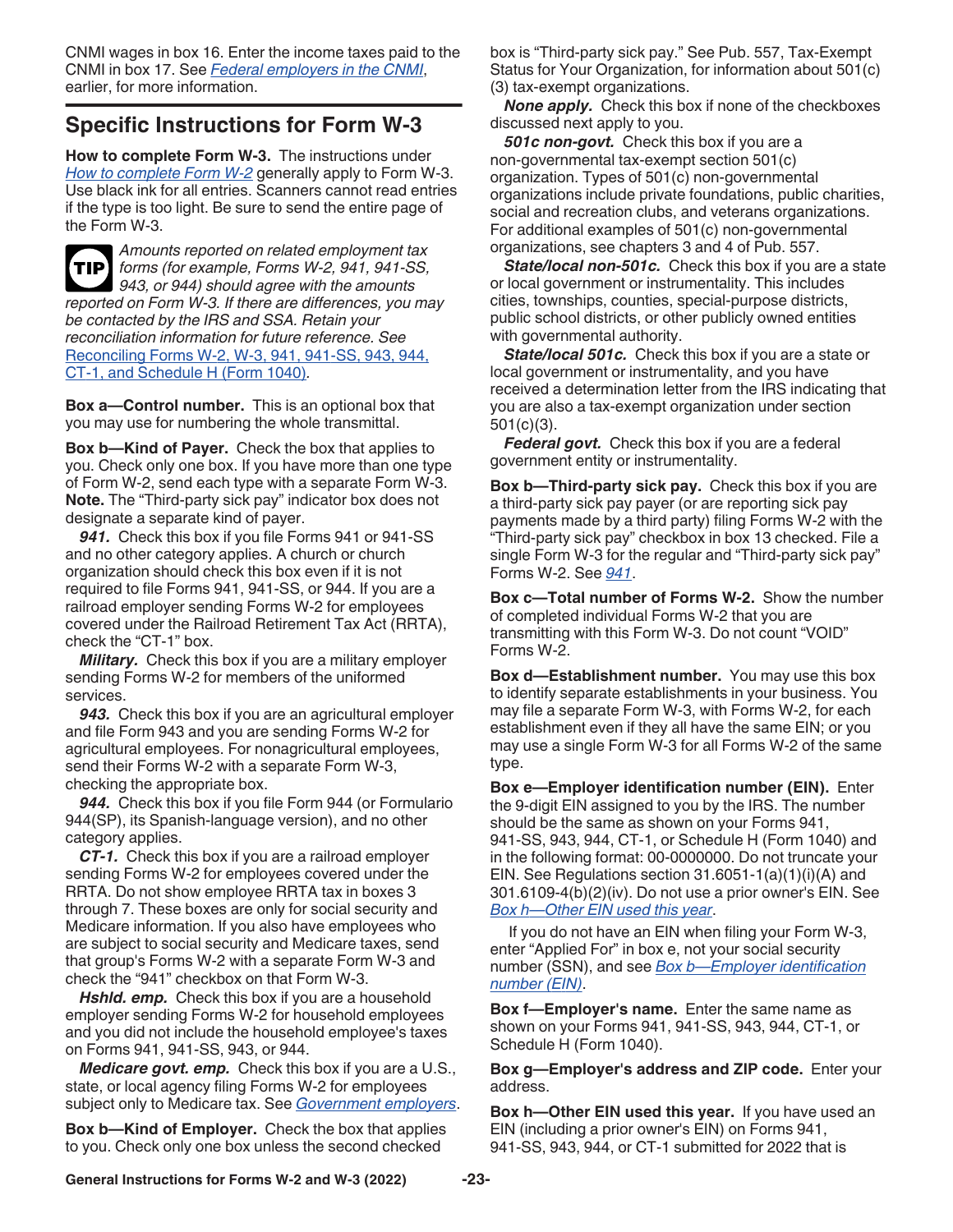<span id="page-23-0"></span>different from the EIN reported on Form W-3 in box e, enter the other EIN used. Agents generally report the employer's EIN in box h. See *[Agent reporting](#page-6-0)*.

**Employer's contact person, Employer's telephone number, Employer's fax number, and Employer's email address.** Include this information for use by the SSA if any questions arise during processing. The SSA will notify the employer by email or postal mail to correct and resubmit reports from the information provided on Form W-3.



*Payroll service providers, enter your client's information for these fields.*



*The amounts to enter in boxes 1 through 19, described next, are totals from only the Forms W-2 (excluding any Forms W-2 marked "VOID") that you are sending with this Form W-3.*

**Boxes 1 through 8.** Enter the totals reported in boxes 1 through 8 on the Forms W-2.

**Box 9.** Do not enter an amount in box 9.

**Box 10—Dependent care benefits (not applicable to Forms W-2AS, W-2CM, W-2GU, and W-2VI).** Enter the total reported in box 10 on Forms W-2.

**Box 11—Nonqualified plans.** Enter the total reported in box 11 on Forms W-2.

**Box 12a—Deferred compensation.** Enter the total of all amounts reported with codes D through H, S, Y, AA, BB, and EE in box 12 on Forms W-2. Do not enter a code.



*The total of Form W-2 box 12 amounts reported with codes A through C, J through R, T through*  with codes A through C, J through R, T through W, Z, DD, FF, GG, and HH is not reported on *Form W-3.*

**Box 13—For third-party sick pay use only.** Leave this box blank. See Form 8922.

**Box 14—Income tax withheld by payer of third-party sick pay.** Complete this box only if you are the employer and have employees who had federal income tax withheld on third-party payments of sick pay. Show the total income tax withheld by third-party payers on payments to all of your employees. Although this tax is included in the box 2 total, it must be separately shown here.

**Box 15—State/Employer's state ID number (territorial ID number for Forms W-2AS, W-2CM, W-2GU, and W-2VI).** Enter the two-letter abbreviation for the name of the state or territory being reported on Form(s) W-2. Also enter your state- or territory-assigned ID number. If the Forms W-2 being submitted with this Form W-3 contain wage and income tax information from more than one state or territory, enter an "X" under "State" and do not enter any state or territory ID number.

Federal employers reporting income taxes paid to the CNMI under the 5517 agreement, enter the employer's identification number in box 15. See *[Federal employers in](#page-8-0)  [the CNMI](#page-8-0)*, earlier, for more information.

**Boxes 16 through 19 (not applicable to Forms W-2AS, W-2CM, W-2GU, and W-2VI).** Enter the total of state/local wages and income tax shown in their corresponding boxes on the Forms W-2 included with this Form W-3. If the Forms W-2 show amounts from more than one state or locality, report them as one sum in the appropriate box on Form W-3. Verify that the amount reported in each box is an accurate total of the Forms W-2.

Federal employers reporting income taxes paid to the CNMI under the 5517 agreement, enter the total of CNMI wages on the Forms W-2 in box 16. Enter the total of income taxes shown on the Forms W-2 paid to the CNMI in box 17. See *[Federal employers in the CNMI](#page-8-0)*, earlier, for more information.

## **Reconciling Forms W-2, W-3, 941, 941-SS, 943, 944, CT-1, and Schedule H (Form 1040)**

Reconcile the amounts shown in boxes 2, 3, 5, and 7 from all 2022 Forms W-3 with their respective amounts from the 2022 yearly totals from the quarterly Forms 941 or 941-SS or annual Forms 943, 944, CT-1 (box 2 only), and Schedule H (Form 1040). When there are discrepancies between amounts reported on Forms W-2 and W-3 filed with the SSA and on Forms 941, 941-SS, 943, 944, CT-1, or Schedule H (Form 1040) filed with the IRS, you will be contacted to resolve the discrepancies.



## **To help reduce discrepancies on Forms W-2:**

• Report bonuses as wages and as social security and Medicare wages on Form W-2; and on Forms 941, 941-SS, 943, 944, and Schedule H (Form 1040).

• Report both social security and Medicare wages and taxes separately on Forms W-2 and W-3; and on Forms 941, 941-SS, 943, 944, and Schedule H (Form 1040). • Report social security taxes withheld on Form W-2 in box 4, not in box 3.

• Report Medicare taxes withheld on Form W-2 in box 6, not in box 5.

• Do not report a nonzero amount in box 4 if boxes 3 and 7 are both zero.

• Do not report a nonzero amount in box 6 if box 5 is zero.

• Do not report an amount in box 5 that is less than the sum of boxes 3 and 7.

• Make sure that the social security wage amount for each employee does not exceed the annual social security wage base limit (\$147,000 for 2022).

• Do not report noncash wages that are not subject to social security or Medicare taxes as social security or Medicare wages.

• If you use an EIN on any quarterly Forms 941 or 941-SS for the year (or annual Forms 943, 944, CT-1, or Schedule H (Form 1040)) that is different from the EIN reported in box e on Form W-3, enter the other EIN in box h on Form W-3.

**To reduce the discrepancies between amounts reported on Forms W-2 and W-3; and Forms 941, 941-SS, 943, 944, CT-1, and Schedule H (Form 1040):** • Be sure that the amounts on Form W-3 are the total amounts from Forms W-2.

• Reconcile Form W-3 with your four quarterly Forms 941 or 941-SS (or annual Forms 943, 944, CT-1, or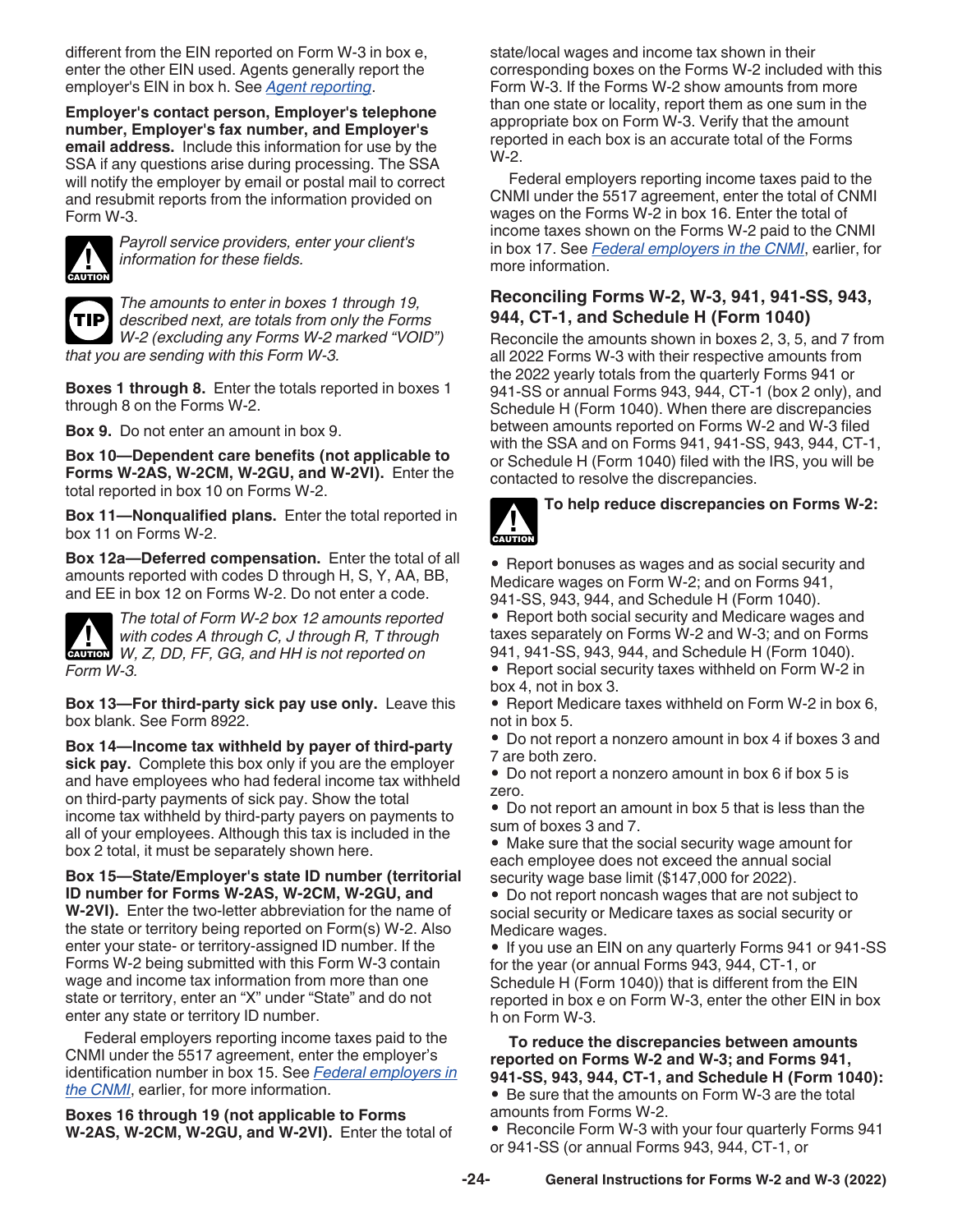<span id="page-24-0"></span>Schedule H (Form 1040)) by comparing amounts reported for:

1. Income tax withholding (box 2).

2. Social security wages, Medicare wages and tips, and social security tips (boxes 3, 5, and 7). Form W-3 should include Forms 941 or 941-SS; or Forms 943, 944, or Schedule H (Form 1040) adjustments only for the current year. If the Forms 941, 941-SS, 943, or 944 adjustments include amounts for a prior year, do not report those prior year adjustments on the current year Forms W-2 and W-3.

3. Social security and Medicare taxes (boxes 4 and 6). The amounts shown on the four quarterly Forms 941 or 941-SS (or annual Forms 943, 944, or Schedule H (Form 1040)), including current year adjustments, should be approximately twice the amounts shown on Form W-3.

Amounts reported on Forms W-2 and W-3; and Forms 941, 941-SS, 943, 944, CT-1, or Schedule H (Form 1040) may not match for valid reasons. If they do not match, you should determine that the reasons are valid. Retain your reconciliation information in case you receive inquiries from the IRS or the SSA.



*You may have a discrepancy when reconciling Forms W-2 and W-3 to Forms 941, 941-SS, 943,*  **Profilm By Forms W-2 and W-3 to Forms 941, 941-SS, 9.<br>
<b>CAUTION** 944, CT-1, or Schedule H (Form 1040), if you *utilized any of the COVID-19 tax relief. You should consider that qualified sick leave wages and qualified family leave wages for leave taken before April 1, 2021, aren't subject to the employer share of social security tax. Also, the deferred amount of the employee share of social security tax is reported on Forms 941, 941-SS, 943, 944, CT-1, or Schedule H (Form 1040), but isn't reported on original Forms W-2 and W-3. See Pub. 15 or Pub. 51, the instructions for your respective employment tax form, Notice 2020-65, 2020-38 I.R.B. 567, available at [IRS.gov/irb/2020-38\\_IRB#NOT-2020-65](https://www.irs.gov/irb/2020-38_IRB#NOT-2020-65), and Notice 2021-11, available at [IRS.gov/irb/](https://www.irs.gov/irb/2021-06_IRB#NOT-2021-11)*

*[2021-06\\_IRB#NOT-2021-11](https://www.irs.gov/irb/2021-06_IRB#NOT-2021-11), for more information. Also see Form W-2 Reporting of Employee Social Security Tax Deferred under Notice 2020-65, available at [IRS.gov/](https://www.irs.gov/forms-pubs/form-w-2-reporting-of-employee-social-security-tax-deferred-under-notice-2020-65) [Forms-Pubs/Form-W-2-Reporting-of-Employee-Social-](https://www.irs.gov/forms-pubs/form-w-2-reporting-of-employee-social-security-tax-deferred-under-notice-2020-65)[Security-Tax-Deferred-Under-Notice-2020-65](https://www.irs.gov/forms-pubs/form-w-2-reporting-of-employee-social-security-tax-deferred-under-notice-2020-65).*

## **General Instructions for Forms W-2c and W-3c**

**Applicable forms.** Use with the current version of Form W-2c and the current version of Form W-3c.

**Purpose of forms.** Use Form W-2c to correct errors on Forms W-2, W-2AS, W-2CM, W-2GU, W-2VI, or W-2c filed with the SSA. Also use Form W-2c to provide corrected Forms W-2, W-2AS, W-2CM, W-2GU, W-2VI, or W-2c to employees.

Corrections reported on Form W-2c may require you to make corrections to your previously filed employment tax returns using the corresponding "X" form, such as Form 941-X, Adjusted Employer's QUARTERLY Federal Tax Return or Claim for Refund; Form 943-X, Adjusted Employer's Annual Federal Tax Return for Agricultural Employees or Claim for Refund; Form 944-X, Adjusted

Employer's ANNUAL Federal Tax Return or Claim for Refund; or Form CT-1X, Adjusted Employer's Annual Railroad Retirement Tax Return or Claim for Refund. See section 13 of Pub. 15 (Circular E) and the Instructions for Form CT-1X for more information. If you are making corrections to a previously filed Schedule H (Form 1040) (for 2019, Schedule H (Form 1040 or 1040-SR)), see Pub. 926, Household Employer's Tax Guide. If an employee repaid you for wages received in a prior year, also see *[Repayments](#page-11-0)*.

Do not use Form W-2c to report corrections to back pay. Instead, see Pub. 957, Reporting Back Pay and Special Wage Payments to the Social Security Administration, and Form SSA-131, Employer Report of Special Wage Payments.

Do not use Form W-2c to correct Form W-2G, Certain Gambling Winnings. Instead, see the General Instructions for Certain Information Returns for the current reporting year.

Use Form W-3c to send Copy A of Form W-2c to the SSA. Always file Form W-3c when submitting one or more Forms W-2c.

**E-filing Forms W-2c and W-3c.** The SSA encourages all employers to *e-file* using its secure BSO website. E-filing can save you time and effort and helps ensure accuracy. See *[E-filing](#page-2-0)*.

**Where to file paper Forms W-2c and W-3c.** If you use the U.S. Postal Service, send Forms W-2c and W-3c to:

**Social Security Administration Direct Operations Center P.O. Box 3333 Wilkes-Barre, PA 18767-3333**

If you use a carrier other than the U.S. Postal Service, send Forms W-2c and W-3c to:

**Social Security Administration Direct Operations Center Attn: W-2c Process 1150 E. Mountain Drive Wilkes-Barre, PA 18702-7997**

Go to *[IRS.gov/PDS](https://www.irs.gov/PDS)* for a list of IRS-designated private delivery services.



*Do not send Forms W-2, W-2AS, W-2CM, W-2GU, or W-2VI to either of these addresses. Instead, see* [Where to file paper Forms W-2 and](#page-5-0)

**When to file.** File Forms W-2c and W-3c as soon as possible after you discover an error. Also provide Form W-2c to employees as soon as possible.

**How to complete.** If you file Forms W-2c and W-3c on paper, make all entries using dark or black ink in 12-point Courier font, if possible, and make sure all copies are legible. See *[How to complete Form W-2](#page-14-0)*.

If any item shows a change in the dollar amount and one of the amounts is zero, enter "-0-." Do not leave the box blank.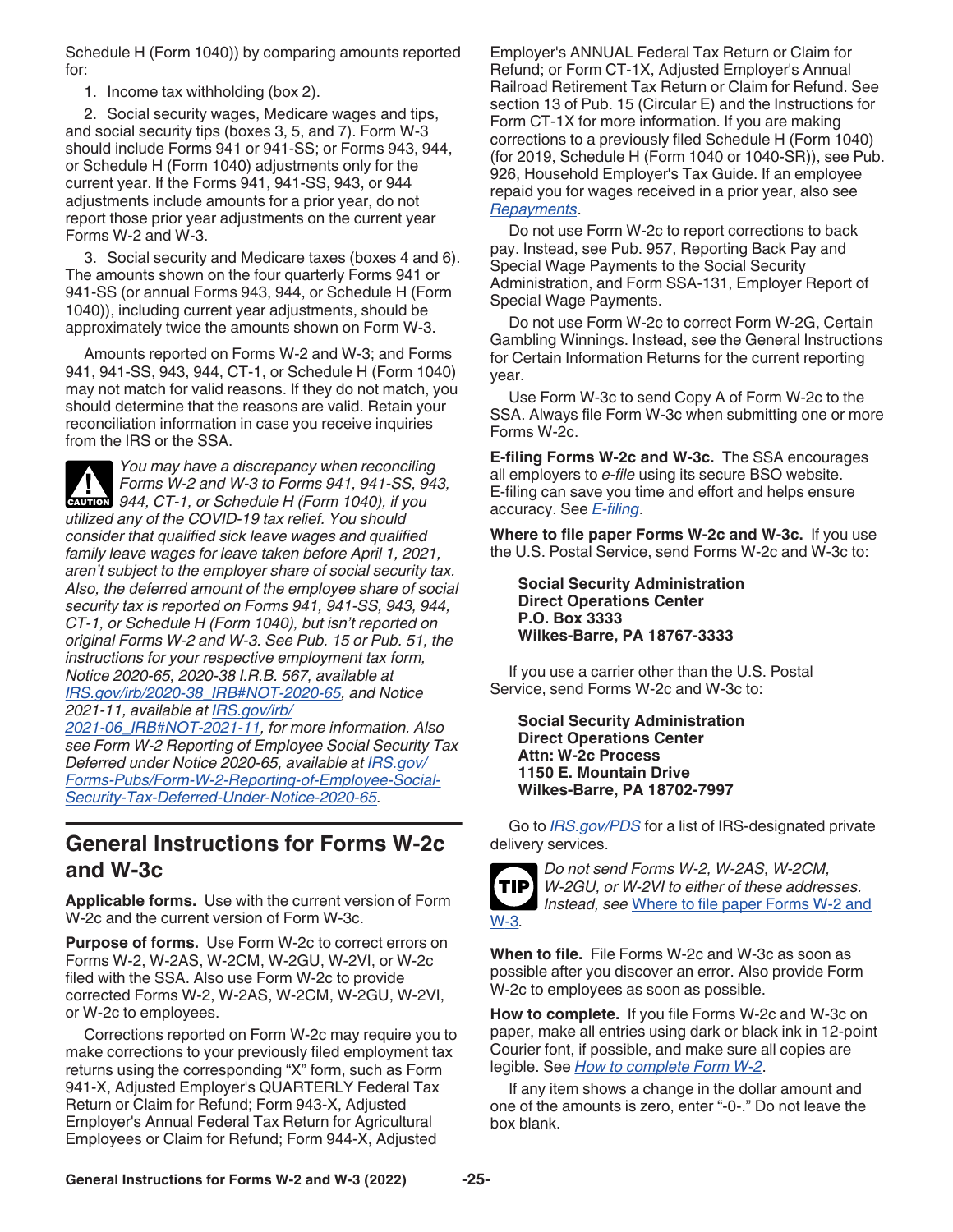## <span id="page-25-0"></span>**Special Situations for Forms W-2c and W-3c**

**Undeliverable Forms W-2c.** See *[Undeliverable Forms](#page-6-0)  [W-2](#page-6-0)*.

## **Correcting Forms W-2 and W-3**

**Corrections.** Use the current version of Form W-2c to correct errors (such as incorrect name, SSN, or amount) on a previously filed Form W-2 or Form W-2c. File Copy A of Form W-2c with the SSA. To *e-file* your corrections, see *[Correcting wage reports](#page-1-0)*.

If the SSA issues your employee a replacement card after a name change, or a new card with a different social security number after a change in alien work status, file a Form W-2c to correct the name/SSN reported on the most recently filed Form W-2. It is not necessary to correct the prior years if the previous name and number were used for the years prior to the most recently filed Form W-2.

File Form W-3c whenever you file a Form W-2c with the SSA, even if you are only filing a Form W-2c to correct an employee's name or SSN. However, see *Employee's incorrect address on Form W-2*, later, for information on correcting an employee's address. See *Correcting an incorrect tax year and/or EIN incorrectly reported on Form W-2 or Form W-3*, later, if an error was made on a previously filed Form W-3.

If you discover an error on Form W-2 after you issue it to your employee but before you send it to the SSA, check the "VOID" box at the top of the incorrect Form W-2 on Copy A. Prepare a new Form W-2 with the correct information, and send Copy A to the SSA. Write "CORRECTED" on the employee's new copies (B, C, and 2), and furnish them to the employee. If the "VOID" Form W-2 is on a page with a correct Form W-2, send the entire page to the SSA. The "VOID" form will not be processed. Do not write "CORRECTED" on Copy A of Form W-2.

If you are making a correction for previously filed Forms 941, 941-SS, 943, 944, or CT-1, use the corresponding "X" forms, such as Forms 941-X, 943-X, 944-X, or CT-1X for the return period in which you found the error. See section 13 of Pub. 15 (Circular E) and the Instructions for Form CT-1X for more details. If you are making corrections to a previously filed Schedule H (Form 1040) (for 2019, Schedule H (Form 1040 or 1040-SR)), see Pub. 926. Issue the employee a Form W-2c if the error discovered was for the prior year and Form W-2 was filed with the SSA.

**Correcting an employee's name and/or SSN only.** If you are correcting only an employee's name and/or SSN, complete Form W-2c boxes d through i. Do not complete boxes 1 through 20. Advise your employee to correct the SSN and/or name on his or her original Form W-2.

If your employee is given a new social security card following an adjustment to his or her resident status that shows a different name or SSN, file a Form W-2c for the most current year only.

**Correcting an employee's name and SSN if the SSN was reported as blanks or zeros and the employee name was reported as blanks.** If you need to correct an employee's name and SSN, and the SSN was reported as blanks or zeros and the employee's name was reported as blanks, do not use Form W-2c to report the corrections. You must contact the SSA at 800-772-6270 for instructions.

**Correcting an incorrect tax year and/or EIN incorrectly reported on Form W-2 or Form W-3.** To correct an incorrect tax year and/or EIN on a previously submitted Form W-2 or Form W-3, you must prepare two sets of Forms W-2c and W-3c.

• Prepare one Form W-3c along with a Form W-2c for each affected employee. On the Form W-3c, enter the incorrect tax year in box a and the incorrect EIN originally reported in box h. Enter in the "Previously reported" boxes the money amounts that were on the original Form W-2. In the "Correct information" boxes, enter zeros.

• Prepare a second Form W-3c along with a second Form W-2c for each affected employee. On the Form W-3c, enter the correct tax year in box a and/or the correct EIN in box e. Enter zeros in the "Previously reported" boxes, and enter the correct money amounts in the "Correct information" boxes.

## **Correcting more than one Form W-2 for an employee.**

There are two ways to prepare a correction for an employee for whom more than one Form W-2 was filed under the same EIN for the tax year. You can (1) consider all the Forms W-2 when determining the amounts to enter on Form W-2c, or (2) file a single Form W-2c to correct only the incorrect Form W-2.

However, state, local, and federal government employers who are preparing corrections for Medicare Qualified Government Employment (MQGE) employees must also follow the instructions in the *[Caution](#page-27-0)* for state, local, and federal government employers in the *Specific Instructions for Form W-2c.*

**Correcting more than one kind of form.** You must use a separate Form W-3c for each type of Form W-2 (Forms W-2, W-2AS, W-2CM, W-2GU, W-2VI, or W-2c) being corrected. You must also use a separate Form W-3c for each kind of payer/employer combination in box c. If you are correcting more than one kind of form, please group forms of the same kind of payer/employer combination, and send them in separate groups.

**Employee's incorrect address on Form W-2.** If you filed a Form W-2 with the SSA that reported an incorrect address for the employee, but all other information on the Form W-2 was correct, do not file Form W-2c with the SSA merely to correct the address.

However, if the address was incorrect on the Form W-2 furnished to the employee, you must do one of the following.

• Issue a new, corrected Form W-2 to the employee that includes the new address. Indicate "REISSUED STATEMENT" on the new copies. Do not send Copy A of Form W-2 to the SSA.

• Issue a Form W-2c to the employee that shows the correct address in box i and all other correct information. Do not send Copy A of Form W-2c to the SSA.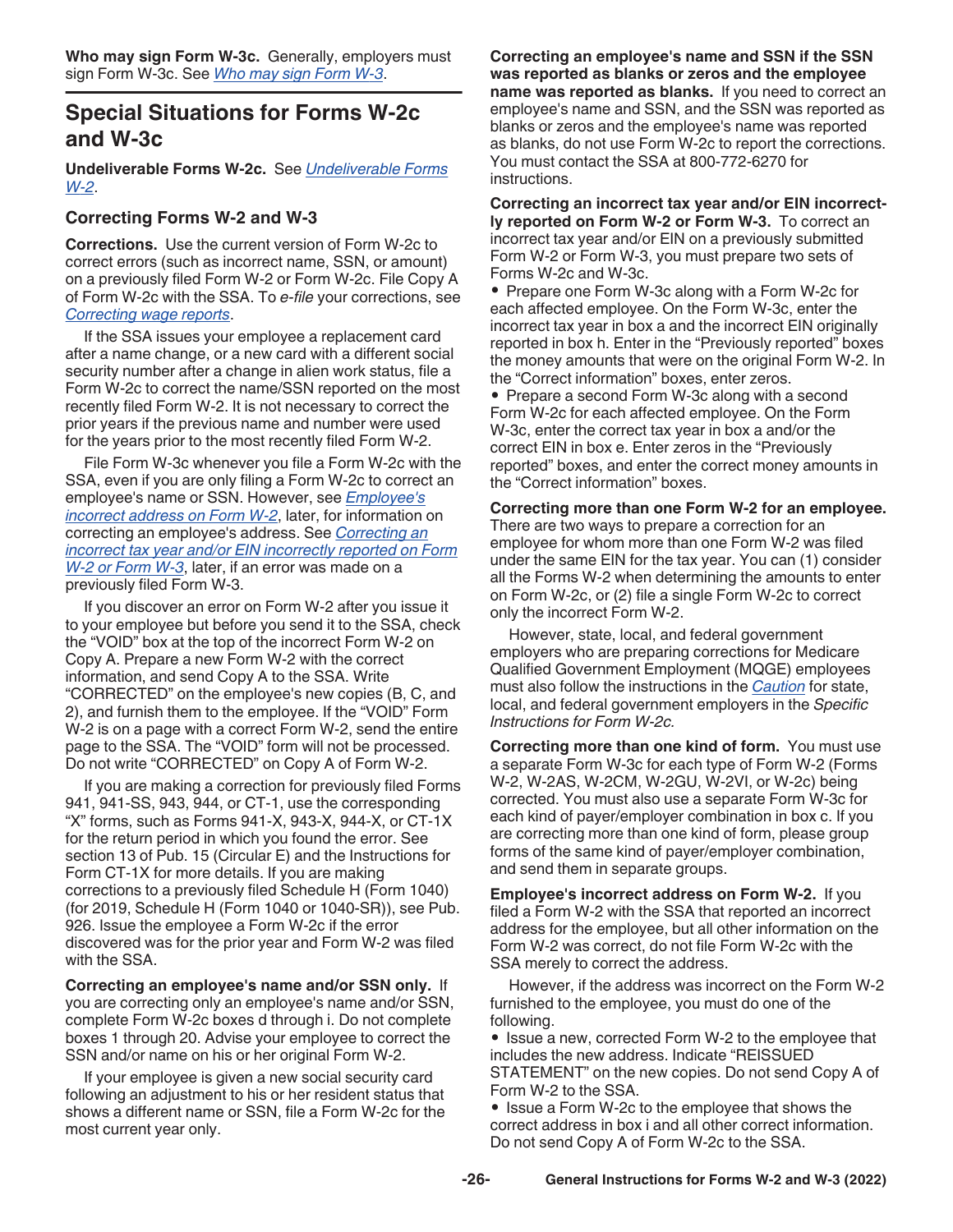<span id="page-26-0"></span>• Reissue the Form W-2 with the incorrect address to the employee in an envelope showing the correct address or otherwise deliver it to the employee.

### **Two Forms W-2 were filed under the same EIN, but only one should have been filed.**

*Example.* Two Forms W-2 were submitted for Mary Smith under the same EIN for the same tax year. One Form W-2 correctly reported social security wages of \$20,000. The other Form W-2 incorrectly reported social security wages of \$30,000. There are two ways to correct this situation.

• File a Form W-3c along with one Form W-2c, entering \$50,000 in box 3 under "Previously reported" and \$20,000 in box 3 under "Correct information"; or

• File a Form W-3c along with one Form W-2c, entering \$30,000 in box 3 under "Previously reported" and \$0.00 in box 3 under "Correct information."

### **Two Forms W-2 were filed under the same EIN, but wages on one were incorrect.**

**Example.** Two Forms W-2 were submitted for Mary Smith under the same EIN for the same tax year. One Form W-2 correctly reported social security wages of \$20,000. The other Form W-2 incorrectly reported social security wages of \$30,000, whereas \$25,000 should have been reported. There are two ways to correct this situation.

• File a Form W-3c along with one Form W-2c, entering \$50,000 in box 3 under "Previously reported" and \$45,000 in box 3 under "Correct information"; or

• File a Form W-3c along with one Form W-2c, entering \$30,000 in box 3 under "Previously reported" and \$25,000 in box 3 under "Correct information."

**Reporting of employee social security and RRTA tax deferred in 2020.** Employee social security tax deferred in 2020 under Notice 2020-65 that is withheld in 2021 and not reported on the 2020 Form W-2 should be reported in box 4 (Social security tax withheld) on Form W-2c. Enter tax year "2020" in box c and adjust the amount previously reported in box 4 of the Form W-2 to include the deferred amounts that were withheld in 2021. All Forms W-2c should be filed with the SSA, along with Form W-3c, as soon as possible after you have finished withholding the deferred amounts.

Employee RRTA tax deferred in 2020 under Notice 2020-65 that is withheld in 2021 and not reported on the 2020 Form W-2 should be reported in box 14 on Form W-2c. Enter tax year "2020" in box c and adjust the amount previously reported as Tier 1 tax in box 14 of the Form W-2 to include the deferred amounts that were withheld in 2021.

See Notice 2020-65, 2020-38 I.R.B. 567, available at *[IRS.gov/irb/2020-38\\_IRB#NOT-2020-65](https://www.irs.gov/irb/2020-38_IRB#NOT-2020-65)*, and Notice 2021-11, available at *[IRS.gov/irb/](https://www.irs.gov/irb/2021-06_IRB#NOT-2021-11 )*

*[2021-06\\_IRB#NOT-2021-11](https://www.irs.gov/irb/2021-06_IRB#NOT-2021-11 )*, for more information. Also see Form W-2 Reporting of Employee Social Security Tax Deferred under Notice 2020-65, available at *[IRS.gov/](https://www.irs.gov/forms-pubs/form-w-2-reporting-of-employee-social-security-tax-deferred-under-notice-2020-65) [Forms-Pubs/Form-W-2-Reporting-of-Employee-Social-](https://www.irs.gov/forms-pubs/form-w-2-reporting-of-employee-social-security-tax-deferred-under-notice-2020-65)[Security-Tax-Deferred-Under-Notice-2020-65](https://www.irs.gov/forms-pubs/form-w-2-reporting-of-employee-social-security-tax-deferred-under-notice-2020-65)*, for more information.

## **Specific Instructions for Form W-2c**

**Box a—Employer's name, address, and ZIP code.**  This entry should be the same as shown on your Forms 941, 941-SS, 943, 944, CT-1, or Schedule H (Form 1040) (for 2019, Schedule H (Form 1040 or 1040-SR)).

**Box b—Employer's Federal EIN.** Show the correct 9-digit EIN assigned to you by the IRS in the format 00-0000000. Do not truncate your EIN. See Regulations section 31.6051-1(a)(1)(i)(A) and 301.6109-4(b)(2)(iv).

**Box c—Tax year/Form corrected.** If you are correcting Form W-2, enter all 4 digits of the year of the form you are correcting. If you are correcting Form W-2AS, W-2CM, W-2GU, W-2VI, or W-2c, enter all 4 digits of the year you are correcting, and also enter "AS," "CM," "GU," "VI," or "c" to designate the form you are correcting. For example, entering "2020" and "GU" indicates that you are correcting a 2020 Form W-2GU.

**Box d—Employee's correct SSN.** You must enter the employee's correct SSN even if it was correct on the original Form W-2. If you are correcting an employee's SSN, you must also complete boxes e through i.

**Box e—Corrected SSN and/or name.** Check this box only if you are correcting the employee's SSN, name, or both SSN and name. You must also complete boxes d and f through i.

## **Box f—Employee's previously reported SSN.**

Complete this box if you are correcting an employee's previously reported incorrect SSN and/or name. If the previous SSN was reported as blanks or not available, then box f should be all zeros.

## **Box g—Employee's previously reported name.**

Complete this box if you are correcting an employee's previously reported incorrect SSN and/or name. You must enter the employee's previously reported full name in box g exactly as it was previously reported. If the previous reported name was reported as blanks or not available, then box g should be all blanks.



*For boxes f and g, if both the previous SSN and the previous name were reported as blanks, do*  **h** the previous name were reported as blanch not use Form W-2c. Contact the SSA at *800-772-6270.*

**Box h—Employee's first name and initial, Last name, Suff.** Always enter the employee's correct name. See *[Boxes e and f—Employee's name and address](#page-15-0)* for name formatting information.

**Box i—Employee's address and ZIP code.** Always enter the employee's correct address. See *[Boxes e and](#page-15-0) [f—Employee's name and address](#page-15-0)* for address formatting information.



*You must enter the employee's full name in boxes g and h.*

**Boxes 1 through 20.** For the items you are changing, enter under "Previously reported" the amount reported on the original Form W-2 or the amount reported on a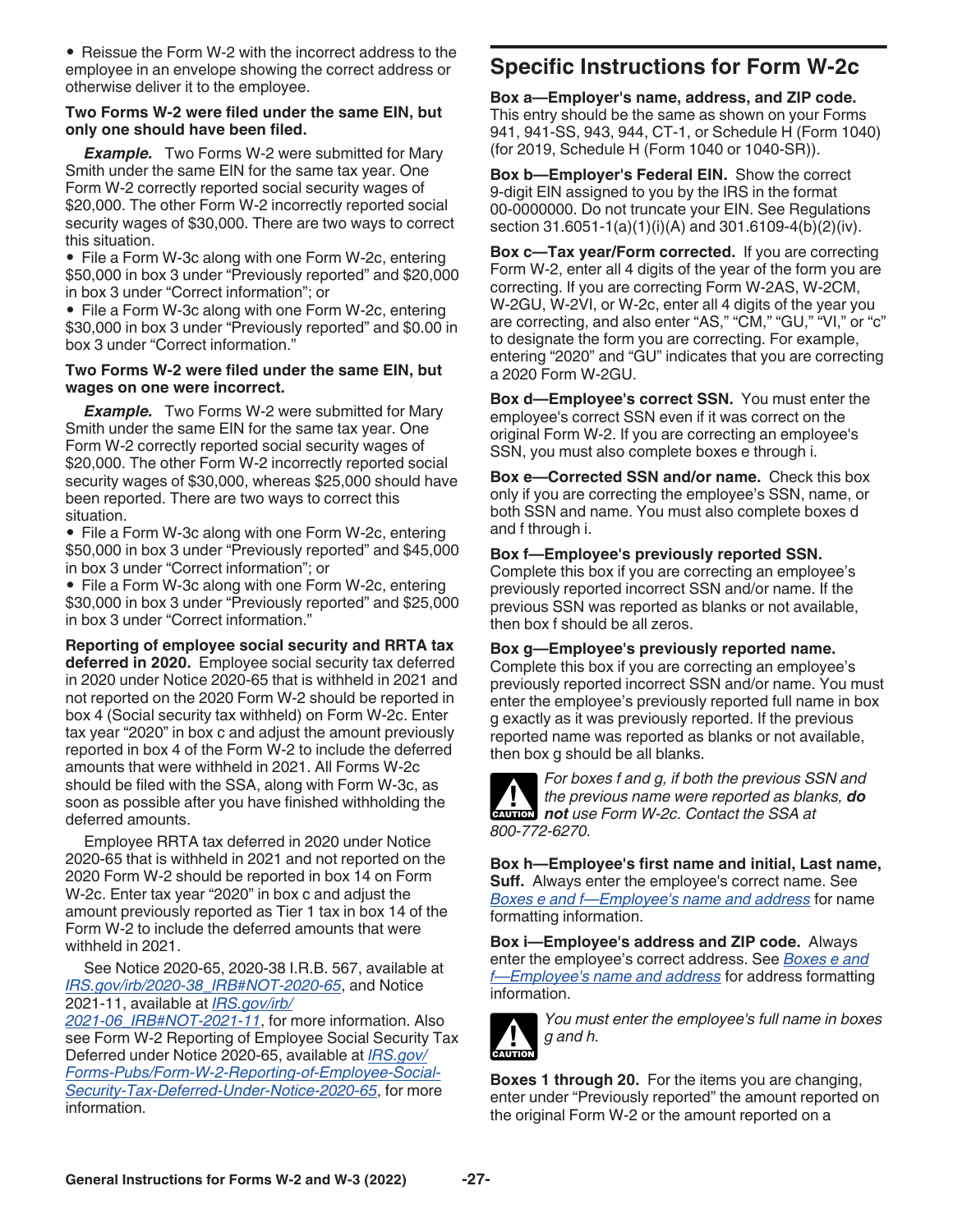<span id="page-27-0"></span>previously filed Form W-2c. Enter the correct amount under "Correct information."

Do not make an entry in any of these boxes on Copy A unless you are making a change. However, see the *Caution* for state, local, or federal government employers below.

**Box 2—Federal income tax withheld.** Use this box only to make corrections because of an administrative error. (An administrative error occurs only if the amount you entered in box 2 of the incorrect Form W-2 was not the amount you actually withheld.) If you are correcting Forms W-2AS, W-2CM, W-2GU, or W-2VI, box 2 is for income tax withheld for the applicable U.S. possession.

**Boxes 5 and 6.** Complete these boxes to correct Medicare wages and tips and Medicare tax withheld. (Exception—do not correct Additional Medicare Tax withheld unless you need to correct an administrative error. An administrative error occurs only if the amount you entered in box 6 of the incorrect Form W-2 is not the amount you actually withheld.) State, local, or federal government employers should also use these boxes to correct MQGE wages. Box 5 must equal or exceed the sum of boxes 3 and 7.

*A state, local, or federal government employer correcting only social security wages and/or social*  **c** correcting only social security wages and/or security tips (boxes 3 and/or 7) for an MQGE *employee must also complete Medicare wages and tips in box 5. Enter the total Medicare wages and tips, including MQGE-only wages, even if there is no change to the total Medicare wages and tips previously reported.*

**Boxes 8, 10, and 11.** Use these boxes to correct allocated tips, dependent care benefits, or deferrals and distributions relating to nonqualified plans.

**Box 12—Codes.** Complete these boxes to correct any of the coded items shown on Forms W-2. Examples include uncollected social security and/or Medicare taxes on tips, taxable cost of group-term life insurance coverage over \$50,000, elective deferrals (codes D through H, S, Y, AA, BB, and EE), sick pay not includible as income, and employee business expenses. See *[Box 12—Codes](#page-17-0)* in *Specific Instructions for Form W-2* for the proper format to use in reporting coded items from box 12 of Forms W-2.

Employers should enter both the code and dollar amount for both fields on Form W-2c.

If a single Form W-2c does not provide enough blank spaces for corrections, use additional Forms W-2c.

**Box 13.** Check the boxes in box 13, under "Previously reported," as they were checked on the original Form W-2. Under "Correct information," check them as they should have been checked. For example, if you checked the "Retirement plan" box on the original Form W-2 by mistake, check the "Retirement plan" checkbox in box 13 under "Previously reported," but do not check the "Retirement plan" checkbox in box 13 under "Correct information."

**Box 14.** Use this box to correct items reported in box 14 of the original Form W-2 or on a prior Form W-2c. If possible, complete box 14 on Copies B, C, 1, and 2 of Form W-2c only, not on Copy A.

**Boxes 15 through 20—State/Local taxes.** If your only changes to the original Form W-2 are to state or local data, do not send Copy A of Form W-2c to the SSA. Instead, send Form W-2c to the appropriate state or local agency and furnish copies to your employees.

**Correcting state information.** Contact your state or locality for specific reporting information.

## **Specific Instructions for Form W-3c**

Do not staple or tape the Forms W-2c to Form W-3c or to each other. File a separate Form W-3c for each tax year, for each type of form, and for each kind of payer/employer combination. (The "Third-party sick pay" indicator box does not designate a separate kind of payer or employer.) Make a copy of Form W-3c for your records.

In the money boxes of Form W-3c, total the amounts from each box and column on the Forms W-2c you are sending.

**Box a—Tax year/Form corrected.** Enter all 4 digits of the year of the form you are correcting and the type of form you are correcting. For the type of form, enter "2," "2AS," "2CM," "2GU," "2VI," "2c," "3," "3SS," or "3c." For example, entering "2020" and "2" indicates that all the forms being corrected are 2020 Forms W-2.

**Box b—Employer's name, address, and ZIP code.**  This should be the same as shown on your Forms 941, 941-SS, 943, 944, CT-1, or Schedule H (Form 1040) (for 2019, Schedule H (Form 1040 or 1040-SR)). Include the suite, room, or other unit number after the street address. If the post office does not deliver mail to the street address and you use a P.O. box, show the P.O. box number instead of the street address.



*The IRS will not use Form W-3c to update your address of record. If you wish to change your address, file Form 8822 or Form 8822-B.*

**Box c—Kind of Payer.** Check the box that applies to you. Check only one box. If your previous Form W-3 or Form W-3SS was checked incorrectly, report your prior incorrect payer type in the "Explain decreases here" area below boxes 18 and 19.

*941/941-SS.* Check this box if you file Form 941 or Form 941-SS. If you are a railroad employer sending Forms W-2c for employees covered under the RRTA, check the "CT-1" checkbox.

*Military.* Check this box if you are a military employer correcting Forms W-2 for members of the uniformed services.

*943.* Check this box if you file Form 943 and you are correcting Forms W-2 for agricultural employees. For nonagricultural employees, send Forms W-2c with a separate Form W-3c, generally with the 941/941-SS box checked.

*944.* Check this box if you file Form 944.

*CT-1.* Check this box if you are a railroad employer correcting Forms W-2 for employees covered under the RRTA. If you also have to correct forms of employees who are subject to social security and Medicare taxes, complete a separate Form W-3c with the "941/941-SS" box or "944" box checked instead.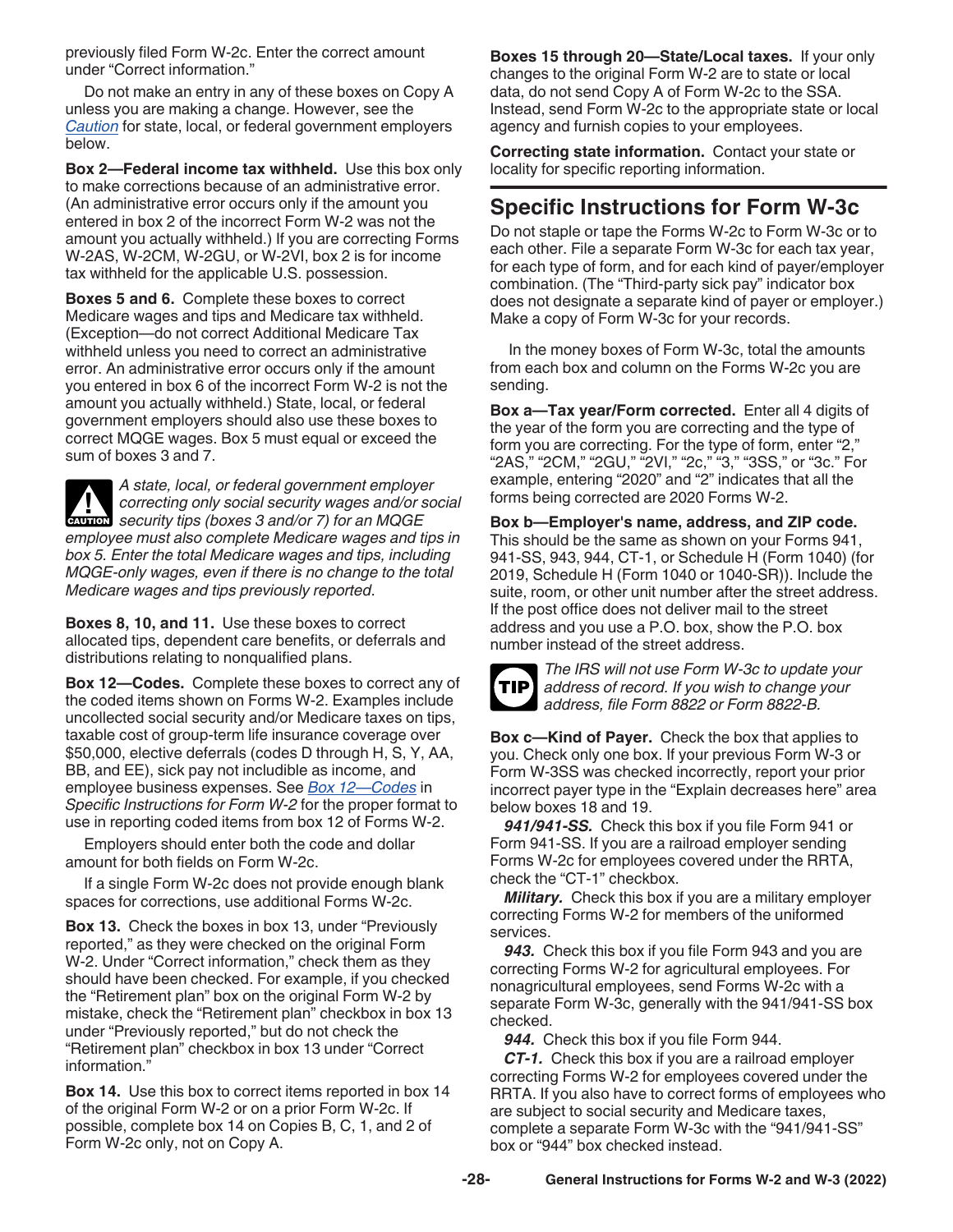<span id="page-28-0"></span>*Hshld. emp.* Check this box if you are a household employer correcting Forms W-2 for household employees and you filed a Schedule H (Form 1040) (for 2019, Schedule H (Form 1040 or 1040-SR)). If you also have to correct forms of employees who are not household employees, complete a separate Form W-3c.

*Medicare govt. emp.* Check this box if you are a U.S., state, or local agency filing corrections for employees subject only to Medicare taxes.

**Box c—Kind of Employer.** Check the box that applies to you. Check only one box. If your previous Form W-3 or W-3SS was checked incorrectly, report your prior incorrect employer type in the "Explain decreases here" area below boxes 18 and 19.

*None apply.* Check this box if none of the checkboxes described next apply to you.

*501c non-govt.* Check this box if you are a non-governmental tax-exempt 501(c) organization. Types of 501(c) non-governmental organizations include private foundations, public charities, social and recreation clubs, and veterans organizations. For additional examples of 501(c) non-governmental organizations, see chapters 3 and 4 of Pub. 557, Tax-Exempt Status for Your Organization.

*State/local non-501c.* Check this box if you are a state or local government or instrumentality. This includes cities, townships, counties, special-purpose districts, public school districts, or other publicly owned entities with governmental authority.

*State/local 501c.* Check this box if you are a state or local government or instrumentality, and you have received a determination letter from the IRS indicating that you are also a tax-exempt organization under section 501(c)(3).

*Federal govt.* Check this box if you are a federal government entity or instrumentality.

**Box c—Third-party sick pay.** Check this box if you are a third-party sick pay payer (or are reporting sick pay payments made by a third party) correcting Forms W-2 with the "Third-party sick pay" checkbox in box 13 of Form W-2c under "Correct information" checked. File a separate Form W-3c for each payer/employer combination reporting "Third-party sick pay" on Form W-2c.

**Box d—Number of Forms W-2c.** Show the number of individual Forms W-2c filed with this Form W-3c or enter "-0-" if you are correcting only a previously filed Form W-3 or Form W-3SS.

**Box e—Employer's Federal EIN.** Enter the correct number assigned to you by the IRS in the following format: 00-0000000. Do not truncate your EIN. See Regulations section 31.6051-1(a)(1)(i)(A) and 301.6109-4(b)(2)(iv). If you are correcting your EIN, enter the originally reported federal EIN you used in box h.

**Box f—Establishment number.** You may use this box to identify separate establishments in your business. You may file a separate Form W-3c, with Forms W-2c, for each establishment or you may use a single Form W-3c for all Forms W-2c. You do not have to complete this item; it is optional.

**Box g—Employer's state ID number.** You are not required to complete this box. This number is assigned by the individual state where your business is located. However, you may want to complete this item if you use copies of this form for your state returns.

**Box h—Employer's originally reported Federal EIN.**  Your correct number must appear in box e. Make an entry here only if the number on the original form was incorrect.

**Box i—Incorrect establishment number.** You may use this box to correct an establishment number.

**Box j—Employer's incorrect state ID number.** Use this box to make any corrections to your previously reported state ID number.

**Boxes 1 through 8, 10, and 11.** Enter the total of amounts reported in boxes 1 through 8, 10, and 11 as "Previously reported" and "Correct information" from Forms W-2c.

**Box 12a—Deferred compensation.** Enter the total of amounts reported with codes D through H, S, Y, AA, BB, and EE as "Previously reported" and "Correct information" from Forms W-2c.



*The total of Form W-2c box 12 amounts reported with codes A through C, J through R, T through*  with codes A through C, J through R, T through W, Z, DD, FF, GG, and HH is not reported on *Form W-3c.*

**Box 14—Inc. tax w/h by third-party sick pay payer.**  Enter the amount previously reported and the corrected amount of income tax withheld on third-party payments of sick pay. Although this tax is included in the box 2 amounts, it must be shown separately here.

**Boxes 16 through 19.** If your only changes to the Forms W-2c and W-3c are to the state and local data, do not send either Copy A of Form W-2c or Form W-3c to the SSA. Instead, send the forms to the appropriate state or local agency and furnish copies of Form W-2c to your employees.

**Explain decreases here.** Explain any decrease to amounts "Previously reported." Also report here any previous incorrect entry in box c, "Kind of Payer" or "Kind of Employer." Enclose (but do not attach) additional sheets explaining your decreases, if necessary. Include your name and EIN on any additional sheets.

**Signature.** Sign and date the form. Also enter your title and employer's contact person, employer's telephone number, employer's fax number, and employer's email address, if available. If you are not the employer, see *[Who](#page-4-0)  [may sign Form W-3](#page-4-0)*.

**Privacy Act and Paperwork Reduction Act Notice.** We ask for the information on Forms W-2 and W-3 to carry out the Internal Revenue laws of the United States. We need it to figure and collect the right amount of tax. Section 6051 and its regulations require you to furnish wage and tax statements to employees, the Social Security Administration, and the Internal Revenue Service. Section 6109 requires you to provide your employer identification number (EIN). Failure to provide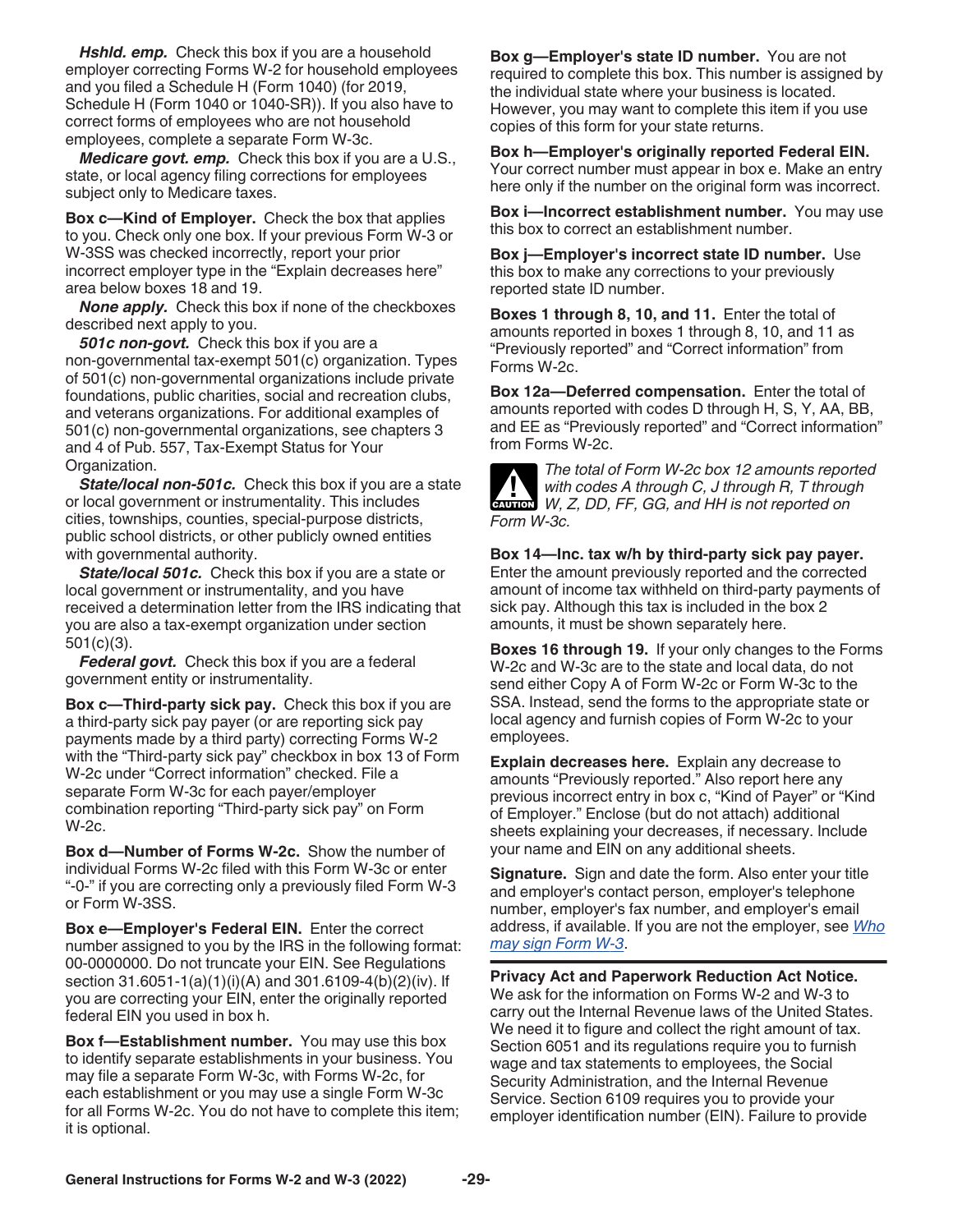<span id="page-29-0"></span>this information in a timely manner or providing false or fraudulent information may subject you to penalties.

You are not required to provide the information requested on a form that is subject to the Paperwork Reduction Act unless the form displays a valid OMB control number. Books or records relating to a form or its instructions must be retained as long as their contents may become material in the administration of any Internal Revenue law.

Generally, tax returns and return information are confidential, as required by section 6103. However, section 6103 allows or requires the Internal Revenue Service to disclose or give the information shown on your return to others as described in the Code. For example, we may disclose your tax information to the Department of Justice for civil and/or criminal litigation, and to cities, states, the District of Columbia, and U.S. commonwealths and possessions for use in administering their tax laws. We may also disclose this information to other countries

under a tax treaty, to federal and state agencies to enforce federal nontax criminal laws, or to federal law enforcement and intelligence agencies to combat terrorism.

The time needed to complete and file these forms will vary depending on individual circumstances. The estimated average times are: Form W-2—30 minutes; Form W-3—28 minutes; Form W-2c—40 minutes; Form W-3c—51 minutes. If you have comments concerning the accuracy of these time estimates or suggestions for making these forms simpler, we would be happy to hear from you. You can send us comments from *[IRS.gov/](https://www.irs.gov/formcomments) [FormComments](https://www.irs.gov/formcomments)*. Or you can write to the Internal Revenue Service, Tax Forms and Publications Division, 1111 Constitution Ave. NW, IR-6526, Washington, DC 20224. Do not send Forms W-2 and W-3 to this address. Instead, see *[Where to file paper Forms W-2 and W-3](#page-5-0)*.

| A | Uncollected social security or RRTA tax on tips                                                                                      | L | Substantiated employee business expense<br>reimbursements                                                                                              | Y         | Deferrals under a section 409A nonqualified<br>deferred compensation plan                       |
|---|--------------------------------------------------------------------------------------------------------------------------------------|---|--------------------------------------------------------------------------------------------------------------------------------------------------------|-----------|-------------------------------------------------------------------------------------------------|
| B | Uncollected Medicare tax on tips (but not<br><b>Additional Medicare Tax)</b>                                                         | M | Uncollected social security or RRTA tax on<br>taxable cost of group-term life insurance over<br>\$50,000 (former employees only)                       | z         | Income under a nonqualified deferred<br>compensation plan that fails to satisfy<br>section 409A |
| c | Taxable cost of group-term life insurance over<br>\$50,000                                                                           | N | Uncollected Medicare tax on taxable cost of<br>group-term life insurance over \$50,000 (but not<br>Additional Medicare Tax) (former employees<br>only) | AA        | Designated Roth contributions under a<br>section 401(k) plan                                    |
| D | Elective deferrals under a section 401(k) cash<br>or deferred arrangement plan (including a<br>SIMPLE 401(k) arrangement)            | P | Excludable moving expense reimbursements<br>paid directly to members of the Armed Forces                                                               | <b>BB</b> | Designated Roth contributions under a<br>section 403(b) plan                                    |
| Е | Elective deferrals under a section 403(b) salary<br>reduction agreement                                                              | Q | Nontaxable combat pay                                                                                                                                  | <b>DD</b> | Cost of employer-sponsored health<br>coverage                                                   |
| F | Elective deferrals under a section 408(k)(6)<br>salary reduction SEP                                                                 | R | Employer contributions to an Archer MSA                                                                                                                | EE        | Designated Roth contributions under a<br>governmental section 457(b) plan                       |
| G | Elective deferrals and employer contributions<br>(including nonelective deferrals) to a section<br>457(b) deferred compensation plan | s | Employee salary reduction contributions under<br>a section 408(p) SIMPLE plan                                                                          | <b>FF</b> | Permitted benefits under a qualified small<br>employer health reimbursement<br>arrangement      |
| н | Elective deferrals to a section $501(c)(18)(D)$<br>tax-exempt organization plan                                                      | т | <b>Adoption benefits</b>                                                                                                                               | GG        | Income from qualified equity grants under<br>section 83(i)                                      |
| J | Nontaxable sick pay                                                                                                                  | v | Income from exercise of nonstatutory stock<br>option(s)                                                                                                | HH        | Aggregate deferrals under section 83(i)<br>elections as of the close of the calendar year       |
| K | 20% excise tax on excess golden parachute<br>payments                                                                                | W | Employer contributions (including employee<br>contributions through a cafeteria plan) to an<br>employee's health savings account (HSA)                 |           |                                                                                                 |

### **Form W-2 Reference Guide for Box 12 Codes**

See *[Box 12 Codes](#page-17-0)*.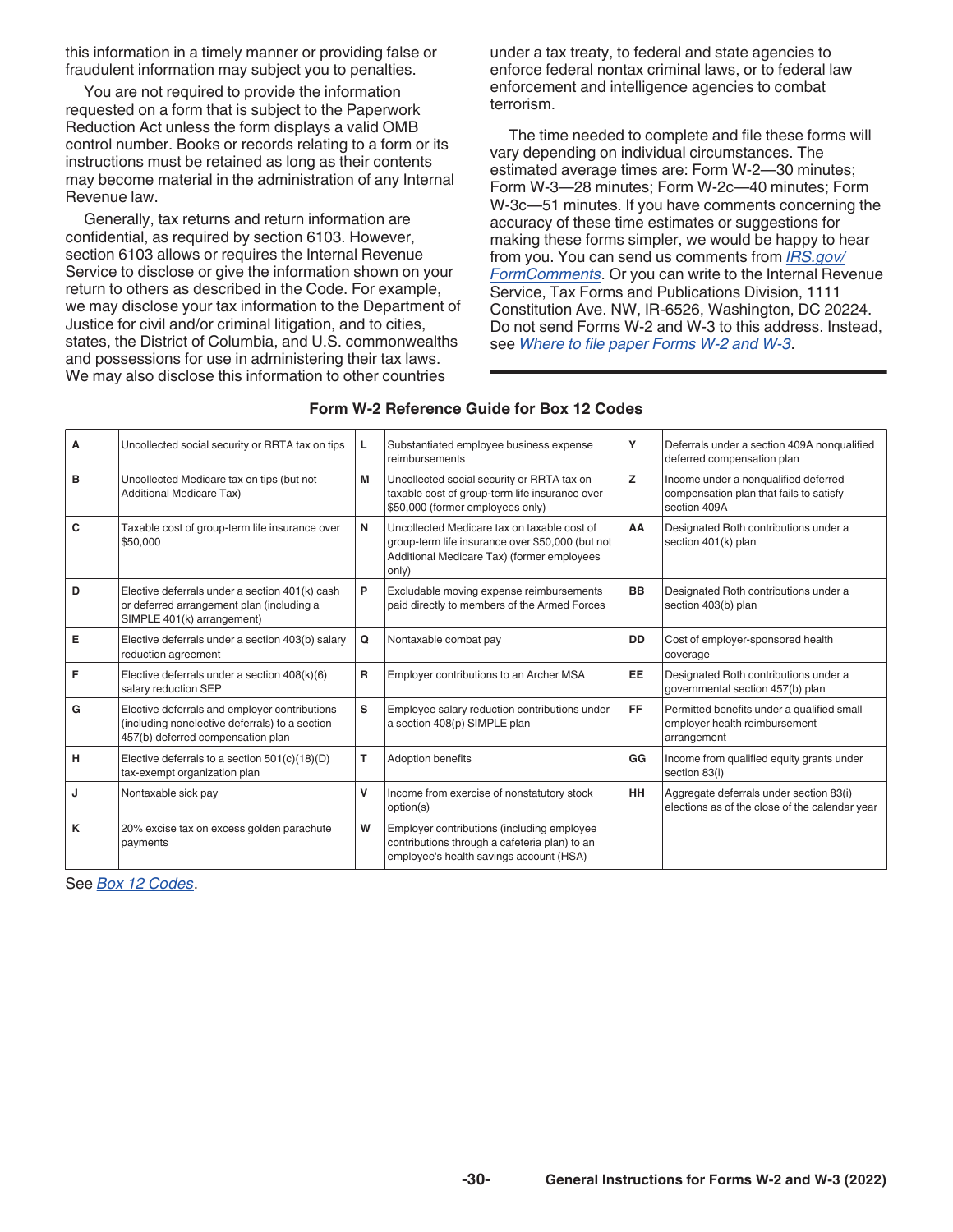## **Form W-2 Box 13 Retirement Plan Checkbox Decision Chart**

<span id="page-30-0"></span>

| <b>Type of Plan</b>                                                                                                         | <b>Conditions</b>                                                                                                                                            | <b>Check Retirement Plan Box?</b>                                                                                   |
|-----------------------------------------------------------------------------------------------------------------------------|--------------------------------------------------------------------------------------------------------------------------------------------------------------|---------------------------------------------------------------------------------------------------------------------|
| Defined benefit plan (for example, a traditional pension<br>plan)                                                           | Employee qualifies for employer funding into the plan,<br>due to age/years of service-even though the<br>employee may not be vested or ever collect benefits | Yes                                                                                                                 |
| Defined contribution plan (for example, a 401(k) or<br>403(b) plan, a Roth 401(k) or 403(b) account, but not a<br>457 plan) | Employee is eligible to contribute but does not elect to<br>contribute any money in this tax year                                                            | N <sub>o</sub>                                                                                                      |
| Defined contribution plan (for example, a 401(k) or<br>403(b) plan, a Roth 401(k) or 403(b) account, but not a<br>457 plan) | Employee is eligible to contribute and elects to<br>contribute money in this tax year                                                                        | Yes                                                                                                                 |
| Defined contribution plan (for example, a 401(k) or<br>403(b) plan, a Roth 401(k) or 403(b) account, but not a<br>457 plan) | Employee is eligible to contribute but does not elect to<br>contribute any money in this tax year, but the employer<br>does contribute funds                 | Yes                                                                                                                 |
| Defined contribution plan (for example, a 401(k) or<br>403(b) plan, a Roth 401(k) or 403(b) account, but not a<br>457 plan) | Employee contributed in past years but not during the<br>current tax year under report                                                                       | No (even if the account value grows due to gains in the<br>investments)                                             |
| Profit-sharing plan                                                                                                         | Plan includes a grace period after the close of the plan<br>year when profit sharing can be added to the<br>participant's account                            | Yes, unless the employer contribution is purely<br>discretionary and no contribution is made by end of<br>plan year |

See *[Box 13 Checkboxes](#page-21-0)*.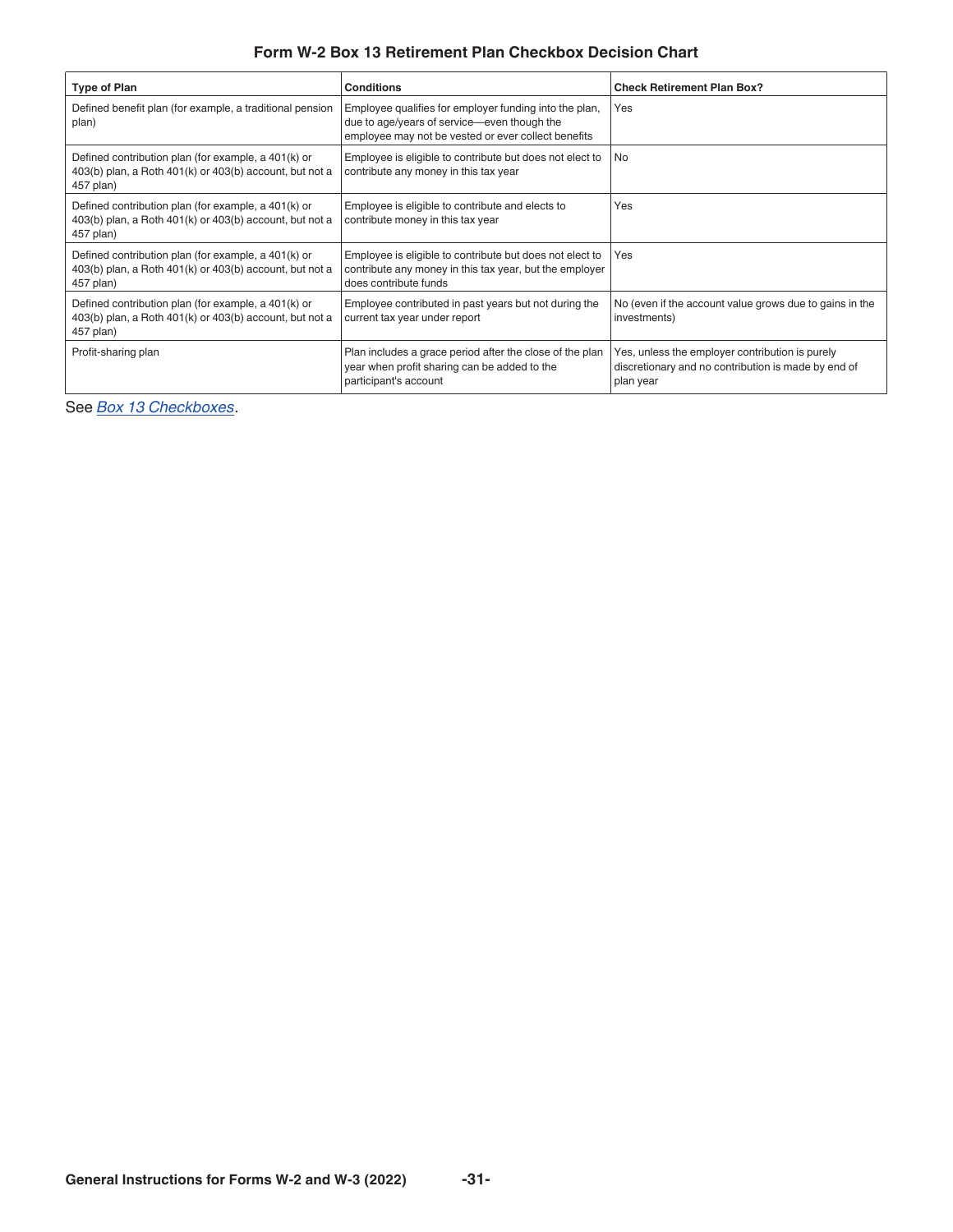## **Nonqualified Deferred Compensation Reporting Example Chart**

<span id="page-31-0"></span>

| Example                                                                                                                                                                                                                                                                                     | How to report on Form W-2                                                                                                                                                                                                                                                                                                                                                                                                                                                                                                                                                                                                                                                                                                                                                                                        |
|---------------------------------------------------------------------------------------------------------------------------------------------------------------------------------------------------------------------------------------------------------------------------------------------|------------------------------------------------------------------------------------------------------------------------------------------------------------------------------------------------------------------------------------------------------------------------------------------------------------------------------------------------------------------------------------------------------------------------------------------------------------------------------------------------------------------------------------------------------------------------------------------------------------------------------------------------------------------------------------------------------------------------------------------------------------------------------------------------------------------|
| Example 1-Deferral, immediately vested (no risk of forfeiture).<br>Regular wages: \$200<br>Defer, vested: \$20<br>Employer match, vested: \$10                                                                                                                                              | Box $1 = $180 ( $200 - $20)$<br>Boxes 3 and $5 = $210 ($200 + $10)$<br>Box $11 = $0$                                                                                                                                                                                                                                                                                                                                                                                                                                                                                                                                                                                                                                                                                                                             |
| Example 2-Deferral, delayed vesting (risk of forfeiture) of employee and employer<br>portions.<br>Regular wages: \$200<br>Defer, not vested: \$20<br>Employer match, not vested: \$10                                                                                                       | Box $1 = $180 ( $200 - $20)$<br>Boxes 3 and $5 = $180 ( $200 - $20)$<br>Box $11 = $0$                                                                                                                                                                                                                                                                                                                                                                                                                                                                                                                                                                                                                                                                                                                            |
| Example 3—Deferral, immediately vested. Prior-year deferrals and employer<br>matches are now vesting.<br>Regular wages: \$200<br>Defer, vested: \$20<br>Vesting of prior-year deferrals and employer matches: $$100 + $15$ (earnings on<br>\$100)                                           | Box $1 = $180 ( $200 - $20)$<br>Boxes 3 and $5 = $315 ($200 + $100 + $15)$<br>Box $11 = $115 ($100 + $15)$                                                                                                                                                                                                                                                                                                                                                                                                                                                                                                                                                                                                                                                                                                       |
| Example 4—No deferrals, but there are distributions. No vesting of prior-year<br>deferrals.<br>Regular wages: \$100<br>Distribution: \$50                                                                                                                                                   | Box $1 = $150 ( $100 + $50)$<br>Boxes $3$ and $5 = $100$<br>Box $11 = $50$                                                                                                                                                                                                                                                                                                                                                                                                                                                                                                                                                                                                                                                                                                                                       |
| Special Rule for W-2 Box 11: Distributions and Deferrals in the Same Year-Form<br>SSA-131                                                                                                                                                                                                   | If, in the same year, there are NQDC distributions and deferrals that are reportable<br>in boxes 3 and/or 5 (current or prior-year deferrals), do not complete box 11.<br>Instead, report on Form SSA-131 the total amount the employee earned during the<br>year. Generally, the amount earned by the employee during the tax year for<br>purposes of item 6 of Form SSA-131 is the amount reported in box 1 of Form W-2<br>plus current-year deferrals that are vested (employee and employer portions) less<br>distributions. Do not consider prior-year deferrals that are vesting in the current<br>year. If there was a plan failure, the box 1 amount in this calculation should be as if<br>there were no plan failure. Submit the Form SSA-131 to the nearest SSA office or<br>give it to the employee. |
| Example 5-Deferral, immediately vested, and distributions. No vesting of<br>prior-year deferrals.<br>Regular wages: \$200<br>Defer, vested: \$20<br>Employer match, vested: \$10<br>Distribution: \$50                                                                                      | Box 1 = $$230 ($200 - $20 + $50)$<br>Boxes 3 and $5 = $210 ($200 + $10)$<br>Box $11 = $0$<br>Form SSA-131 = $$210$ (\$230 (box 1) – \$50 (distribution) + \$30 (vested employee<br>and employer deferrals))                                                                                                                                                                                                                                                                                                                                                                                                                                                                                                                                                                                                      |
| Example 6—Deferral, delayed vesting, and distributions. No vesting of prior-year<br>deferrals.<br>Regular wages: \$200<br>Defer, not vested: \$20<br>Distribution: \$50                                                                                                                     | Box 1 = $$230 ($200 - $20 + $50)$<br>Boxes 3 and $5 = $180 ( $200 - $20)$<br>Box $11 = $50$                                                                                                                                                                                                                                                                                                                                                                                                                                                                                                                                                                                                                                                                                                                      |
| Example 7-Deferral, immediately vested, and distributions. Prior-year deferrals<br>and employer matches are now vesting.<br>Regular wages: \$200<br>Defer, vested: \$20<br>Distribution: \$50<br>Vesting of prior-year deferrals and employer matches: \$100 + \$15 (earnings on<br>\$100)  | Box $1 = $230 ( $200 - $20 + $50)$<br>Boxes 3 and $5 = $315 ($200 + $100 + $15)$<br>Box $11 = $0$<br>Form SSA-131 = \$200 (\$230 (box 1) - \$50 (distribution) + \$20 (vested deferral))                                                                                                                                                                                                                                                                                                                                                                                                                                                                                                                                                                                                                         |
| Example 8-Deferral, delayed vesting, and distributions. Prior-year deferrals and<br>employer matches are now vesting.<br>Regular wages: \$200<br>Defer, not vested: \$20<br>Distribution: \$50<br>Vesting of prior-year deferrals and employer matches: \$100 + \$15 (earnings on<br>\$100) | Box $1 = $230 ( $200 - $20 + $50)$<br>Boxes 3 and $5 = $295 ($200 - $20 + $100 + $15)$<br>Box $11 = $0$<br>Form SSA-131 = $$180$ (\$230 (box 1) - \$50 (distribution))                                                                                                                                                                                                                                                                                                                                                                                                                                                                                                                                                                                                                                           |

See *[Nonqualified deferred compensation plans](#page-10-0)*.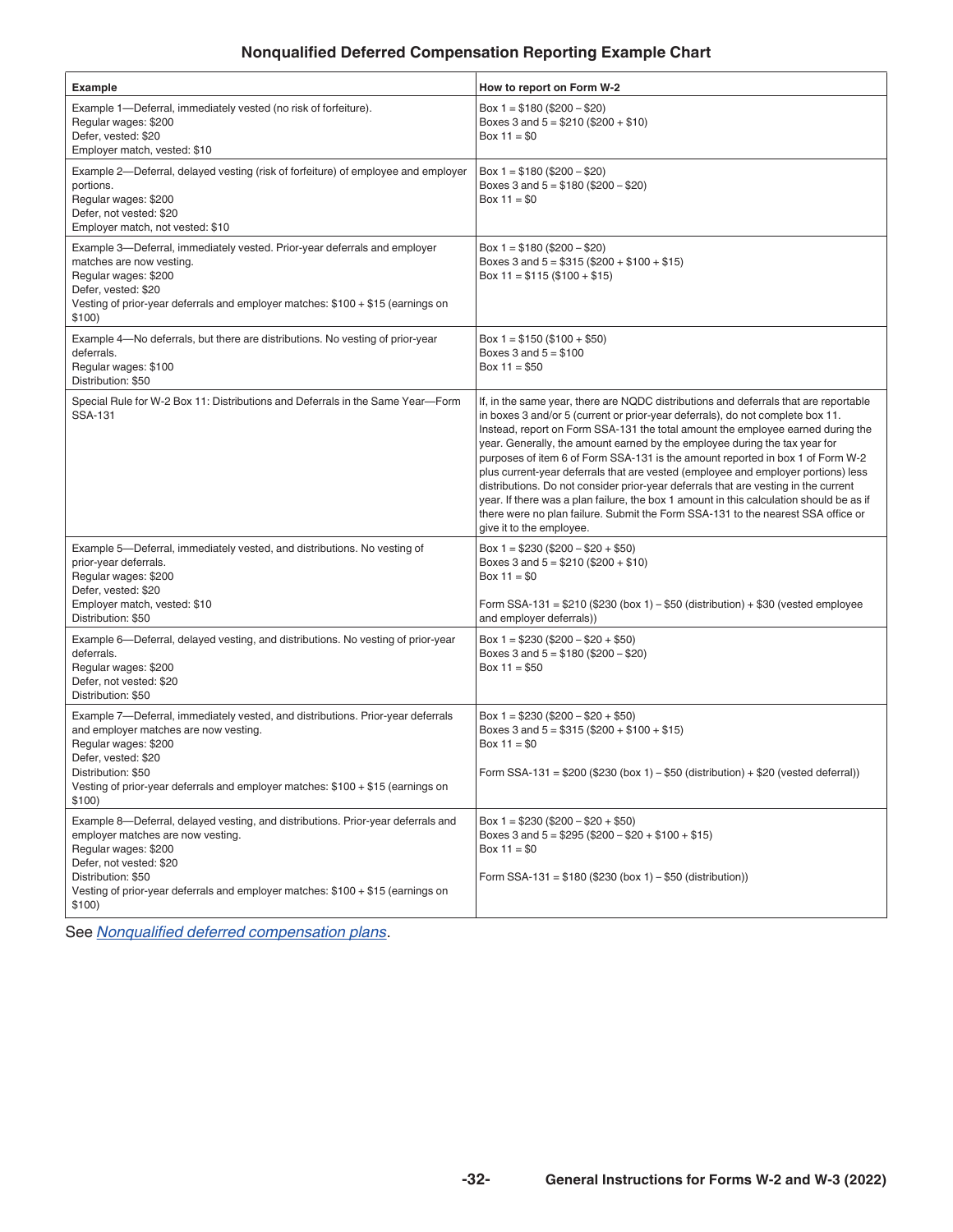## **Nonqualified Deferred Compensation Reporting Example Chart—(***Continued***)**

| <b>Example</b>                                                                                                                                                                                                                                                                                                                                                                                                                    | How to report on Form W-2                                                                                                                                                                                                                                                                                                                                                                                                                                                                                                                                                                                                                                                                                                                                                                                                                                                                                                                                                                                                                                                                                                                                                                                                                                                                                                                                                                                                                                                                                                                      |
|-----------------------------------------------------------------------------------------------------------------------------------------------------------------------------------------------------------------------------------------------------------------------------------------------------------------------------------------------------------------------------------------------------------------------------------|------------------------------------------------------------------------------------------------------------------------------------------------------------------------------------------------------------------------------------------------------------------------------------------------------------------------------------------------------------------------------------------------------------------------------------------------------------------------------------------------------------------------------------------------------------------------------------------------------------------------------------------------------------------------------------------------------------------------------------------------------------------------------------------------------------------------------------------------------------------------------------------------------------------------------------------------------------------------------------------------------------------------------------------------------------------------------------------------------------------------------------------------------------------------------------------------------------------------------------------------------------------------------------------------------------------------------------------------------------------------------------------------------------------------------------------------------------------------------------------------------------------------------------------------|
| Special Rule for Payment of Social Security, Medicare, and Unemployment Taxes<br>If the amount cannot be reasonably ascertained (the employer is unable to<br>calculate an amount for a year by December 31), the employer can use two<br>methods. For example, immediately vested employer contributions to NQDC made<br>late in the year would have no effect on Form W-2, box 1, but they would affect<br>FICA and FUTA taxes. | <b>Estimated Method</b><br>Under the estimated method, an employer may treat a reasonably estimated<br>amount as wages paid on the last day of the calendar year (the "first year"). If the<br>employer underestimates the amount deferred and, thereby, underdeposits social<br>security, Medicare, or FUTA taxes, it can choose to treat the shortfall as wages<br>either in the first year or the first quarter of the next year. The shortfall does not<br>include income credited to the amount deferred after the first year. Conversely, if<br>the amount deferred is overestimated, the employer can claim a refund or credit. If<br>the employer chooses to treat the shortfall as wages in the first year, the employer<br>must issue a Form W-2c. Also, the employer must correct the information on the<br>Form 941 for the last quarter of the first year. In such a case, the shortfall will not be<br>treated as a late deposit subject to penalty if it is deposited by the employer's first<br>regular deposit date following the first quarter of the next year.<br>Lag Method<br>Under the lag method, an employer may calculate the end-of-the-year amount on<br>any date in the first quarter of the next calendar year. The amount deferred will be<br>treated as wages on that date, and the amount deferred that would otherwise have<br>been taken into account on the last day of the first year must be increased by<br>income earned on that amount through the date on which the amount is taken into<br>account. |
| Section 409A NQDC Plan Failure<br>Example 9-Deferral, immediately vested. No distributions. Plan failure.<br>Plan balance on January 1, 2010: \$325, vested<br>Regular wages: \$100<br>Defer, vested: \$50<br>Employer match, vested: \$25<br>Plan failure in 2010.                                                                                                                                                               | Box 12, $code Z = $400$<br>• Amount in the plan account on December 31, 2010, not subject to risk of<br>forfeiture and not included in prior-year income: $$400 ($325 + $50 + $25)$<br>• Current-year distribution: \$0<br>$\bullet$ \$400 (\$0 + \$400)<br>Box $1 = $450 ($100 - $50 + $400)$<br>Boxes 3 and $5 = $125 ($100 + $25)$<br>Box $11 = $0$<br>Form $SSA-131 = not required$                                                                                                                                                                                                                                                                                                                                                                                                                                                                                                                                                                                                                                                                                                                                                                                                                                                                                                                                                                                                                                                                                                                                                        |
| Section 409A NQDC Plan Failure<br>Example 10-Deferral, some delayed vesting, and distributions. Plan failure.<br>Plan balance on January 1, 2010: \$250 vested; \$75 not vested<br>Regular wages: \$100<br>Defer, vested: \$50<br>Employer match, not vested: \$25<br>Distribution: \$200<br>Plan failure in 2010.<br>Vesting of prior-year deferrals and employer matches: \$0                                                   | Box 12, code $Z = $300$<br>• Amount in the plan account on December 31, 2010, not subject to risk of<br>forfeiture and not included in prior-year income: $$100 ($250 + $50 - $200)$<br>• Current-year distribution: \$200<br>$$100 + $200 = $300$<br>Box $1 = $350 ($100 - $50 + $300 (code Z amount, which already includes the$<br>distribution))<br>Boxes $3$ and $5 = $100$<br>Box $11 = $0$<br>Form SSA-131 = \$100 (\$250 (what box 1 would have been without plan failure) -<br>\$200 (distribution) + \$50 (vested deferral))                                                                                                                                                                                                                                                                                                                                                                                                                                                                                                                                                                                                                                                                                                                                                                                                                                                                                                                                                                                                         |

See *[Nonqualified deferred compensation plans](#page-10-0)*.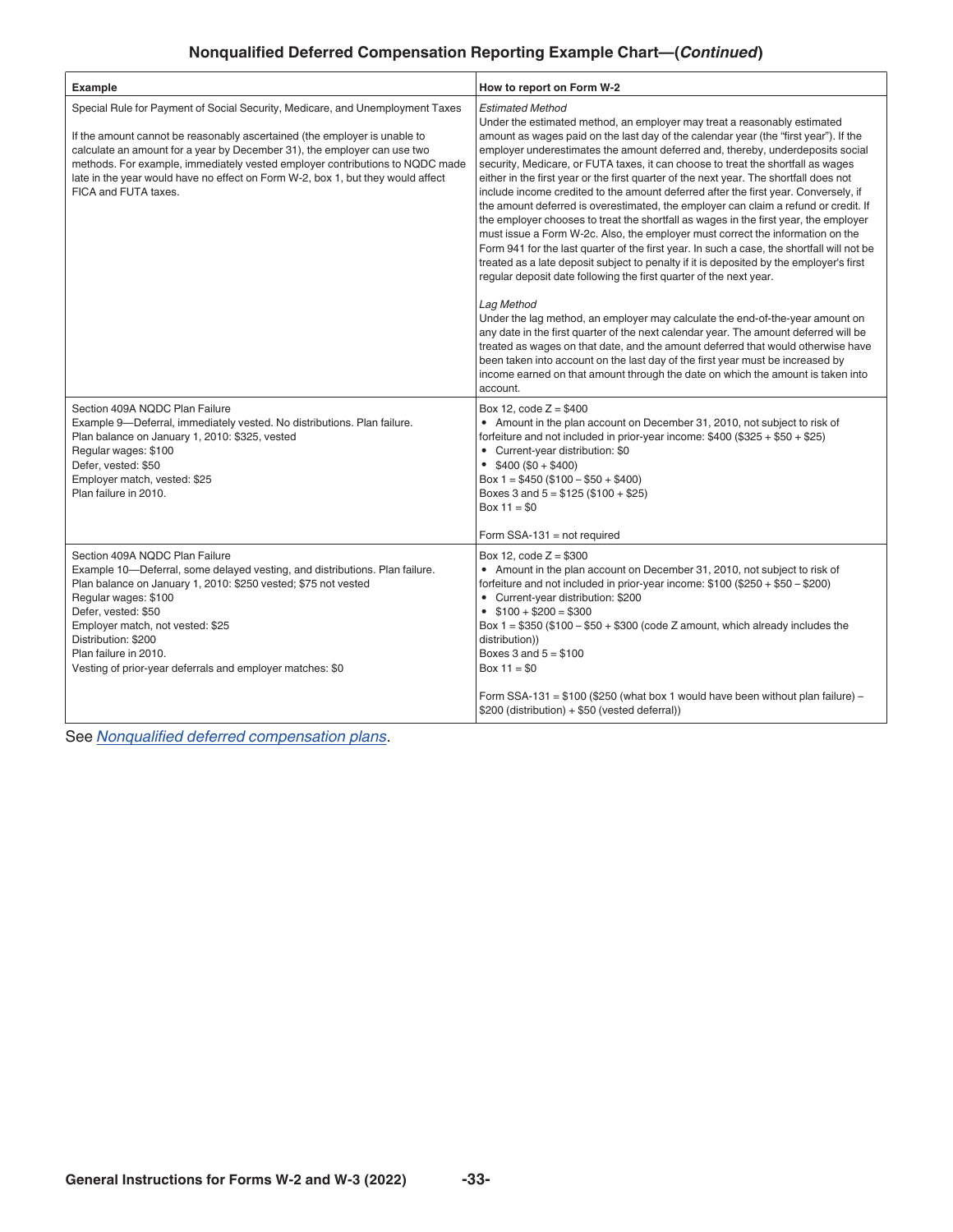#### <span id="page-33-0"></span>**Index**

501(c) non-governmental organizations [23,](#page-22-0) [29](#page-28-0)

**A**<br>Additional Medicare Tax withheld [2](#page-1-0), <u>[10,](#page-9-0) [12,](#page-11-0) [17](#page-16-0), [19,](#page-18-0)</u> [20](#page-19-0)<br>Adoption benefits [7,](#page-6-0) [17](#page-16-0), 20 Agent reporting [7](#page-6-0)<br>Agricultural employers [9,](#page-8-0) [23](#page-22-0), [28](#page-27-0) All̃ocated tips <u>[18](#page-17-0)</u><br>American Samoa <u>[6](#page-5-0)</u><br>Archer MSA <u>[8](#page-7-0), [16,](#page-15-0) [17](#page-16-0), [20](#page-19-0)</u>

**B** Bitcoin [13](#page-12-0) Box 14—Other [22](#page-21-0)<br>Business Services Online (BSO) [2–](#page-1-0)<u>[4](#page-3-0), [25](#page-24-0)</u>

- 
- 
- C<br>
Calendar year basis  $\frac{15}{2}$  $\frac{15}{2}$  $\frac{15}{2}$ <br>
Clergy and religious workers  $\frac{8}{2}$  $\frac{8}{2}$  $\frac{8}{2}$ <br>
Codes for box 12, Form W-2  $\frac{18}{2}$ ,  $\frac{28}{30}$  $\frac{28}{30}$  $\frac{28}{30}$ <br>
Code AA—Designated Roth contributions under<br>
a section 401(k) plan [21](#page-20-0)<br>
Code A—Uncollected soci
	-
	- a section 403(b) plan [21](#page-20-0)<br>Code B—Uncollected Medicare tax on tips [19](#page-18-0)<br>Code C—Taxable cost of group-term life
	-
	- insurance over \$50,000  $19$ <br>Code DD—Cost of employer-sponsored health<br>coverage  $21$
	- Code D—Elective deferrals under section 401(k) cash or deferred arrangement (plan) [19](#page-18-0) Code EE—Designated Roth contributions under
	- a governmental section 457(b) plan [21](#page-20-0) Code E—Elective deferrals under a section
	- 403(b) salary reduction agreement [19](#page-18-0)
	- Code F—Elective deferrals under a section<br>408(k)(6) salary reduction SEP [19](#page-18-0)<br>Code FF—Permitted benefits under a qualified
	- small employer health reimbursement<br>arrangement [21](#page-20-0)<br>Code G—Elective deferrals and employer
	- contributions (including nonelective deferrals) to any governmental or nongovernmental section 457(b) deferred compensation
	- plan [20](#page-19-0)<br>Code GG—Income from qualified equity grants<br>under section 83(i) [21](#page-20-0)
	- Code H—Elective deferrals under section 501(c)<br>(18)(D) tax-exempt organization plan [20](#page-19-0)<br>Code HH—Aggregate deferrals under section
	- 83(i) elections as of the close of the calendar year [22](#page-21-0)<br>Code J—Nontaxable sick pay [20](#page-19-0)

- 
- Code K—[20](#page-19-0)% excise tax on excess golden<br>
parachute payments 20<br>
Code L—Substantiated employee business<br>
expense reimbursements 20<br>
Code M—Uncollected social security or RRTA tax on taxable cost of group-term life insurance over \$50,000 (for former
- employees). [20](#page-19-0)<br>
Code N—Uncollected Medicare tax on taxable<br>
cost of group-term life insurance over<br>
\$50,000 (for former employees) 20<br>
Code P—Excludable moving expense<br>
reimbursements paid directly to a member of<br>
the U.S
- 
- 
- MSA [20](#page-19-0) Code S—Employee salary reduction contributions under a section 408(p) SIMPLE
- plan [20](#page-19-0)<br>Code T—Adoption benefits 20<br>Code V—Income from the exercise of
- 
- monstatutory stock option(s) [20](#page-19-0)<br>Code W—Employer contributions to a health<br>savings account (HSA) 20<br>Code Y—Deferrals under a section 409A<br>nonqualified deferred compensation plan<br>Code Z—Income under section 409A on a<br>nonqual
- 
- 
- Common errors [5](#page-4-0)<br>Commonwealth of the Northern Mariana Islands [6](#page-5-0)

Control number <u>[16,](#page-15-0) [23](#page-22-0)</u><br>Corrections [2,](#page-1-0) 2<u>5, [26](#page-25-0)</u><br>Corrections and VOID Forms W-2 2, <u>15</u><br>Cost of employer-sponsored health coverage <u>[4,](#page-3-0) [21](#page-20-0)</u>

Extensions [5,](#page-4-0) [7](#page-6-0)

**E**

**D**eceased employee's wages [8](#page-7-0)<br>Deferred compensation [24](#page-23-0), [29](#page-28-0)<br>Dependent care benefits <u>[18,](#page-17-0) [24](#page-23-0)</u><br>Designated Roth contributions 8, [16,](#page-15-0) [21](#page-20-0)<br>Disability payments [2](#page-1-0)<br>Due date(s) [5](#page-4-0)

Earned income credit (EIC) notice [3](#page-2-0)<br>Educational assistance programs [9](#page-8-0), [16](#page-15-0)<br>E-filing 3, [4,](#page-3-0) [25](#page-24-0)<br>Election workers 9 Elective deferrals [19](#page-18-0), [20](#page-19-0)<br>Electronic employee statements [3](#page-2-0) Employee's name and address [16,](#page-15-0) [27](#page-26-0) Employee's taxes paid by employer [9,](#page-8-0) [16](#page-15-0)<br>Employee business expense reimbursements [9](#page-8-0),  $16, 20$  $16, 20$ Employer's name and address [16](#page-15-0), [23,](#page-22-0) [27](#page-26-0), [28](#page-27-0)<br>Employer identification number (EIN) [16,](#page-15-0) [23](#page-22-0), [27,](#page-26-0) [29](#page-28-0) Employment tax information [4](#page-3-0)<br>Establishment number [23,](#page-22-0) [29](#page-28-0)

**F**<br>Federal employers in the CNMI [9,](#page-8-0) [22](#page-21-0)<br>Foreign agricultural workers [10](#page-9-0) Form 941 or 941-SS [23](#page-22-0), [28](#page-27-0)<br>Form 944 [3](#page-2-0), [23,](#page-22-0) 28<br>Forms W-2 for U.S. possessions 3<br>Form W-2 Copy 1 [6](#page-5-0)<br>Fringe benefits [10,](#page-9-0) [16](#page-15-0)<br>Furnishing Forms W-2 to employees 6

**G**<br>General Instructions for Forms W-2 and W-3  $\frac{5}{25}$  $\frac{5}{25}$  $\frac{5}{25}$  $\frac{5}{25}$  $\frac{5}{25}$ <br>General instructions for Forms W-2c and W-3c 25 Golden parachute payments [10](#page-9-0), [20](#page-19-0)<br>Governmental section 457(b) plans [2](#page-1-0)<br>Government employers 10, [23](#page-22-0), [29](#page-28-0) Group-term life insurance [10,](#page-9-0) [17](#page-16-0), [19](#page-18-0)<br>Guam [6](#page-5-0)

**H**<br>Health flexible spending arrangement (FSA) [2,](#page-1-0) <u>10</u><br>Health savings account (HSA) [11](#page-10-0), 2<u>0</u> Help [4](#page-3-0)<br>Household employers [5](#page-4-0), [9,](#page-8-0) [23](#page-22-0), [29](#page-28-0)<br>How to complete a form [25](#page-24-0) How to complete Form W-2 [15](#page-14-0)<br>How to complete Form W-3 [23](#page-22-0)<br>How to get forms and publications [4](#page-3-0)

## **I**<br>Income tax withheld [28](#page-27-0)

Individual taxpayer identification number (ITIN)  $\frac{7}{15}$  $\frac{7}{15}$  $\frac{7}{15}$  $\frac{7}{15}$  $\frac{7}{15}$ , 15<br>Information reporting customer service site  $\frac{4}{15}$  $\frac{4}{15}$  $\frac{4}{15}$ IRS.gov  $4$ 

**K**<br>Kind of Employer <u>[23,](#page-22-0) [29](#page-28-0)</u><br>Kind of Payer <u>[23](#page-22-0), [28](#page-27-0)</u>

**L**<br>Lost Form W-2—reissued statement [11](#page-10-0)

**M**<br>Medicaid waiver payments [2](#page-1-0)<br>Medicare tax withheld 2, [12,](#page-11-0) [17](#page-16-0)<br>Medicare wages and tips [17](#page-16-0) Military differential pay [11](#page-10-0)<br>Military employers [18,](#page-17-0) [23](#page-22-0), [28](#page-27-0)

Military Spouses Residency Relief Act (MSRRA) [3](#page-2-0) Moving expenses [11](#page-10-0), [20](#page-19-0)<br>Multiple Forms W-2 issued to employee [15](#page-14-0)

**N**<br>Nonqualified compensation plans <u>[20](#page-19-0)</u><br>Nonqualified Deferred Compensation Reporting<br>Nonqualified Deferred Compensation Reporting Example Chart [31,](#page-30-0) [32](#page-31-0)<br>
Nonqualified plans [18](#page-17-0), [24](#page-23-0)<br>
Nonstatutory stock option(s) [20](#page-19-0) Nontaxable combat pay [20](#page-19-0)

**O** Other EIN [23](#page-22-0)

## **P**<br>Penalties [13](#page-12-0)

- Civil damages for fraudulent filing of Forms  $W-2$  [15](#page-14-0) Exceptions to the penalty  $14, 15$  $14, 15$  $14, 15$ <br>Failure to file correct information returns by the due date [14](#page-13-0)<br>Failure to furnish correct payee statements 14<br>Intentional disregard of filing requirements 14 Intentional disregard of payee statement requirements [15](#page-14-0)<br>
Small businesses [14](#page-13-0)<br>
Privacy Act and Paperwork Reduction Act Notice [29](#page-28-0)
- 

**Q** Qualified equity grants under section 83(i) [12](#page-11-0) Qualified small employer health reimbursement<br>arrangement [21](#page-20-0)

**R**<br>Reconciling Forms W-2, W-3, 941, 941-SS, 943, 944,<br>Reconciling Forms W-2, W-3, 941, 941-SS, 943, 944,<br>CT-1, and Schedule H (Form 1040) [24](#page-23-0)<br>Reference Guide for Form W-2 Box 12 Codes [30](#page-29-0)<br>Rejected wage reports [1](#page-0-0)<br>Repayments,

**S**<br>Scholarship and fellowship grants [13](#page-12-0) Severance payments [4](#page-3-0)<br>Shipping and mailing Form W-2 [6](#page-5-0)<br>Sick pay [13](#page-12-0), [20](#page-19-0), [29](#page-28-0) Signing bonuses [17](#page-16-0)<br>SiMPLE retirement account [13](#page-12-0), [17,](#page-16-0) [20](#page-19-0)<br>Social security tax withheld 17<br>Social security tax withheld 17<br>Social security tips [18](#page-17-0)<br>Social security wages 17 Special reporting situations for Form W-2 [7](#page-6-0)<br>Special situations for Forms W-2 c and W-3c [26](#page-25-0)<br>Specific instructions for Form W-2 a [15](#page-14-0)<br>Specific instructions for Form W-2 [27](#page-26-0)<br>Specific instructions for Form W-3 [23](#page-22-0)<br>Specific instr Statutory employee [17,](#page-16-0) [22](#page-21-0)<br>Substitute forms [4](#page-3-0) Successor/predecessor employers [13](#page-12-0)

**T**<br>Taxpayer identification numbers (TINs) *\_*[7](#page-6-0), <u>15</u> Terminating a business [13](#page-12-0)<br>Third-party sick pay [23](#page-22-0), [24,](#page-23-0) [29](#page-28-0) Third-party sick pay recap reporting [22](#page-21-0)<br>Tier 1 railroad retirement (RRTA) tax [8,](#page-7-0) [12](#page-11-0)<br>Tier 2 railroad retirement (RRTA) tax 8, 12 Tips [16](#page-15-0)-[19](#page-18-0) Total number of Forms W-2 [23](#page-22-0) TTY/TDD equipment [4](#page-3-0)